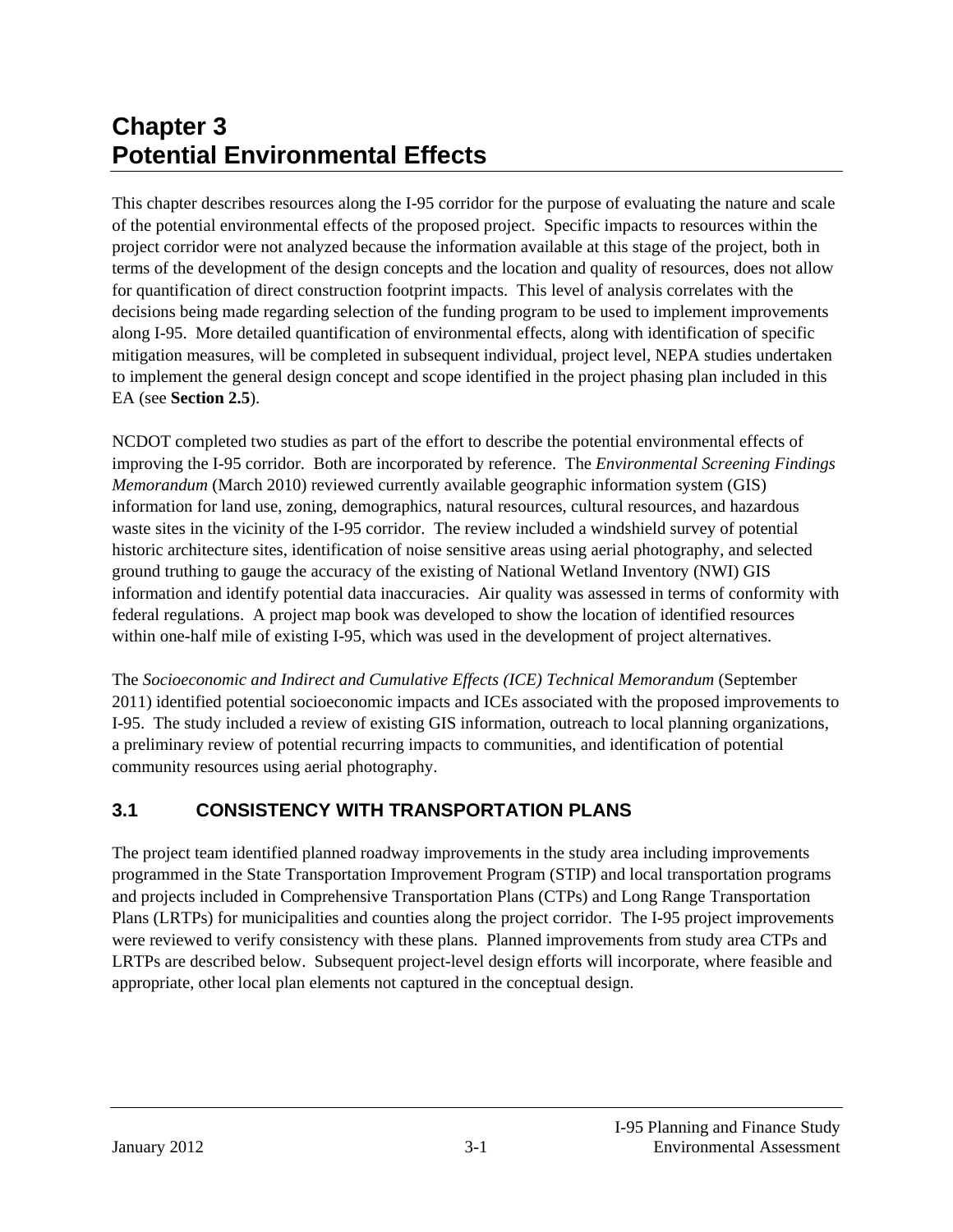### **3.1.1 Statewide Transportation Improvement Program**

Several improvements along I-95 are included in the 2012- 2018 STIP. Current I-95 improvement projects (excluding pavement rehabilitation) in the STIP include (projects listed by STIP number):

- B-4937, Johnston County, I-95, CSX Railroad. Replace Bridge No. 118 and Bridge No. 119. Funded for construction in 2020.
- I-4413, Robeson County, I-95, I-95 at US 301. Replace Bridge No. 36, widen to multi-lanes, Jackson Court to SR 1791 (Dawn Drive), revise I-95 interchange (Exit 22) and install signal. Currently unfunded.
- I-4745, Cumberland, Harnett, Johnston Counties, I-95, I-95 Business (exit 56) north of Fayetteville in Cumberland County to I-40 (exit 81) north of Benson in Johnston County. Rehabilitate pavement and structures, widen and upgrade interchanges and add additional lanes. First section funded for construction in 2018.
- I-4927, Robeson County, I-95. Construct new weigh station. Funded for construction in 2016.
- I-5500, Harnett County, I-95 at Longbranch Road (Exit 71). Safety improvements including shoulder widening and installation of guardrail for on and off ramps. Funded for construction in 2012.
- R-2581, Halifax County, US 158 NC 903, SR 1405 (Roanoke Chapel Road) east of Littleton to I-95 south of Roanoke Rapids. Widen to multi-lanes. Currently unfunded.
- R-2582, Northampton County, US 158 NC 46, I-95/NC 46 in Roanoke Rapids to SR 1333 (Lynch Road) east of Jackson. Widen to multi-lanes with bypass of Jackson, some new location. First section funded for construction in 2016.
- R-5512, Cumberland County, NC 24, I-95 US 301 Business to SR 1006 (Clinton Road/Maxwell Road). Resurface. Funded for construction in 2014.
- U-2519, Cumberland County, I-295 Fayetteville Outer Loop, I-95 south of Fayetteville to west of NC 24/NC 87 (Bragg Boulevard). Freeway on new location. Currently unfunded.
- U-5026, Nash County, I-95, I-95 at SR 1770 (Sunset Avenue). Convert grade separation to an interchange. Funded for construction in 2013.

Additional improvements to I-95 based on the analyses completed as part of this project will be programmed in the STIP in the future.

# **3.1.2 Robeson County Comprehensive Transportation Plan**

The Robeson County CTP (adopted April 2011) lists the need to widen I-95 to 6 lanes within the county. This is consistent with the I-95 project, which proposes to widen the facility to 6 lanes throughout the county, except for a small section between Exit 31 (NC 20) and the Cumberland County line, where widening to 8 lanes is proposed. The Robeson County CTP also recommends the following improvements to routes that cross I-95, which are consistent with the I-95 project: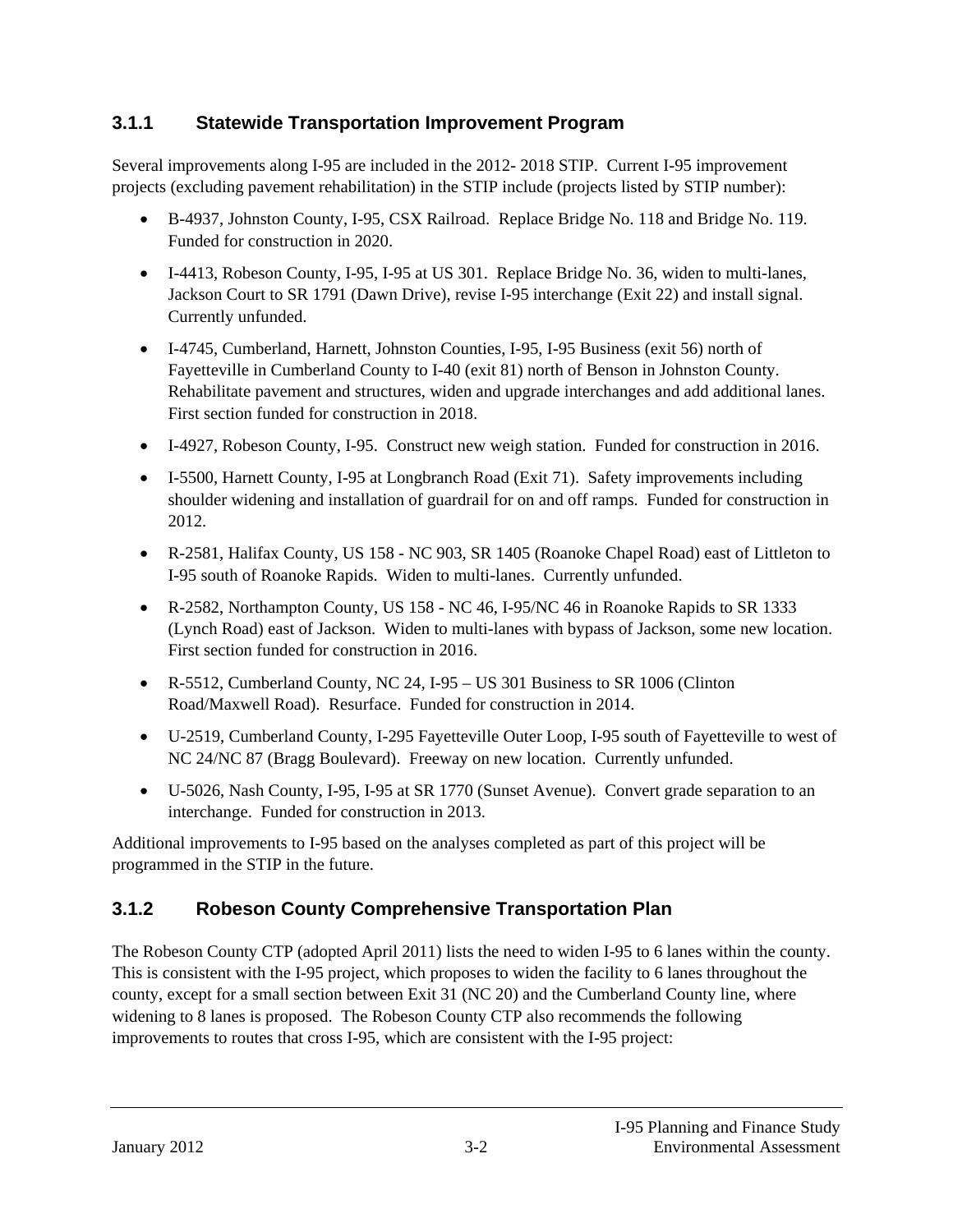- $\bullet$  NC 130 (I-95 to NC 710 in Rowland) add turn lanes at major intersections
- US 74 (South/east of Lumberton)– upgrade to freeway with interchanges and grade separations
- NC 20 (from Bladen County Line to SR 1729 (Shaw Road)– widen to 4-lane divided
- US 301 (North of St Pauls from NC 20 to I-95) widen to 4-lane divided

In addition, the Robeson County CTP recommends a new interchange on I-95 east of Parkton, just south of the existing I-95/SR 2243 (Roslin Farm Road) grade separation. This interchange is not anticipated to be built within the design horizon of the I-95 project (2040); therefore, this interchange was not included in the analysis or conceptual design.

### **3.1.3 Fayetteville Area Metropolitan Planning Organization 2035 Long Range Transportation Plan**

The Fayetteville Area Metropolitan Planning Organization (FAMPO) 2035 LRTP (completed in April 2009), which covers the city of Fayetteville, the towns of Hope Mills and Spring Lake, Fort Bragg Military Reservation, Pope Air Force Base, the urban portion of Cumberland County, a portion of Harnett County, and portions of Hoke County, identifies I-95 and the following routes that cross I-95 as "need improvement":

- $\bullet$  US 301
- NC 82 (Godwin-Falcon Road)
- SR 1815 (Wade-Stedman Road)
- NC 13 (Goldsboro Road)
- SR 1831 (Baywood Road)
- SR 1832 (Murphy Road)
- SR 2220 (Tom Starling Road)
- NC 59 (Chicken Foot Road)

The begin and end points of these recommended improvements and the types of improvements needed for these transportation facilities are not specified in the LRTP. Based on the level of detail in the LRTP, the I-95 project is consistent with its recommended improvements.

### **3.1.4 Mid-Carolina Rural Planning Organization Transportation Improvement Program**

The Mid-Carolina Rural Planning Organization (RPO) 2008-2015 Transportation Improvement Program identifies the need to improve pavement on I-95 throughout Harnett County. The I-95 project is consistent with its recommended improvements.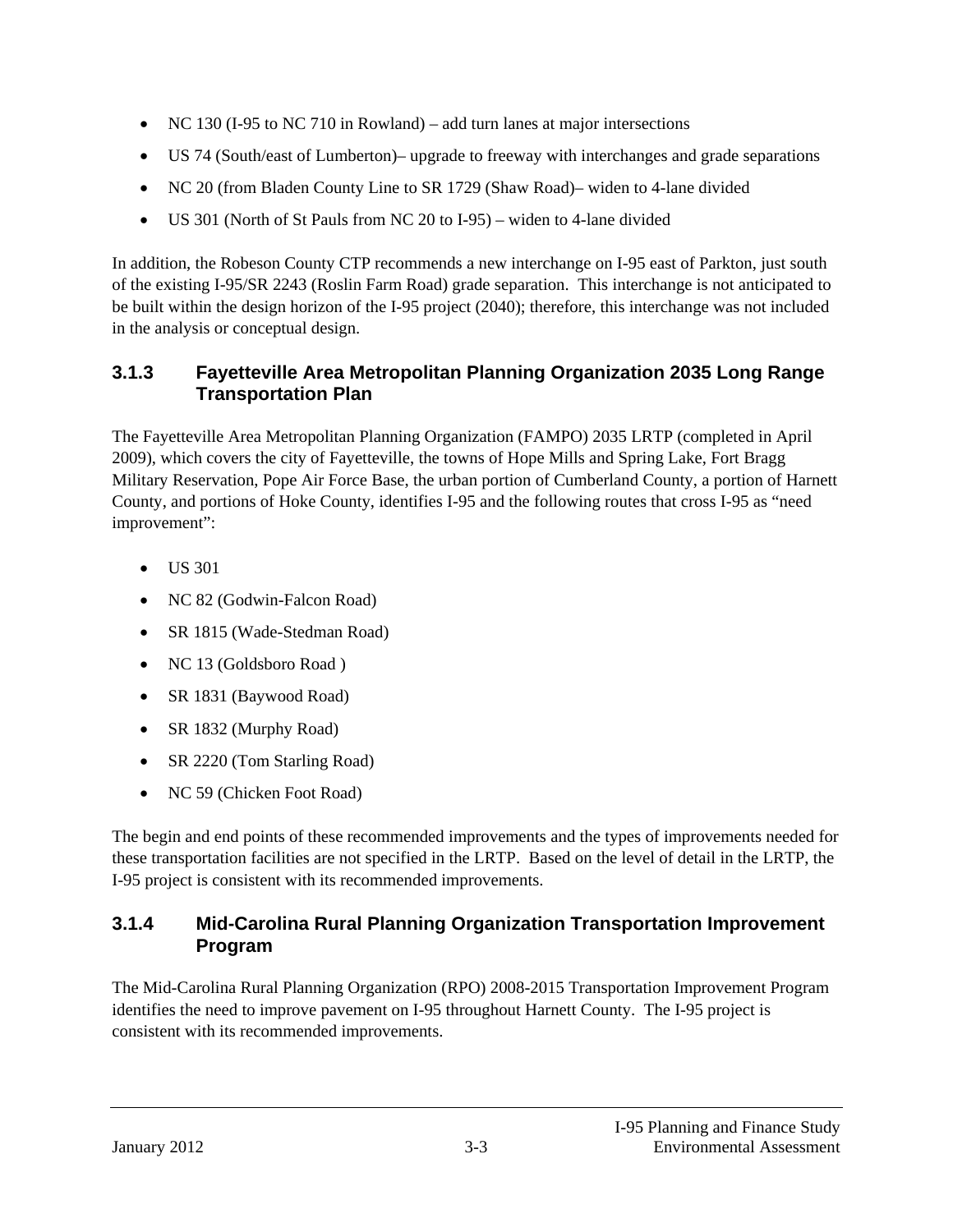### **3.1.5 Johnston County Comprehensive Transportation Plan**

The Johnston County Comprehensive Transportation Plan (adopted in June 2009) recommends a new roadway extending US 301 in from downtown Selma. It would intersect US 70 in the vicinity of Exit 97 on I-95. No new interchange with I-95 is proposed; therefore, the I-95 project is consistent with this recommendation.

### **3.1.6 Upper Coastal Plain Rural Planning Organization**

The Upper Coastal Plain RPO Project Prioritization List for 2011-2017 State Transportation Improvement Program Development (adopted November 2008) specifies the need to improve the pavement of I-95 in Johnston and Harnett counties. The I-95 project is consistent with this recommended improvement.

The Upper Coastal Plain RPO also recommends the following improvements to routes that cross I-95 in Johnston County:

- Improve US 70 Business from I-95 to US 301 (specific improvements not specified)
- Widen SR 1927 (East Anderson Street) to 3 lanes from I-95 to Webb Street.

The I-95 project would also accommodate the widening of these routes at the interchanges with I-95.

### **3.1.7 Nash County Comprehensive Transportation Plan**

The Draft Nash County CTP (anticipated adoption November 2011) lists the need to conduct pavement and/or bridge rehabilitation for I-95 in Nash, Wilson, and Halifax counties. The I-95 project is consistent with these recommended improvements.

The plan also recommends improvements the following routes that cross I-95:

- U-5026 (I-95 at SR 1770 (Sunset Avenue)) convert grade separation to interchange
- U-2561 (NC 43 from SR 1616 (Country Club Road) to I-95) widen roadway to multi-lanes with curb and gutter.

The I-95 project proposes an interchange for SR 1770 (Sunset Avenue), which is consistent with the Nash County Comprehensive Transportation Plan. The project would also accommodate the widening of NC 43 east of the interchange with I-95.

### **3.2 HUMAN ENVIRONMENT**

Four study areas were delineated for the analysis of the potential effects of the I-95 improvements on the human environment (all shown on **Figure 3-1**):

Socioeconomic/Environmental Justice (EJ) Study Area – 10 miles on either side of existing I-95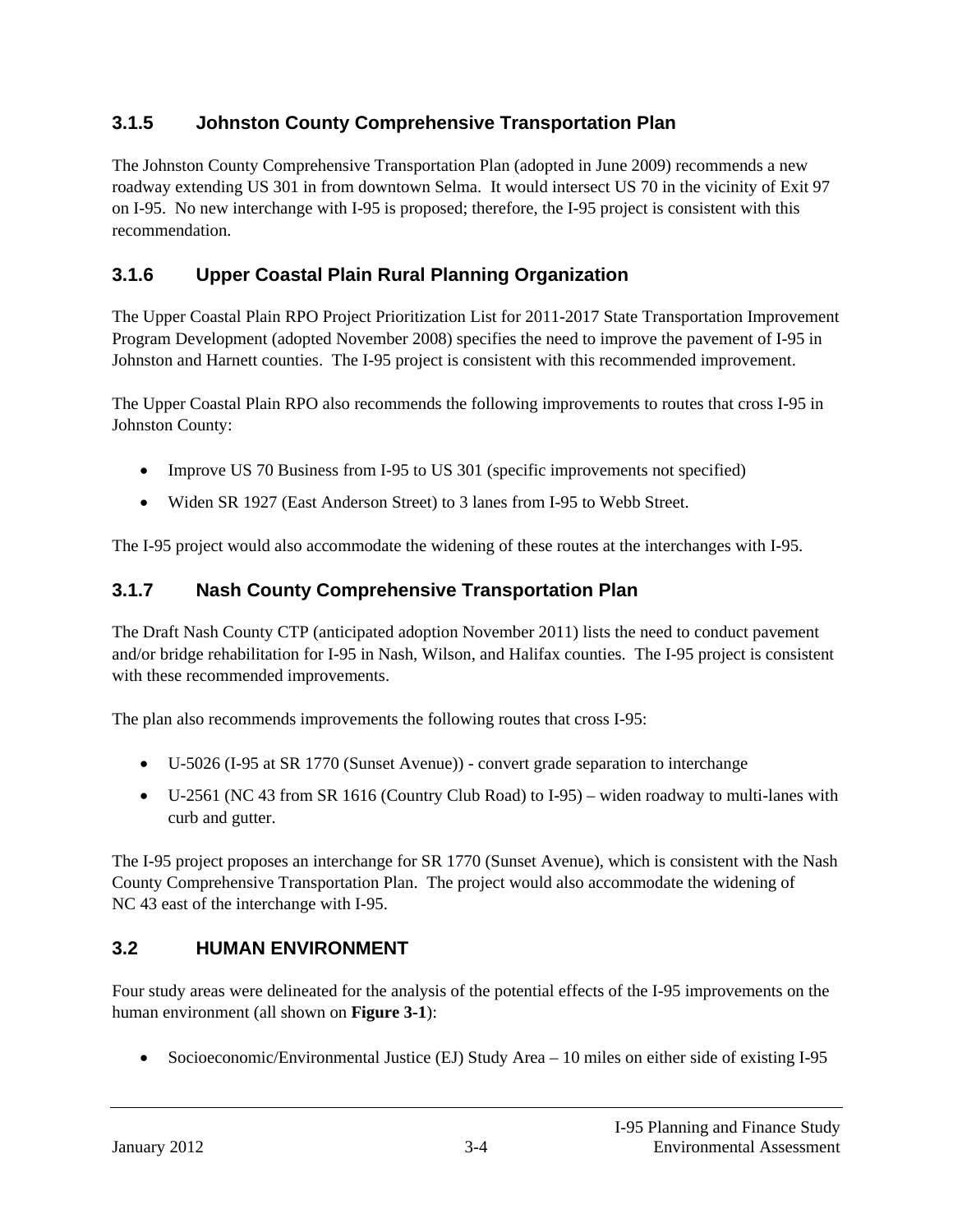- Community Resource Study Area in the vicinity of the proposed interchange/intersection improvements along I-95
- Recreational and Cultural Resource Study Area one-half mile on either side of existing I-95
- Recurring Effects Study Area within the vicinity of I-95 and related regional transportation systems that intersect I-95 (such as US 301, US 74, US 421, US 64, and US 158).

The reason that four study areas were developed is that stakeholders who regularly use I-95 may live several miles away, but should be included in the assessment of socioeconomic impacts (socioeconomic/EJ study area). Stakeholders who have previously been impacted by the original construction of I-95 or related regional transportation facilities should be identified to limit recurring impacts (recurring effects study area). Community resources located in the vicinity of intersecting roadways are most likely to be directly impacted by the proposed improvements to I-95 (community resource study area). Lastly, recreational and cultural resources were identified within one-half mile on either side of existing I-95 in order to identify all resources that could potentially be impacted by project alternatives (recreational and cultural resource study area).

The socioeconomic/EJ study area shown in **Figure 3-1** shows all counties within 10 miles of existing I-95 (Bladen, Cumberland, Edgecombe, Halifax, Harnett, Hoke, Johnston, Nash, Northampton, Robeson, Sampson, Wayne, and Wilson). Based on 2010 Census data, these counties had a combined population of over 1.3 million people, which is almost 14 percent of North Carolina's population.

It should be noted that 2000 Census data were used for some analyses (as indicated) because they have more complete information on poverty level data and English proficiency than the 2010 Census data currently available (September 2011). Other data from the Census Department were used for commute and median income data.

# **3.2.1 Environmental Justice**

Title VI of the Civil Rights Act of 1964 and related statutes require that federal agencies ensure that no person is excluded from participation in, denied the benefit of, or subjected to discrimination under any program or activity that receives federal financial assistance on the basis of race, color, national origin, age, sex, disability, or religion.

The need to identify low-income and minority populations and include them in the project's decisionmaking process gained greater emphasis as a result of Executive Order 12898, Federal Actions to Address Environmental Justice in Minority Populations and Low-Income Populations (February 11, 1994). This order directs all federal agencies to determine whether a proposed action would have a disproportionately high and adverse impact on minority and/or low-income populations. It also requires consideration of whether these populations would share equally in the benefits of proposed actions.

Environmental justice refers to the equitable treatment of people of all races, cultures, and income with respect to the development, implementation and enforcement of environmental laws, regulations and policies. Implementation of environmental justice regulations for highway projects is governed by the 1997 USDOT Order on Environmental Justice to Address Environmental Justice in Minority Populations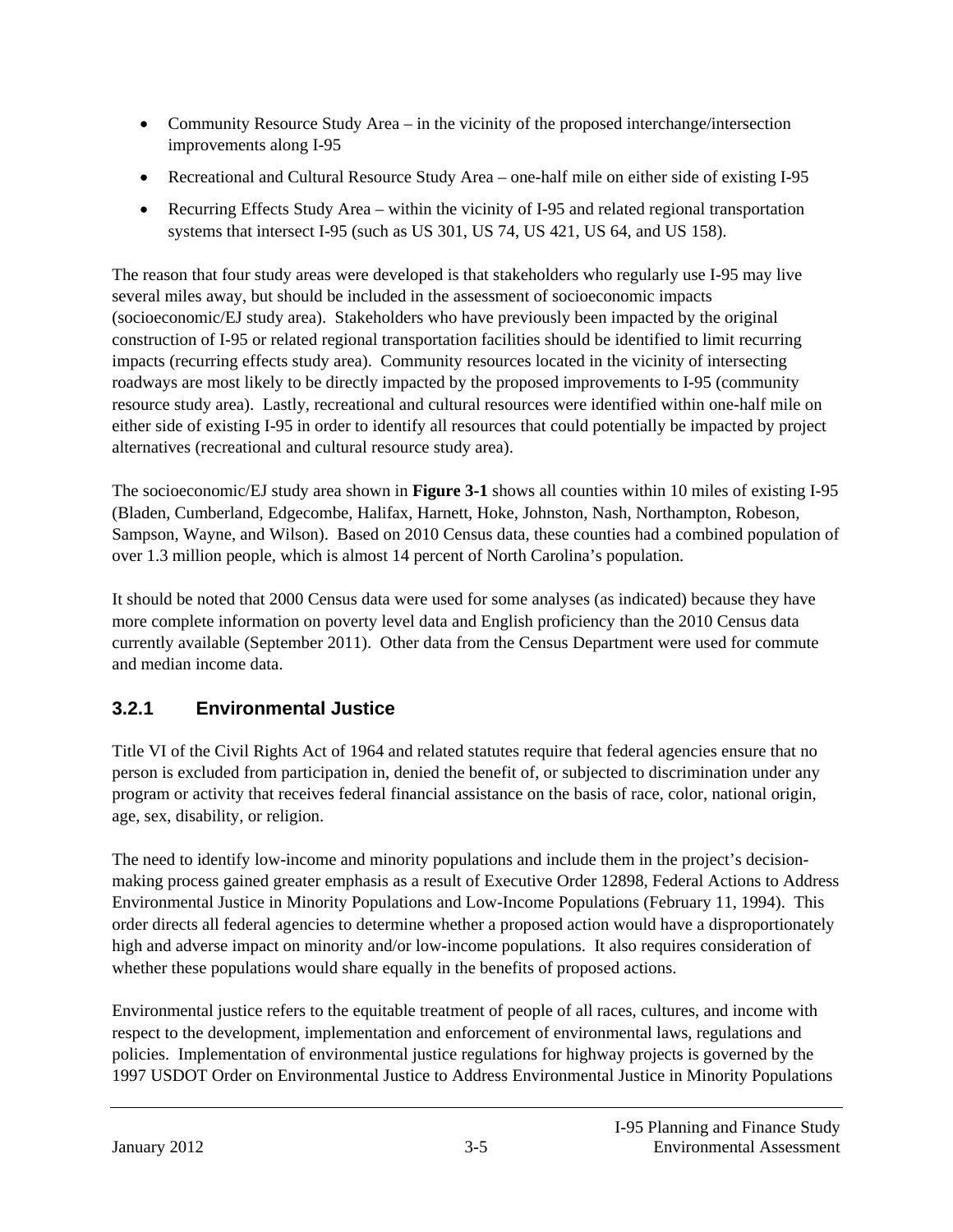and Low-Income Populations (DOT Order 5610.2). The environmental justice guidance particularly emphasizes the importance of the NEPA public participation process, directing that "each federal agency shall provide opportunities for community input in the NEPA process." Agencies are further directed to "identify potential effects and mitigation measures in consultation with affected communities, and improve the accessibility of meetings, crucial documents, and notices." Federal Highway Administration (FHWA) guidelines regarding environmental justice are contained in FHWA Actions to Address Environmental Justice in Minority Populations and Low-Income Populations" (FHWA, 1998). This publication requires all programs and activities of FHWA to comply with Executive Order 12898 and DOT Order 5610.2.

There are three fundamental environmental justice principals that are to be considered in the application of this FHWA order:

- To avoid, minimize, or mitigate disproportionately high and adverse human health and environmental affects, including social and economic effects, on minority populations and lowincome populations.
- To ensure the full and fair participation by all potentially affected communities in the decisionmaking process.
- To prevent the denial of, reduction in, or significant delay in the receipt of benefits by minority and low-income populations.

For purposes of environmental justice, the US Department of Transportation (USDOT) defines "minority" as those persons identifying themselves as: Hispanic, Black or African American, American Indian and Alaska Native (AIAN), Native Hawaiian and other Pacific Islander (NHPI), and Asian. "Low income populations" are defined as persons with household income at or below the poverty guidelines established by the US Department of Health and Human Services. "Limited English Proficiency" (LEP) populations are defined as individuals who do not speak English as their primary language and who have a limited ability to read, speak, write, or understand English (FHWA, 1998).

#### **3.2.1.1 Identification of Environmental Justice Populations along the I-95 Corridor**

Potential environmental justice populations were identified at the 2000 US Census tract level and are summarized in **Table 3-1** and **Figure 3-2**. More detailed information is included in the *Environmental Screening Findings Technical Memorandum* (March 2010). The analysis identified tracts where the minority population or low-income population is 10 or more percentage points higher than the respective county average or where the minority or low-income population is at least 50 percent (regardless of the county average). These criteria are referred to as the minority and low-income screening criteria in the table below.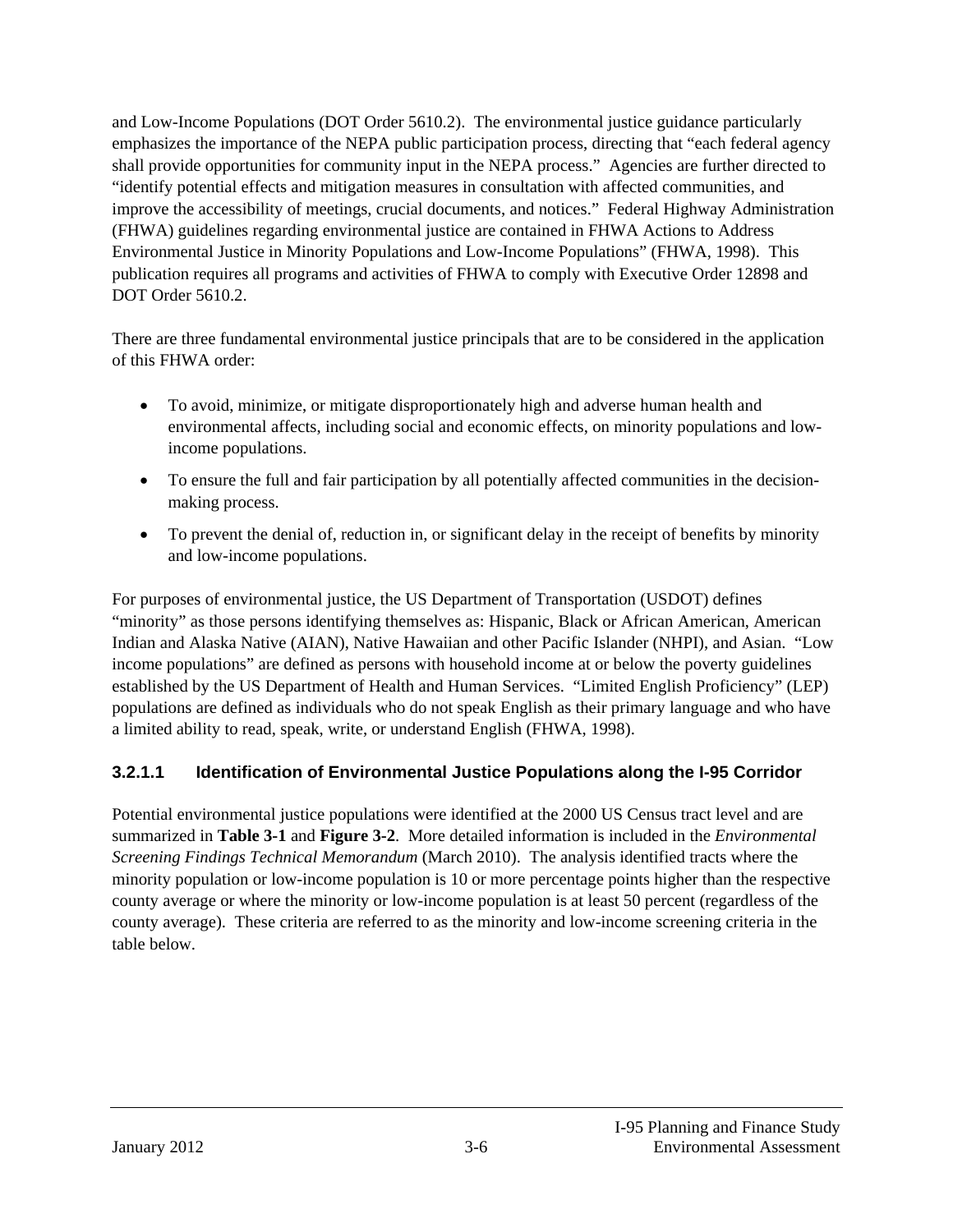| <b>Census Tract</b>      | <b>Minority Screening Criteria</b><br>Reached              | <b>Poverty Screening Criteria</b><br>Reached |
|--------------------------|------------------------------------------------------------|----------------------------------------------|
| <b>Bladen County</b>     |                                                            |                                              |
|                          | Screening criteria not reached within county in study area |                                              |
| <b>Cumberland County</b> |                                                            |                                              |
| 000100                   | Χ                                                          | Χ                                            |
| 000200                   | Χ                                                          | Χ                                            |
| 000400                   | $\overline{\mathsf{X}}$                                    | $\overline{\mathsf{X}}$                      |
| 001000                   | Χ                                                          | $\sf X$                                      |
| 001100                   | $\overline{\mathsf{X}}$                                    |                                              |
| 001200                   | Χ                                                          | Χ                                            |
| 001300                   | $\overline{\mathsf{X}}$                                    | $\overline{\mathsf{X}}$                      |
| 002200                   | Χ                                                          |                                              |
| 002300                   | $\overline{X}$                                             |                                              |
| 002400                   | Χ                                                          |                                              |
| 002501                   | $\overline{\mathsf{X}}$                                    |                                              |
| 003203                   | Χ                                                          |                                              |
| 003204                   | $\overline{X}$                                             |                                              |
| 003205                   | $\overline{X}$                                             |                                              |
| 003302                   | $\overline{\mathsf{X}}$                                    |                                              |
| 003304                   | Χ                                                          |                                              |
| 003305                   | $\overline{\mathsf{X}}$                                    |                                              |
| 003306                   | Χ                                                          |                                              |
| 003307                   | $\overline{\mathsf{X}}$                                    |                                              |
| 003308                   | Χ                                                          |                                              |
| 003309                   | $\overline{\mathsf{X}}$                                    |                                              |
| <b>Edgecombe County</b>  |                                                            |                                              |
| 020100                   | Χ                                                          | $\sf X$                                      |
| 020200                   | Χ                                                          |                                              |
| 020300                   | $\overline{X}$                                             |                                              |
| 020400                   | Χ                                                          | Χ                                            |
| 020600                   | $\overline{\mathsf{X}}$                                    |                                              |
| 020700                   | $\overline{\mathsf{X}}$                                    |                                              |
| <b>Halifax County</b>    |                                                            |                                              |
| 990100                   | X                                                          |                                              |
| 990500                   | $\overline{\mathsf{X}}$                                    |                                              |
| 990600                   | $\overline{X}$                                             |                                              |
| 990700                   | $\overline{\mathsf{X}}$                                    |                                              |
| 990800                   | $\overline{\mathsf{X}}$                                    |                                              |
| 990900                   | $\overline{\mathsf{X}}$                                    |                                              |
| 991000                   | $\overline{X}$                                             |                                              |
| <b>Harnett County</b>    |                                                            |                                              |
| 070100                   |                                                            | Χ                                            |
| 070200                   | $\overline{X}$                                             | $\overline{X}$                               |
| 070600                   | X                                                          |                                              |
| 070700                   | $\overline{\mathsf{X}}$                                    |                                              |
|                          |                                                            |                                              |

#### **Table 3-1: Census Tracts Reaching Environmental Justice Screening Criteria (US Census, 2000)**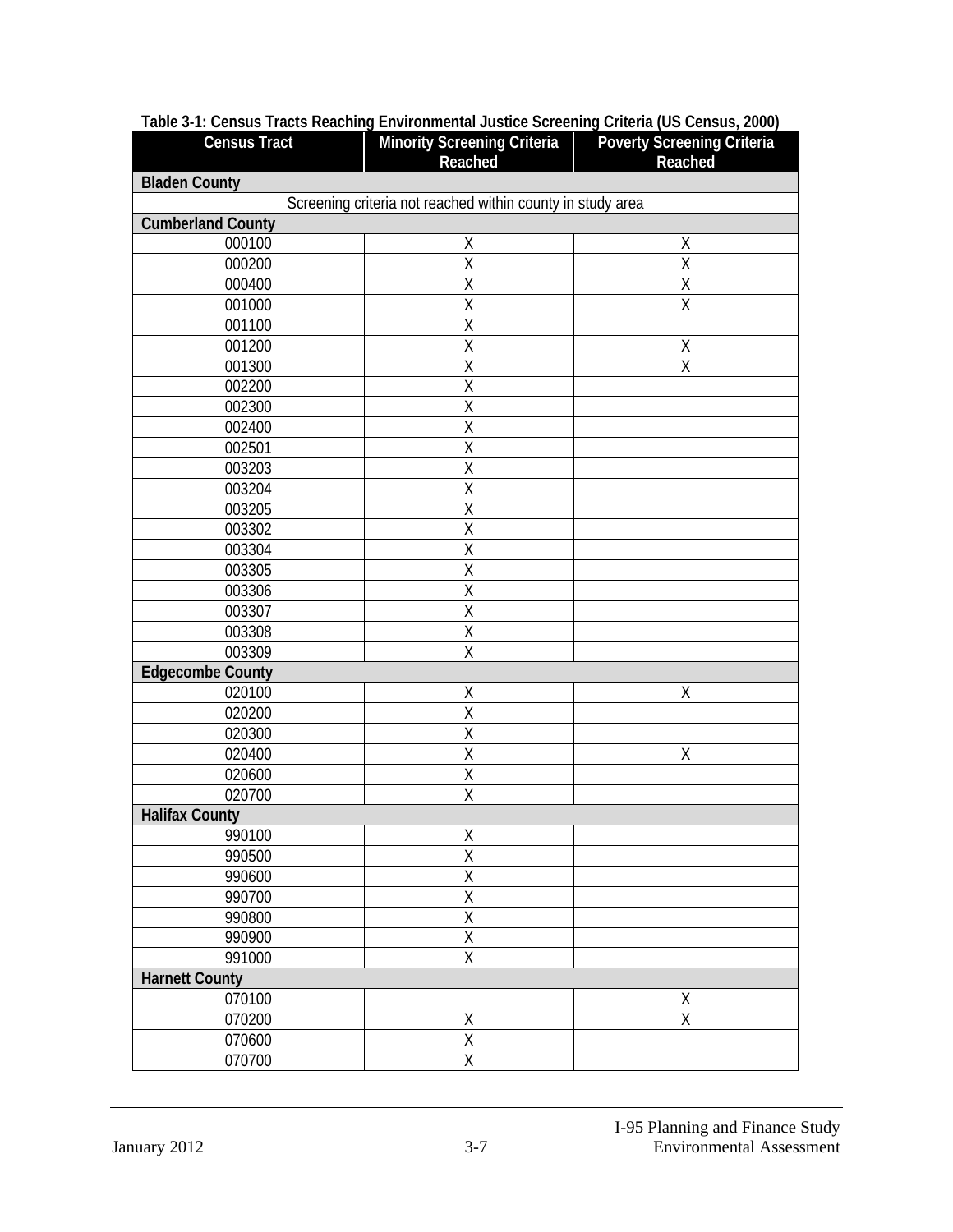| <b>Census Tract</b>       | <b>Minority Screening Criteria</b><br>Reached              | <b>Poverty Screening Criteria</b><br>Reached |  |
|---------------------------|------------------------------------------------------------|----------------------------------------------|--|
| <b>Hoke County</b>        |                                                            |                                              |  |
| 970100                    | Χ                                                          |                                              |  |
| 970400                    | X                                                          |                                              |  |
| <b>Johnston County</b>    |                                                            |                                              |  |
| 040300                    | Χ                                                          | Χ                                            |  |
| 040600                    | $\overline{\mathsf{x}}$                                    | X                                            |  |
| 040700                    | X                                                          |                                              |  |
| <b>Nash County</b>        |                                                            |                                              |  |
| 010100                    | Χ                                                          | Χ                                            |  |
| 010200                    | $\overline{\mathsf{x}}$                                    | X                                            |  |
| 010400                    | Χ                                                          | Χ                                            |  |
| 010700                    | $\overline{\mathsf{X}}$                                    |                                              |  |
| 010900                    | Χ                                                          |                                              |  |
| <b>Northampton County</b> |                                                            |                                              |  |
| 980300                    | Χ                                                          |                                              |  |
| 980400                    | $\overline{\mathsf{x}}$                                    |                                              |  |
| <b>Robeson County</b>     |                                                            |                                              |  |
| 960100                    | Χ                                                          |                                              |  |
| 960200                    | Χ                                                          |                                              |  |
| 960300                    | $\overline{\mathsf{X}}$                                    |                                              |  |
| 960400                    | $\overline{\mathsf{X}}$                                    |                                              |  |
| 960500                    | $\overline{\mathsf{X}}$                                    |                                              |  |
| 960600                    | X                                                          |                                              |  |
| 960700                    | $\overline{\mathsf{X}}$                                    |                                              |  |
| 960800                    | Χ                                                          | Χ                                            |  |
| 961700                    | $\overline{\mathsf{X}}$                                    |                                              |  |
| 961800                    | Χ                                                          |                                              |  |
| 961900                    | $\overline{\mathsf{X}}$                                    |                                              |  |
| 962000                    | X                                                          |                                              |  |
| <b>Sampson County</b>     |                                                            |                                              |  |
|                           | Screening criteria not reached within county in study area |                                              |  |
| <b>Wayne County</b>       |                                                            |                                              |  |
|                           | Screening criteria not reached within county in study area |                                              |  |
| <b>Wilson County</b>      |                                                            |                                              |  |
| 000100                    | <u>Х</u>                                                   |                                              |  |
| 000200                    | $\overline{\mathsf{X}}$                                    | $\frac{X}{X}$                                |  |
| 000300                    | $\overline{\mathsf{X}}$                                    |                                              |  |
| 000700                    | $\overline{\mathsf{X}}$                                    | Χ                                            |  |
| 000801                    | $\frac{\overline{X}}{\overline{X}}$                        | $\overline{\mathsf{X}}$                      |  |
| 000802                    |                                                            |                                              |  |

#### **Table 3-1: Census Tracts Reaching Environmental Justice Screening Criteria (US Census, 2000)**

Of the 158 census tracts in the socioeconomic/EJ study area, 67 met the environmental justice screening criteria. This included 21 of the 49 census tracts in Cumberland County, six of the eight in Edgecombe County, seven of the ten in Halifax County, four of the nine in Harnett County, both of those in Hoke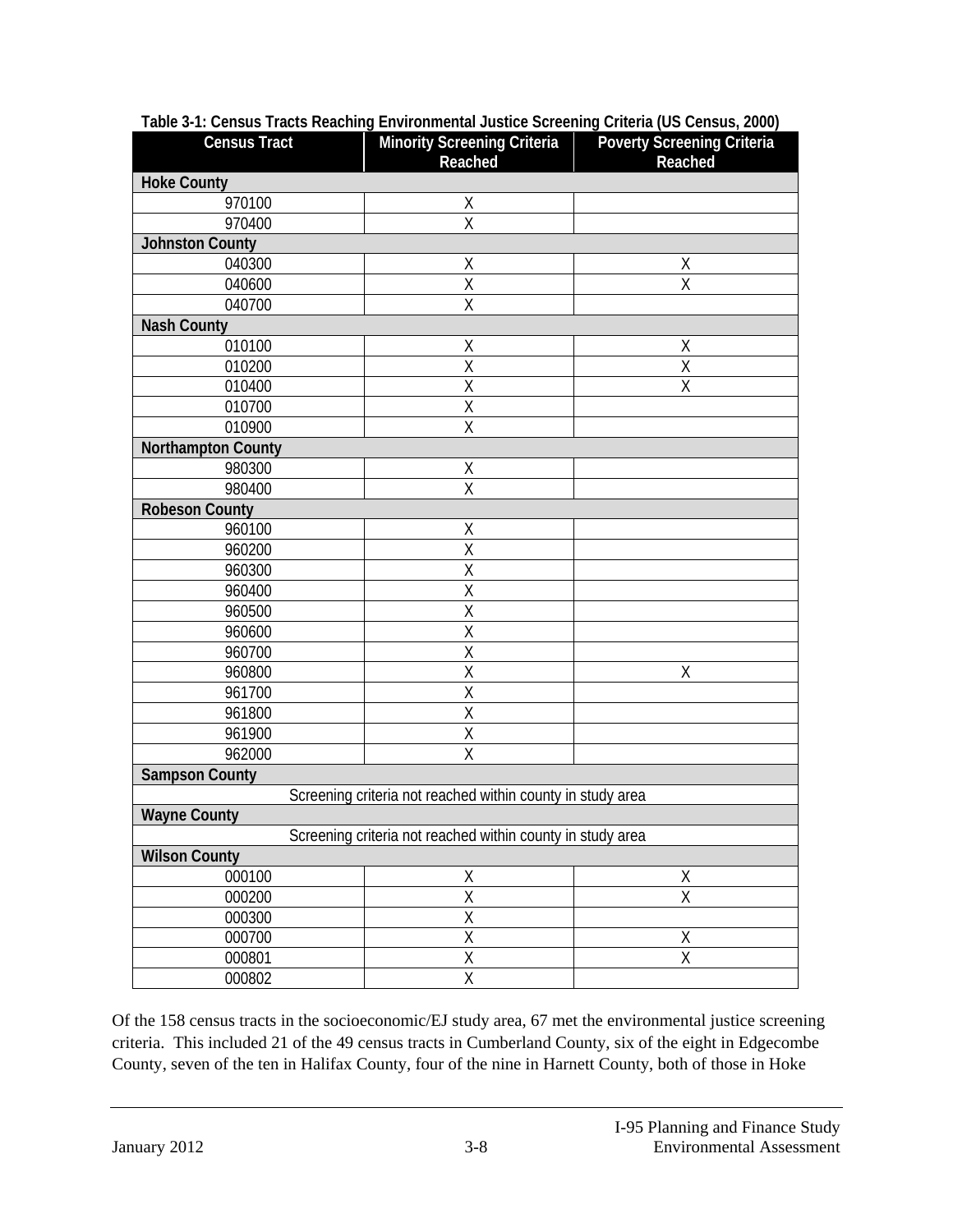County, three of the 15 in Johnston County, five of the 17 in Nash County, both of those in Northampton County, 12 of the 20 in Robeson County, and six of the 17 in Wilson County.

Comments from the public via project workshops and other outreach (such as hotline calls and website responses) did not include any identification as representing EJ communities. However, many members of the public expressed concerns about the ability of daily I-95 travelers to pay tolls.

### **3.2.1.2 Potential Tolling Impacts to EJ Communities**

Potential equity issues associated with the tolling of I-95 were evaluated. In addition to questions related to who bears the burden of tolling, potential equity issues also include consideration of non-toll alternative routes that may receive additional traffic due to the tolling of I-95.

FHWA has determined four dimensions of equity in relation to tolling (FHWA, 2011):

- 1. Income equity Relates to disproportionate impacts of tolling on low-income populations.
- 2. Geographic or spatial equity Relates to disproportionate tolling impacts on people who live and work in certain affected locations.
- 3. Modal equity Relates to disproportionate tolling impacts based on travel modes (e.g., transit users versus automobile users).
- 4. Equity in participation Relates to the extent to which all groups can participate and have their interests considered in the planning and project implementation process.

This analysis focuses on identifying potential income equity issues, using data related to commute patterns in the absence of detailed origin-destination data. Other equity issues, which relate to the location of affected communities and their modal choices, will be more fully addressed in subsequent environmental documents when detailed origin-destination data are available. For this analysis, the socioeconomic/EJ study area was evaluated using data from the US Census Department. The American Community Survey data from 2009 (the most recent information available) was used to determine median income (US Census Department 2011). Local Employment Dynamics data on commuting patterns for census tracts within the socioeconomic/ environmental justice study area were evaluated. These data are also from 2009 (the most recent information available) (US Census Department, 2011).

# **3.2.1.2.1. Potential Income Equity Issues**

A commute pattern analysis was conducted to determine if stakeholders in those census tracts meeting the environmental justice screening criteria were more likely to be affected by changes to I-95 than those living in census tracts not meeting the screening criteria. This analysis consisted of identifying job destinations relative to county of residence. Although the analysis could not determine with certainty whether individuals would travel I-95 to work (and potentially have to pay a toll), it broadly identified travel patterns that would be more or less likely to include use of I-95. Of the thirteen counties in the socioeconomic/EJ study area, three (Wayne, Sampson, and Bladen) did not have census tracts in the study area that met environmental justice screening criteria and were not included as part of the analysis. All of the census tracts within Hoke and Northampton counties met the environmental justice screening criteria.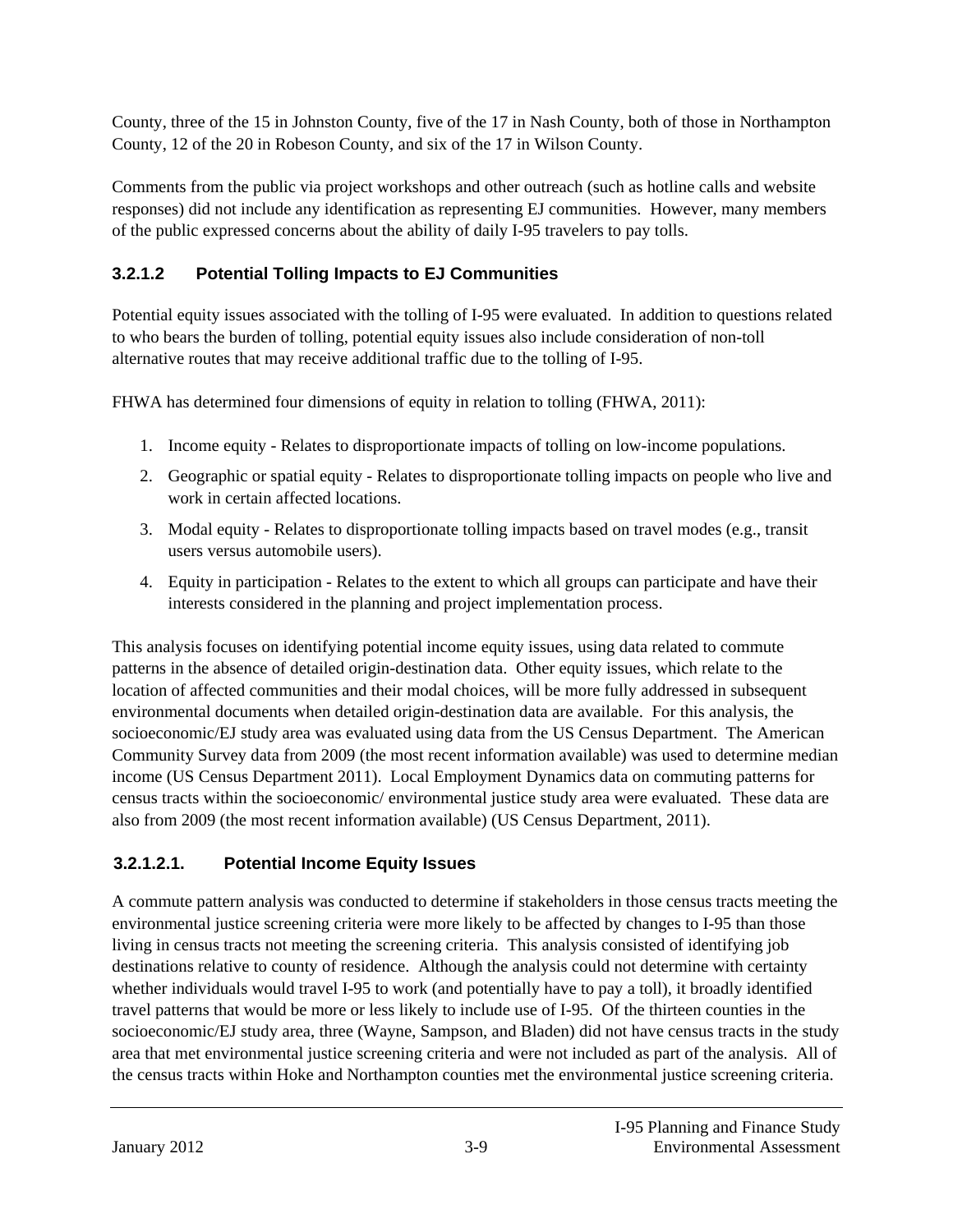They were included in the analysis; however, there are no non-EJ tracts in their portion of the socioeconomic/EJ study area with which to compare them.

Commutes were analyzed using data from the Local Employment Dynamics website (US Census Department, 2011) as shown in **Appendix D**. For each county, there are two figures, one showing the commutes for those census tracts meeting the environmental justice screening criteria within the socioeconomic/EJ study area and one showing those tracts in the study area that did not meet the screening criteria. Each figure shows the relevant census tracts, the jobs (by percentage) of each county to which workers commute, as well as the percentage of those working in South Carolina and Virginia. These figures illustrate the degree to which I-95 might be used for commuters within the socioeconomic/EJ study area. Again, for Hoke and Northampton Counties, there is only a Figure A, because all census tracts for these counties within the socioeconomic/EJ study area met environmental justice criteria. The data supporting these figures are presented in the *Socioeconomic and ICE Technical Memorandum* (2011).

In addition, the potential commute costs for individuals in census tracts that met environmental justice screening criteria were also evaluated, as presented in **Table 3-2**. Data from the 2009 American Community Survey (ACS, the most recent income information available that can be analyzed at the census tract level) were used to estimate the costs as a percent of median income for each census tract meeting environmental justice screening criteria (see **Table 3-2**) (US Census Department, 2011). The point at which toll costs exceed 10 percent and 20 percent of annual income are included to illustrate their relative effects on the community.

Annual costs for tolls as a percent of median annual income were estimated for each census tract (annual workdays were estimated to be 240 per year, with toll costs ranging from \$4 to \$20 per day, equating to \$960 to \$4,800 annually). It should be noted that ACS data are based on surveys and thus have an associated standard error which can vary widely between census tracts depending on the size of the population, the number of contacts, and the range of income reported. However, the data allow for illustrating the relative effects of tolling in different areas.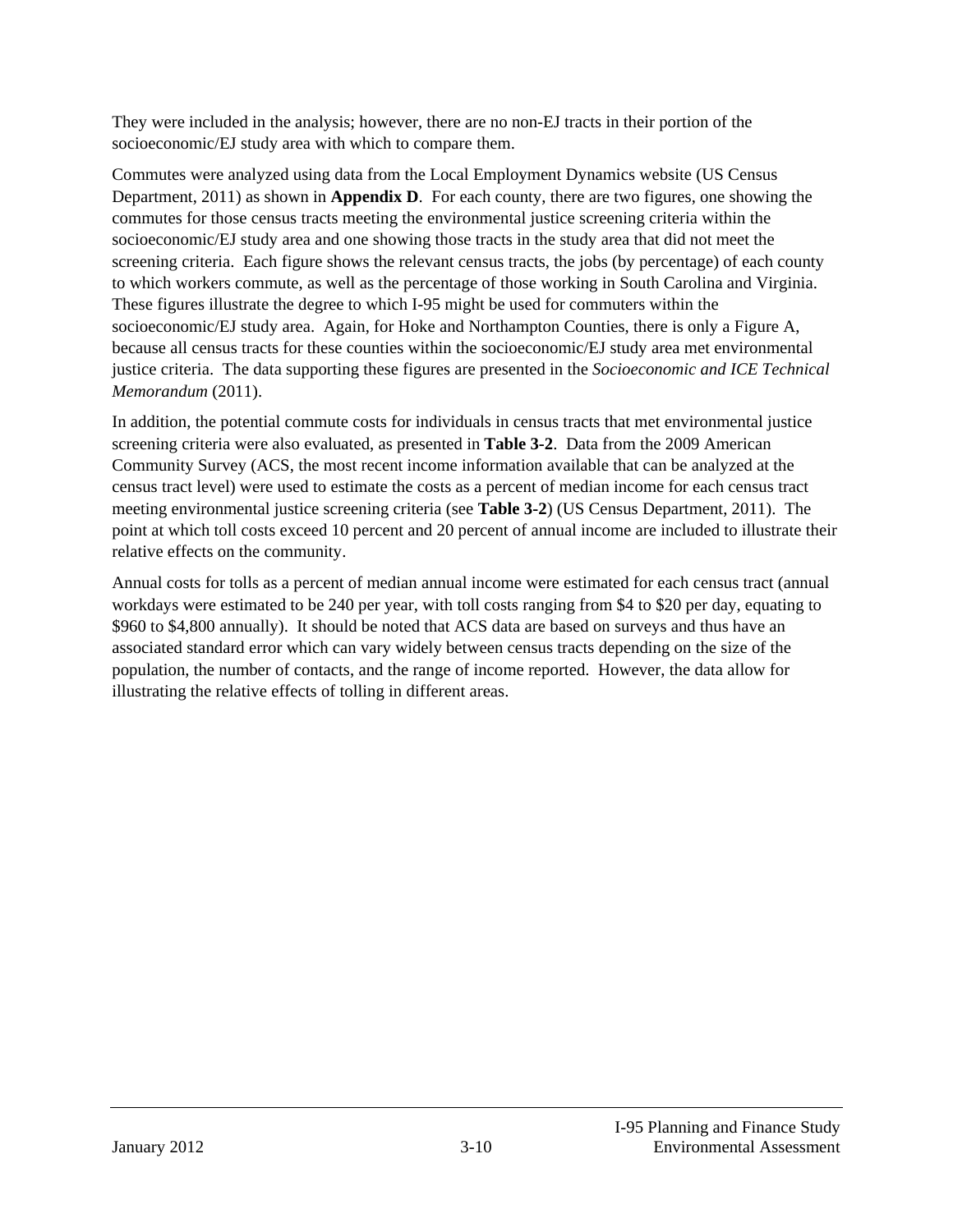|                |                           | Annual Commute Costs as Percent of Annual Median Income |                                                             |                 |                 |                 |
|----------------|---------------------------|---------------------------------------------------------|-------------------------------------------------------------|-----------------|-----------------|-----------------|
| Census         | <b>Annual Median</b>      |                                                         | [shading represents thresholds of 10% (blue) and 20% (red)] |                 |                 |                 |
| <b>Tract</b>   | Income                    | \$4/Day Toll                                            | \$8/Day Toll                                                | \$12/Day Toll   | \$16/Day Toll   | \$20/Day Toll   |
| Cumberland     |                           |                                                         |                                                             |                 |                 |                 |
| 000100         | $$9,780 (+/- $4,062)$     | 10                                                      | 20                                                          | 29              | 39              | 49              |
| 000200         | $$7,386 (+/- $1,243)$     | 13                                                      | 26                                                          | 39              | 52              | 65              |
| 000400         | $$16,990 (+/- $3,091)$    | 6                                                       | 11                                                          | 17              | 23              | 28              |
| 001000         | $$13,335 (+/- $2,451)$    | $\overline{7}$                                          | 14                                                          | 22              | 29              | 36              |
| 001100         | $$14,962 (+/- $2,244)$    | 6                                                       | 13                                                          | 19              | 26              | 32              |
| 001200         | $$19,746$ (+/- \$7,135)   | 5                                                       | 10                                                          | 15              | 19              | 24              |
| 001300         | $$10,200 (+/- $2,216)$    | 9                                                       | 19                                                          | 28              | 38              | 47              |
| 002200         | $$16,076 (+/- $3,119)$    | 6                                                       | 12                                                          | 18              | 24              | 30              |
| 002300         | $$17,733 (+/- $2,020)$    | $\overline{5}$                                          | $\overline{11}$                                             | 16              | 22              | 27              |
| 002400         | $$18,416 (+/- $2,812)$    | 5                                                       | 10                                                          | 16              | 21              | 26              |
| 002501         | $$25,961 (+/- $3,082)$    | $\overline{4}$                                          | $\overline{7}$                                              | 11              | 15              | 18              |
| 003203         | $$17,024 (+/- $2,047)$    | 6                                                       | 11                                                          | 17              | 23              | 28              |
| 003204         | $$18,397 (+/- $2,489)$    | $\overline{5}$                                          | 10                                                          | 15              | 20              | 25              |
| 003205         | $$24,358 (+/- $2,605)$    | $\overline{4}$                                          | 8                                                           | 12              | 16              | 20              |
| 003302         | $$21,189$ (+/- \$2,141)   | 5                                                       | $\overline{9}$                                              | 14              | 18              | 23              |
| 003304         | $$26,010 (+/- $3,029)$    | $\overline{4}$                                          | $\overline{1}$                                              | 11              | 15              | 18              |
| 003305         | $$19,952 (+/- 2,133)$     | $\overline{5}$                                          | 10                                                          | 14              | $\overline{19}$ | 24              |
| 003306         | $$19,285 (+/- $1,393)$    | 5                                                       | 10                                                          | 15              | 20              | 25              |
| 003307         | $$19,629 (+/- $1,973)$    | 5                                                       | 10                                                          | 15              | 20              | 24              |
| 003308         | $$22,017 (+/- $4,221)$    | $\overline{4}$                                          | 9                                                           | 13              | 17              | 22              |
| 003309         | $$25,532 (+/- $2,149)$    | $\overline{4}$                                          | 8                                                           | $\overline{11}$ | $\overline{15}$ | 19              |
| Edgecombe      |                           |                                                         |                                                             |                 |                 |                 |
| 020100         | $$4,075 (+/- $4,186)$     | 24                                                      | 47                                                          | 71              | 94              | 118             |
| 020200         | $$9,258 (+/- $1,039)$     | 10                                                      | 21                                                          | 31              | 41              | 52              |
| 020300         | $$15,552$ (+/- $$1,868$ ) | 6                                                       | 12                                                          | 19              | 25              | 31              |
| 020400         | $$14,498 (+/- $2,638)$    | $\overline{1}$                                          | 13                                                          | 20              | 26              | 33              |
| 020600         | $$17,368 (+/- $8,395)$    | 6                                                       | 11                                                          | 17              | 22              | 28              |
| 020700         | $$18,252$ (+/- \$2,751)   | 5                                                       | 11                                                          | 16              | 21              | 26              |
| <b>Halifax</b> |                           |                                                         |                                                             |                 |                 |                 |
| 990100         | $$13,958 (+/- $1,987)$    | $\overline{1}$                                          | 14                                                          | 21              | 28              | 34              |
| 990500         | $$17,837 (+/- $1,906)$    | $\overline{5}$                                          | $\overline{11}$                                             | $\overline{16}$ | $\overline{22}$ | $\overline{27}$ |
| 990600         | $$18,643 (+/- $2,287)$    | 5                                                       | 10                                                          | 15              | 21              | 26              |
| 990700         | $$26,973 (+/- $4,727)$    | 4                                                       | $\overline{7}$                                              | 11              | 14              | 18              |
| 990800         | $$12,195 (+/- $1,177)$    | 8                                                       | 16                                                          | 24              | 31              | 39              |
| 990900         | $$11,951 (+/- $1,608)$    | 8                                                       | 16                                                          | 24              | 32              | 40              |
| 991000         | $$13,893 (+/- $3,082)$    | $\overline{7}$                                          | 14                                                          | 21              | 28              | 35              |
| 070100         | $$21,796 (+/- $2,683)$    | $\overline{4}$                                          | 9                                                           | 13              | 18              | 22              |
| 070200         | $$17,257 (+/- $1,752)$    | 6                                                       | 11                                                          | 17              | 22              | 28              |
| 070600         | $$17,889$ (+/- \$2,068)   | 5                                                       | 11                                                          | 16              | 21              | 27              |
| 070700         | $$16,684 (+/- $2,101)$    | 6                                                       | 12                                                          | 17              | 23              | 29              |

#### **Table 3-2: Annual Commute Costs as Percent of Annual Median Income for EJ Census Tracts**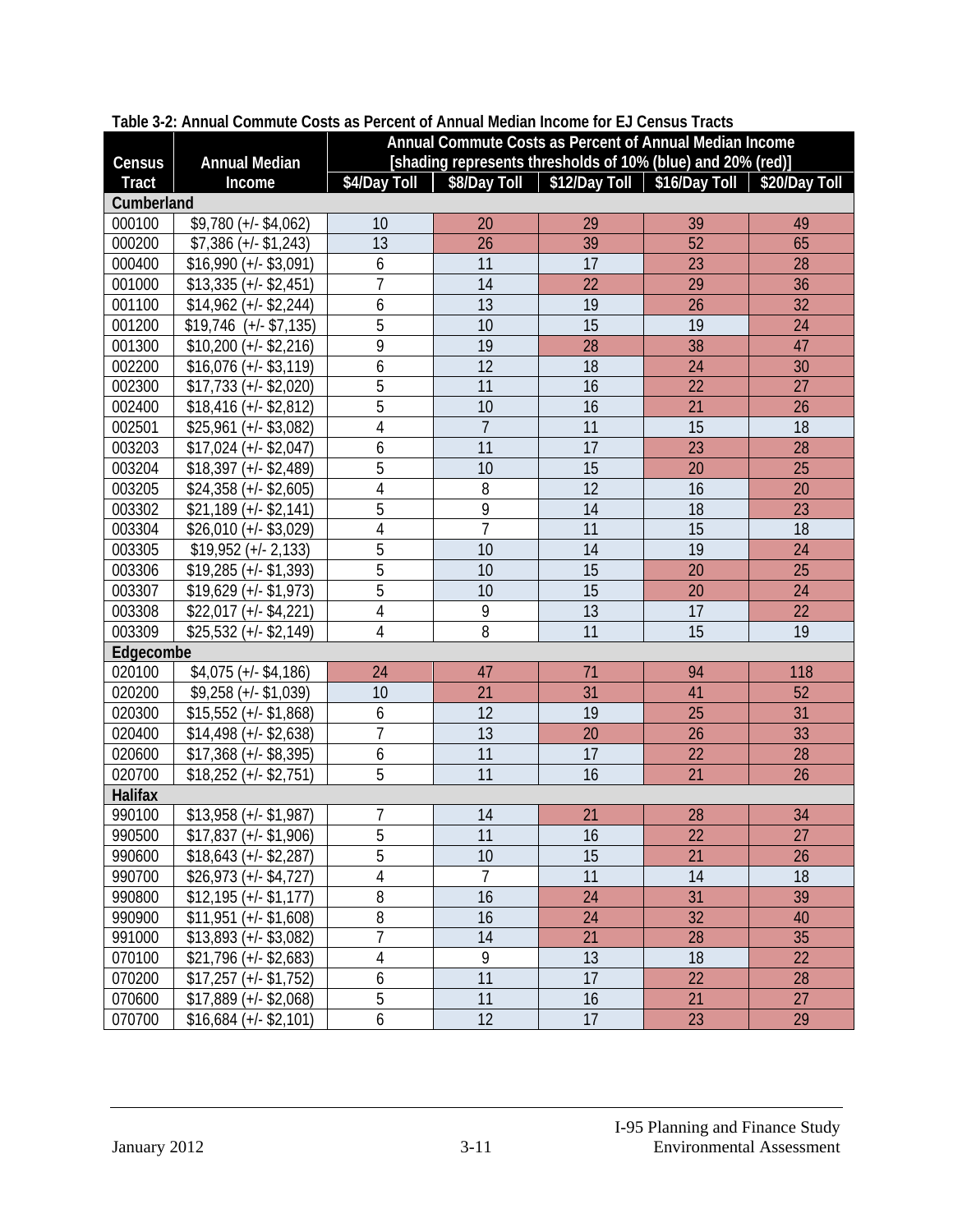| Census       | <b>Annual Median</b>      | Annual Commute Costs as Percent of Annual Median Income<br>[shading represents thresholds of 10% (blue) and 20% (red)] |                 |                                                                             |                 |                 |  |
|--------------|---------------------------|------------------------------------------------------------------------------------------------------------------------|-----------------|-----------------------------------------------------------------------------|-----------------|-----------------|--|
| <b>Tract</b> | Income                    |                                                                                                                        |                 | \$4/Day Toll   \$8/Day Toll   \$12/Day Toll   \$16/Day Toll   \$20/Day Toll |                 |                 |  |
| Hoke         |                           |                                                                                                                        |                 |                                                                             |                 |                 |  |
| 970100       | $$18,338 (+/- $1,240)$    | 5                                                                                                                      | 10              | 16                                                                          | 21              | 26              |  |
| 970400       | $$15,172$ (+/- $$1,694$ ) | 6                                                                                                                      | $\overline{13}$ | $\overline{19}$                                                             | $\overline{25}$ | 32              |  |
| Johnston     |                           |                                                                                                                        |                 |                                                                             |                 |                 |  |
| 040300       | $$18,078 (+/- $2,132)$    | 5                                                                                                                      | 11              | 16                                                                          | 21              | 27              |  |
| 040600       | $$18,834 (+/- $3,334)$    | $\overline{5}$                                                                                                         | 10              | 15                                                                          | 20              | 25              |  |
| 040700       | $$22,298 (+/- $3,252)$    | 4                                                                                                                      | 9               | 13                                                                          | 17              | 22              |  |
| <b>Nash</b>  |                           |                                                                                                                        |                 |                                                                             |                 |                 |  |
| 010100       | $$19,889$ (+/- $$8,043$ ) | 5                                                                                                                      | 10              | 14                                                                          | 19              | 24              |  |
| 010200       | $$14,011 (+/- $1,524)$    | $\overline{1}$                                                                                                         | 14              | 21                                                                          | 27              | 34              |  |
| 010400       | $$15,123 (+/- $3,878)$    | 6                                                                                                                      | $\overline{13}$ | 19                                                                          | $\overline{25}$ | $\overline{32}$ |  |
| 010700       | $$25,899 (+/- $5,078)$    | $\overline{4}$                                                                                                         | $\overline{7}$  | 11                                                                          | $\overline{15}$ | $\overline{19}$ |  |
| 010900       | $$17,397 (+/- $2,050)$    | 6                                                                                                                      | 11              | 17                                                                          | 22              | 28              |  |
| Northampton  |                           |                                                                                                                        |                 |                                                                             |                 |                 |  |
| 980300       | $$18,139$ (+/- \$2,985)   | 5                                                                                                                      | 11              | 16                                                                          | 21              | 26              |  |
| 980400       | $$15,743 (+/- $1,999)$    | 6                                                                                                                      | 12              | 18                                                                          | 24              | 30              |  |
| Robeson      |                           |                                                                                                                        |                 |                                                                             |                 |                 |  |
| 960100       | $$31,378$ (+/- \$4,399)   | $\sqrt{3}$                                                                                                             | 6               | 9                                                                           | 12              | 15              |  |
| 960200       | $$31,097$ (+/- $$3,534$ ) | 5                                                                                                                      | 9               | 14                                                                          | 18              | 23              |  |
| 960300       | $$20,830 (+/- $3,365)$    | $\overline{5}$                                                                                                         | 9               | $\overline{14}$                                                             | $\overline{18}$ | $\overline{23}$ |  |
| 960400       | $$34,351 (+/- $6,235)$    | $\overline{3}$                                                                                                         | 6               | $\overline{8}$                                                              | $\overline{11}$ | $\overline{14}$ |  |
| 960500       | $$27,754 (+/- $3,382)$    | 3                                                                                                                      | 7               | 10                                                                          | 14              | 17              |  |
| 960600       | $$27,447 (+/- $4,396)$    | $\overline{3}$                                                                                                         | $\overline{7}$  | 10                                                                          | $\overline{14}$ | $\overline{17}$ |  |
| 960700       | $$29,753 (+/- $3,803)$    | $\overline{3}$                                                                                                         | 6               | 10                                                                          | $\overline{13}$ | $\overline{16}$ |  |
| 960800       | $$16,865 (+/- $5,388)$    | 6                                                                                                                      | 11              | 17                                                                          | 23              | 28              |  |
| 961700       | $$24,036 (+/- $6,932)$    | $\overline{4}$                                                                                                         | 8               | $\overline{12}$                                                             | 16              | 20              |  |
| 961800       | $$29,739 (+/- $3,787)$    | 3                                                                                                                      | 6               | 10                                                                          | $\overline{13}$ | 16              |  |
| 961900       | $$21,335 (+/- $5,615)$    | $\sqrt{4}$                                                                                                             | 9               | 13                                                                          | 18              | 22              |  |
| 962000       | $$24,655 (+/- $2,876)$    | $\overline{4}$                                                                                                         | $\overline{9}$  | $\overline{13}$                                                             | 18              | 22              |  |
| Wilson       |                           |                                                                                                                        |                 |                                                                             |                 |                 |  |
| 000100       | $$11,195 (+/- $1,949)$    | 4                                                                                                                      | 8               | 12                                                                          | 16              | 19              |  |
| 000200       | $$9,417 (+/- $2,378)$     | 9                                                                                                                      | $\overline{17}$ | 26                                                                          | 34              | 43              |  |
| 000300       | $$11,429$ (+/- \$1,926)   | 10                                                                                                                     | 20              | 31                                                                          | 41              | 51              |  |
| 000700       | $$11,063 (+/- $1,356)$    | 8                                                                                                                      | $\overline{17}$ | 25                                                                          | 34              | 42              |  |
| 000801       | $$14,872 (+/- $4,651)$    | $\overline{9}$                                                                                                         | $\overline{17}$ | 26                                                                          | 35              | 43              |  |
| 000802       | $$13,923 (+/- $1,792)$    | 6                                                                                                                      | $\overline{13}$ | 19                                                                          | $\overline{26}$ | $\overline{32}$ |  |

**Table 3-2: Annual Commute Costs as Percent of Annual Median Income for EJ Census Tracts** 

1. ACS, 2009

**Table 3-2** and commute data shown in **Appendix D** demonstrate that tolling has the potential to impose a notable burden on lower-income individuals who use I-95 for their commute to work. With detailed origin-destination data, subsequent studies will be undertaken to determine the magnitude of these impacts in comparison to non-EJ commuters and evaluate the potential disproportionately high and adverse effects and potential mitigation, as appropriate.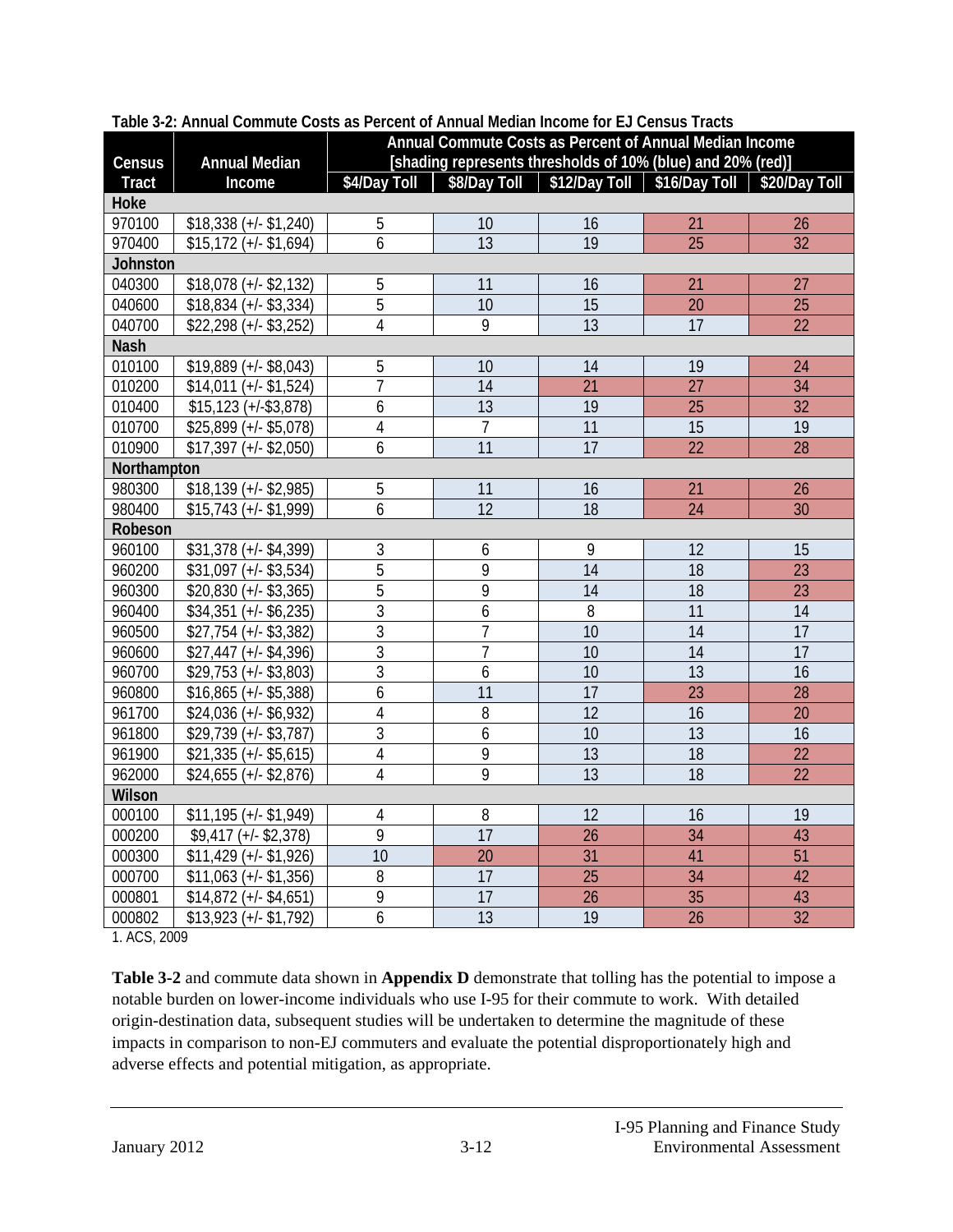#### **3.2.1.2.2. Toll Divergence**

The existing road network surrounding I-95 provides ample opportunities for travelers to divert to a nontoll (i.e., "free") alternative route. Due to the presence of EJ populations along these routes, it is important to evaluate the potential effects of higher congestion and increased pollution in these communities resulting from vehicles diverting to avoid tolls. Higher congestion could result in additional impacts to emergency response times and school bus travel. Conversely, there is also the potential for positive economic impacts for area businesses along the non-toll alternative routes due to increased traffic exposure.

Traffic modeling completed for the I-95 project indicated that the vast majority of non-toll alternative routes would not experience substantial congestion as a result of traffic diverting from I-95 to avoid tolls. Approximately 20 to 25 percent of traffic along I-95 is expected to divert to avoid tolls of \$2.00 for passenger vehicles and \$5.60 for heavy vehicles (in 2009 dollars) placed approximately 20 miles apart throughout the project corridor. This diversion is not expected to result in substantial congestion because there are multiple routes in the immediate vicinity of I-95 that have the capacity to accommodate the diverted traffic, and the routes currently do not experience congested conditions. Future studies will address toll diversion in a more detailed manner and determine what, if any, impacts will require mitigation.

### **3.2.1.2.3. Potential Mitigation**

Council for Environmental Quality (CEQ) regulations require that mitigation measures be analyzed to address disproportionately high and adverse effects to environmental justice populations. With respect to tolling, it is important to engage vulnerable or potentially affected populations, which can increase understanding and participation in the process. In addition, some environmental justice populations lack the ability to pay in advance for tolling (i.e., individuals may lack credit cards or checking accounts) (FHWA, 2011).

In-depth evaluations of potential effects of tolling on environmental justice communities will be conducted as subsequent NEPA documents are prepared for construction projects along I-95. If disproportionately high and adverse effects are determined, various potential mitigation options will be investigated. Such mitigation measures could include:

- New investments in transit or ride-sharing services along the toll corridor
- Toll exemptions (based on income, vehicle occupancy, etc.)
- Toll discounts or reimbursement (based on location of residence, vehicle occupancy, etc.)
- Mitigation specific to toll diversion (to be developed in conjunction with FHWA).

When identifying and developing mitigation measures, it will be important to consult with members of the affected communities. Public participation efforts will be designed and conducted to ensure that effective mitigation measures are identified. Such outreach methods will be community specific, and will be based on coordination with local agencies and community stakeholders. Specific outreach methods will be based on the proposed improvements and area demographics, and may include: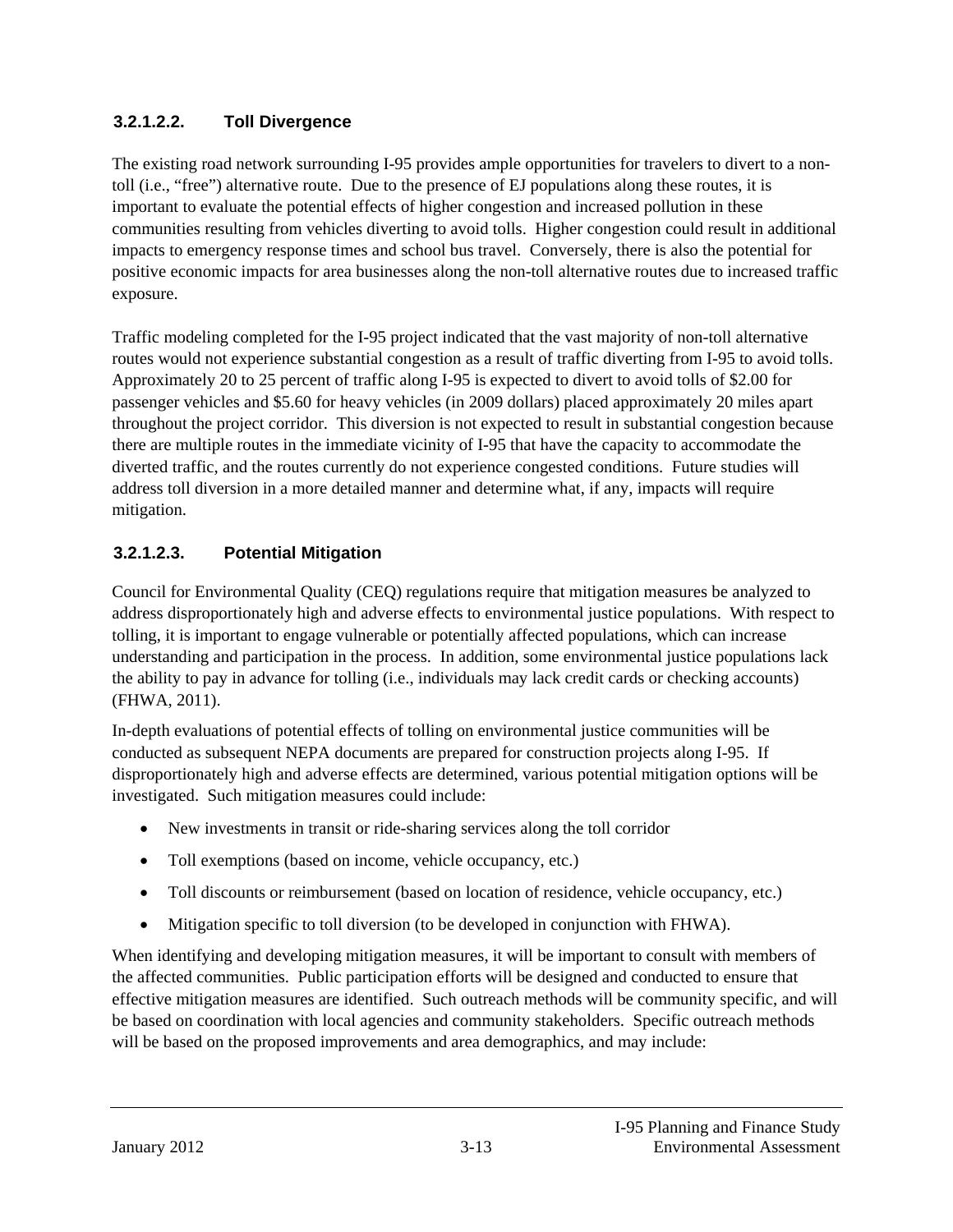- Outreach through local religious institutions and community organizations
- Informal meetings at local establishments or schools to create a physically comfortable area conducive to open discussion
- Offering transportation to meetings for stakeholders without access to transportation and/or selecting meeting locations along public transportation routes.

#### **3.2.1.3 Limited English Proficiency Communities**

Efforts were made to include LEP communities in the public outreach for the I-95 project. LEP was screened at the county level (**Table 3-3**). Based on the US Department of Justice "Guidance to Federal Financial Assistance Recipients Regarding Title VI Prohibition against National Origin Discrimination Affecting Limited English Proficient Persons," the analysis identified counties where the number of nonnative English speakers who speak English less than "very well" reaches a threshold of either 5 percent of the county population or 1,000 individuals. These criteria are referred to as the LEP threshold in **Table 3-3**. The number of Spanish speakers who spoke English less than very well exceeded 1,000 individuals in nine of the 13 counties in the socioeconomic/EJ study area and exceeded 5 percent of the population in Johnston and Sampson counties. In Cumberland County, there were also more than 1,000 people who spoke a language other than Spanish and spoke English less than very well. LEP for non-Spanish speakers of other Indo-European and Asian Pacific Island languages are summarized in **Table 3-4**. LEP information is also summarized in **Figure 3-3**.

| Table of a Ellinted English Fronciency in the socioeconomic/Environmental sastice staay Area |                         |                    |         |                    |         |         |               |               |                    |
|----------------------------------------------------------------------------------------------|-------------------------|--------------------|---------|--------------------|---------|---------|---------------|---------------|--------------------|
|                                                                                              | Total<br><b>Persons</b> |                    | Total   | Percent            | Percent | Total   | Percent<br>0f | Total<br>Non- | Percent<br>of Non- |
|                                                                                              | 5 years                 | <b>Total</b>       | Non-    | 0f                 | Non-    | Spanish | Spanish       | Spanish       | Spanish            |
|                                                                                              | and                     | Spanish            | Spanish | Spanish            | Spanish | SELVW1  | SELVW1        | SELVW1        | SELVW <sup>1</sup> |
| County                                                                                       | older                   | SELVW <sup>1</sup> | SELVW1  | SELVW <sup>1</sup> | SELVW1  | >1,000  | $>5\%$        | >1,000        | $>5\%$             |
| Bladen                                                                                       | 30,051                  | 736                | 61      | 2.45               | 0.20    |         |               |               |                    |
| Cumberland                                                                                   | 278,459                 | 5,473              | 4,329   | 1.97               | 1.55    | Χ       |               | $X^2$         |                    |
| Edgecombe                                                                                    | 51,964                  | 945                | 172     | 1.82               | 0.33    |         |               |               |                    |
| Halifax                                                                                      | 53,830                  | 367                | 252     | 0.68               | 0.47    |         |               |               |                    |
| Harnett                                                                                      | 84,164                  | 2,550              | 546     | 3.03               | 0.65    | Χ       |               |               |                    |
| Hoke                                                                                         | 30,636                  | 1,204              | 332     | 3.93               | 1.08    | Χ       |               |               |                    |
| Johnston                                                                                     | 112,146                 | 5,636              | 498     | 5.03               | 0.44    | Χ       | X             |               |                    |
| Nash                                                                                         | 81,664                  | 1,695              | 438     | 2.08               | 0.54    | Χ       |               |               |                    |
| Northampton                                                                                  | 20,838                  | 105                | 113     | 0.50               | 0.54    |         |               |               |                    |
| Robeson                                                                                      | 113,682                 | 3,308              | 790     | 2.91               | 0.69    | Χ       |               |               |                    |
| Sampson                                                                                      | 55,708                  | 3,282              | 269     | 5.89               | 0.48    | Χ       | X             |               |                    |
| Wayne                                                                                        | 105,621                 | 3,032              | 647     | 2.87               | 0.61    | Χ       |               |               |                    |
| Wilson                                                                                       | 68,861                  | 3,336              | 291     | 4.84               | 0.42    | Χ       |               |               |                    |

**Table 3-3: Limited English Proficiency in the Socioeconomic/Environmental Justice Study Area** 

1. Speaking English Less Than "Very Well" (SELVW)

2. In Cumberland County, the 1,000 person threshold for non-Spanish speakers who speak English less than "very well" is met for the following language groups: Other Indo-European and Asian and Pacific Island (see **Table 3-4**).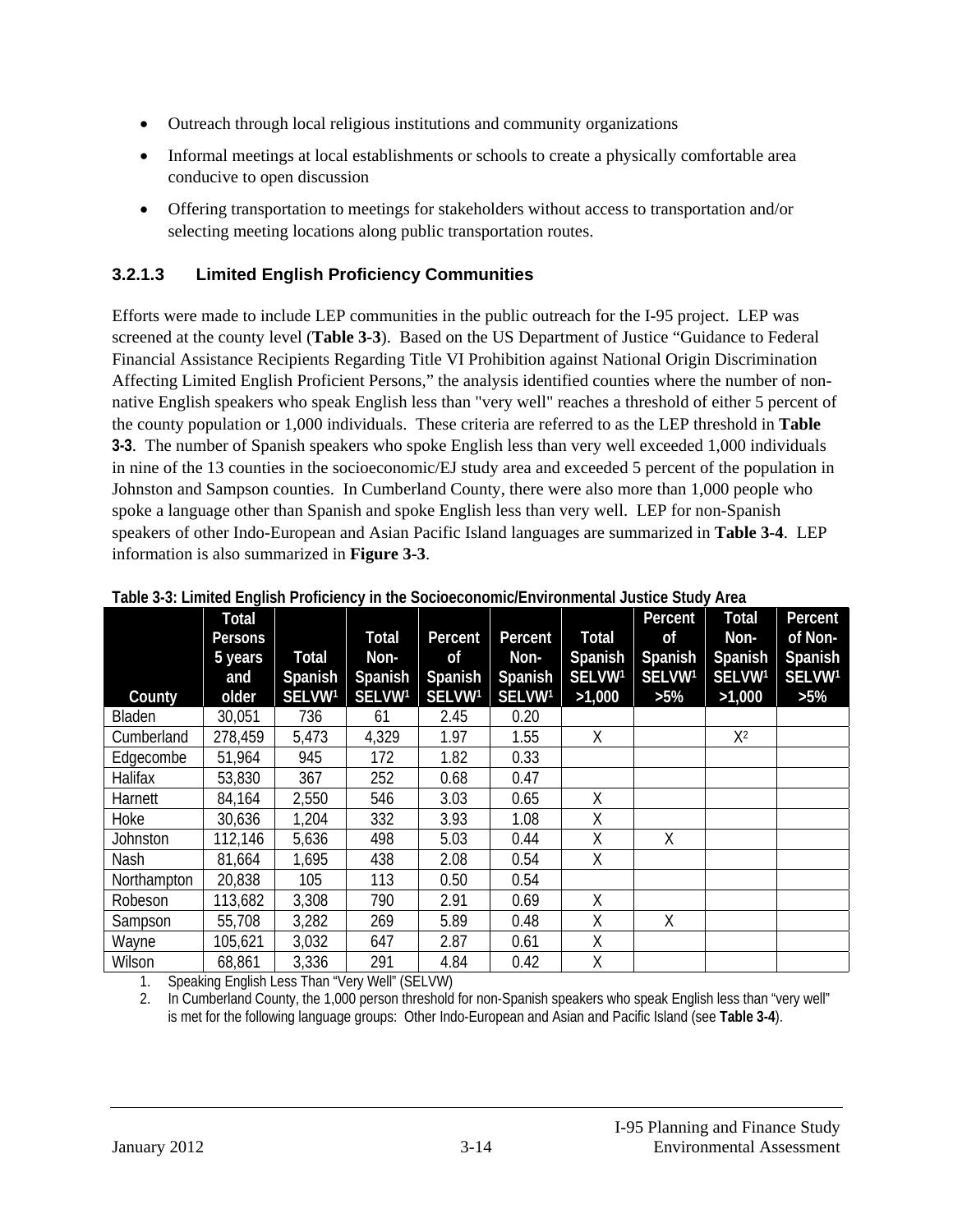|                 |             | Total SELVW1  | Percent SELVW <sup>1</sup> |               |             | SELVW <sup>1</sup> > 1,000 or 5% |
|-----------------|-------------|---------------|----------------------------|---------------|-------------|----------------------------------|
| County          | Other Indo- | Asian/Pacific | Other Indo-                | Asian/Pacific | Other Indo- | Asian/Pacific                    |
|                 | European    | <b>Island</b> | European                   | <b>Island</b> | European    | <b>Island</b>                    |
| Bladen          | 27          | 14            | 0.09                       | 0.05          |             |                                  |
| Cumberland      | 1,829       | 2,300         | 0.66                       | 0.83          | Χ           | Χ                                |
| Edgecombe       | 101         | 61            | 0.19                       | 0.12          |             |                                  |
| Halifax         | 71          | 155           | 0.13                       | 0.29          |             |                                  |
| Harnett         | 314         | 226           | 0.37                       | 0.27          |             |                                  |
| Hoke            | 134         | 173           | 0.44                       | 0.56          |             |                                  |
| <b>Johnston</b> | 291         | 129           | 0.26                       | 0.12          |             |                                  |
| Nash            | 142         | 179           | 0.17                       | 0.22          |             |                                  |
| Northampton     | 94          | 16            | 0.45                       | 0.08          |             |                                  |
| Robeson         | 408         | 282           | 0.36                       | 0.25          |             |                                  |
| Sampson         | 106         | 113           | 0.19                       | 0.20          |             |                                  |
| Wayne           | 289         | 303           | 0.27                       | 0.29          |             |                                  |
| Wilson          | 159         | 72            | 0.23                       | 0.10          |             |                                  |

**Table 3-4: Limited English Proficiency for Other Indo-European or Asian/Pacific Island Language Speakers in the Socioeconomic/Environmental Justice Study Area** 

1. Speaking English Less Than "Very Well" (SELVW)

Primary languages spoken for each county in the socioeconomic/EJ study area are summarized in the *Environmental Screening Findings Technical Memorandum* (March 2010). In all cases, English is the most common language spoken and Spanish/Spanish Creole is the second most common language spoken. In Cumberland County, there are also substantial populations that speak German, Korean, French, and Vietnamese. For this project, Spanish translators were available at all public workshops and outreach materials were translated into Spanish for use by LEP communities. Additional outreach activities for subsequent projects along the I-95 corridor will be targeted to relevant LEP communities to ensure their input is obtained, and vital documents will be translated for their use. In Cumberland County, for example, local language organizations exist that may be able to facilitate communications with the various LEP communities.

#### **3.2.2 Community Resources**

A visual screening of community resources was performed to identify sites of potential community importance to stakeholders in the intersection interchange/improvement study area (**Table 3-5**). The screening used aerial photography (Google Maps) to identify potential resources that might be impacted by proposed improvements. It should be noted that two interchanges currently proposed for improvements in other projects listed in the current North Carolina State Transportation Improvement Program (STIP), I-4413 (Robeson County at Exit 22) and U-5026 (Nash County at Exit 137), were not included in this analysis. Chain restaurants and gas stations were also excluded from this analysis.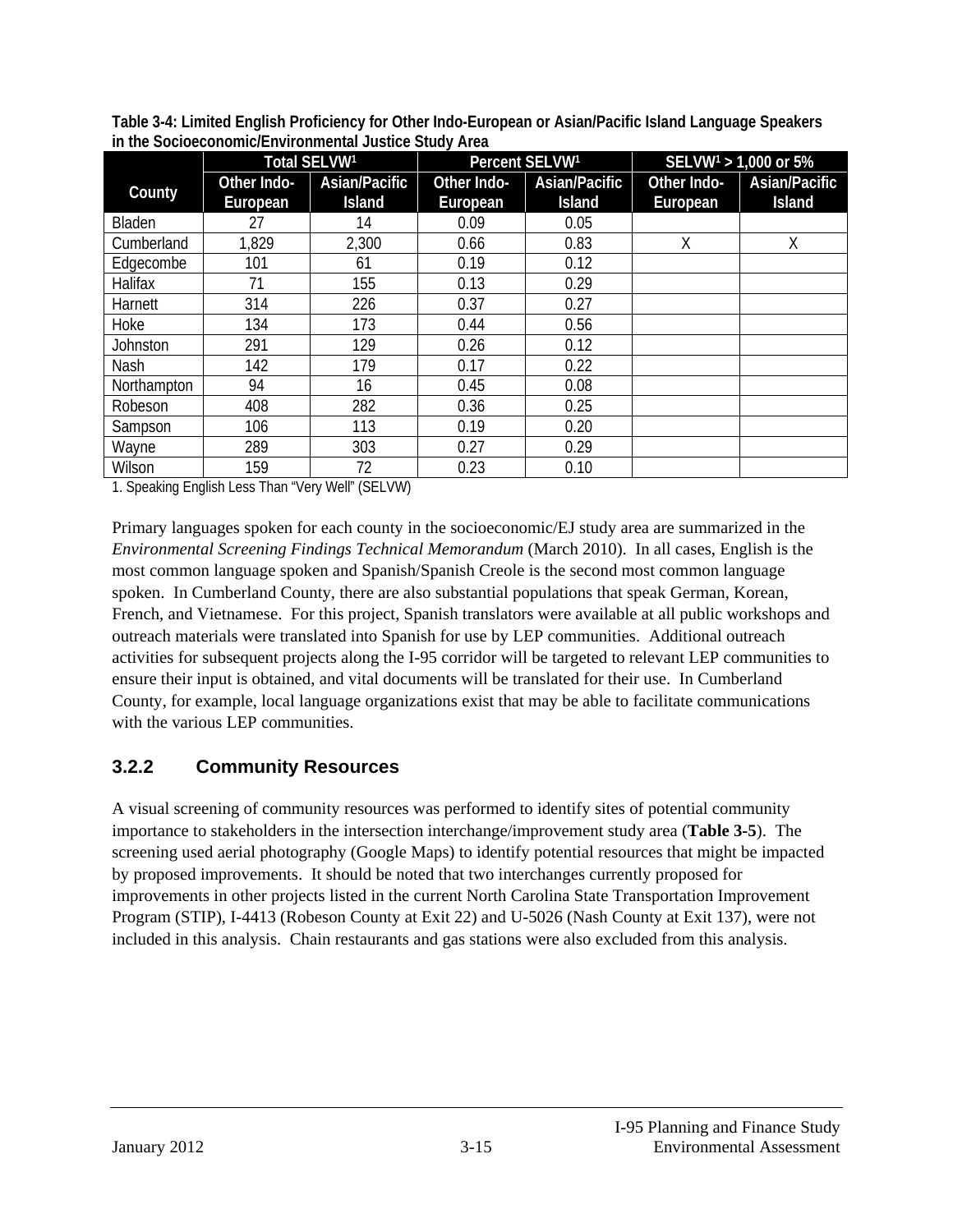| County/<br><b>Exit Number</b> | Proposed<br>Improvement(s)                     | <b>Land Use</b>         | <b>Potential Community Resources</b>                                |
|-------------------------------|------------------------------------------------|-------------------------|---------------------------------------------------------------------|
|                               |                                                |                         |                                                                     |
| Robeson/1                     | Ramp adjustment                                | Mixed use               | None                                                                |
| Robeson/2                     | Interchange                                    | Agriculture             | None                                                                |
|                               | Interchange and                                |                         |                                                                     |
| Robeson/7                     | connector road                                 | Agriculture             | None                                                                |
| Robeson/10                    | Interchange                                    | Agriculture             | None                                                                |
|                               | Interchange and                                |                         | <b>Fifth Street Businesses (Southern</b>                            |
| Robeson/17                    | connector road                                 | Mixed use               | Inn/Friends for Life Animal Shelter)                                |
| Robeson/19                    | Interchange and<br>connector road              | Mixed use               | Lackey Street Businesses (economy hotels,<br>non-chain restaurants) |
|                               | Interchange and                                |                         |                                                                     |
| Robeson/20                    | connector road                                 | Commercial              | None                                                                |
|                               |                                                | Agriculture/            |                                                                     |
| Robeson/25                    | Interchange                                    | Commercial              | None                                                                |
| Robeson/31                    | Interchange                                    | Commercial              | St. Pauls Alcohol Control Board, cemetery                           |
|                               |                                                |                         |                                                                     |
| Robeson/33                    | Interchange<br>New structure, interchange      | Agricultural            | None                                                                |
| Cumberland/41                 | & connector road                               | Forested                | None                                                                |
|                               | New structure and                              | Residential/            |                                                                     |
| Cumberland/44                 | interchange                                    | Forested                | None                                                                |
|                               | New structure and                              |                         |                                                                     |
| Cumberland/49                 | interchange                                    | Commercial              | None                                                                |
|                               |                                                | Forested/               |                                                                     |
| Cumberland/52                 | Slight Ramp Adjustment                         | Commercial              | None                                                                |
| Cumberland/55                 | New structure, interchange<br>& connector road | Commercial<br>/Forested | Temple Christian Academy/Temple Baptist<br>Church (Sanderosa Road)  |
|                               | New structure and                              | Industrial/             |                                                                     |
| Cumberland/58                 | interchange                                    | Forested                | None                                                                |
|                               | New structure, interchange                     | Forested/               |                                                                     |
| Cumberland/61                 | & connector road                               | Commercial              | None                                                                |
|                               | Interchange and                                | Forested/               |                                                                     |
| Cumberland/65                 | connector road<br>New structure and            | Commercial              | None                                                                |
| Harnett/71                    | interchange                                    | Mixed use               | None                                                                |
|                               | Interchange and                                |                         |                                                                     |
| Harnett/71                    | connector road                                 | Mixed use               | American Earthworks (Dixieland Road)                                |
|                               | Interchange and                                |                         |                                                                     |
| Harnett/72                    | connector road                                 | Mixed use               | Mobile Home Park (Spring Branch Road)                               |
|                               | Interchange and                                |                         | Commercial plot (180 Old State Highway 55                           |
| Harnett/73                    | connector road                                 | Mixed use               | East)                                                               |

#### **Table 3-5: Potential Community Resources in Community Resource Study Area**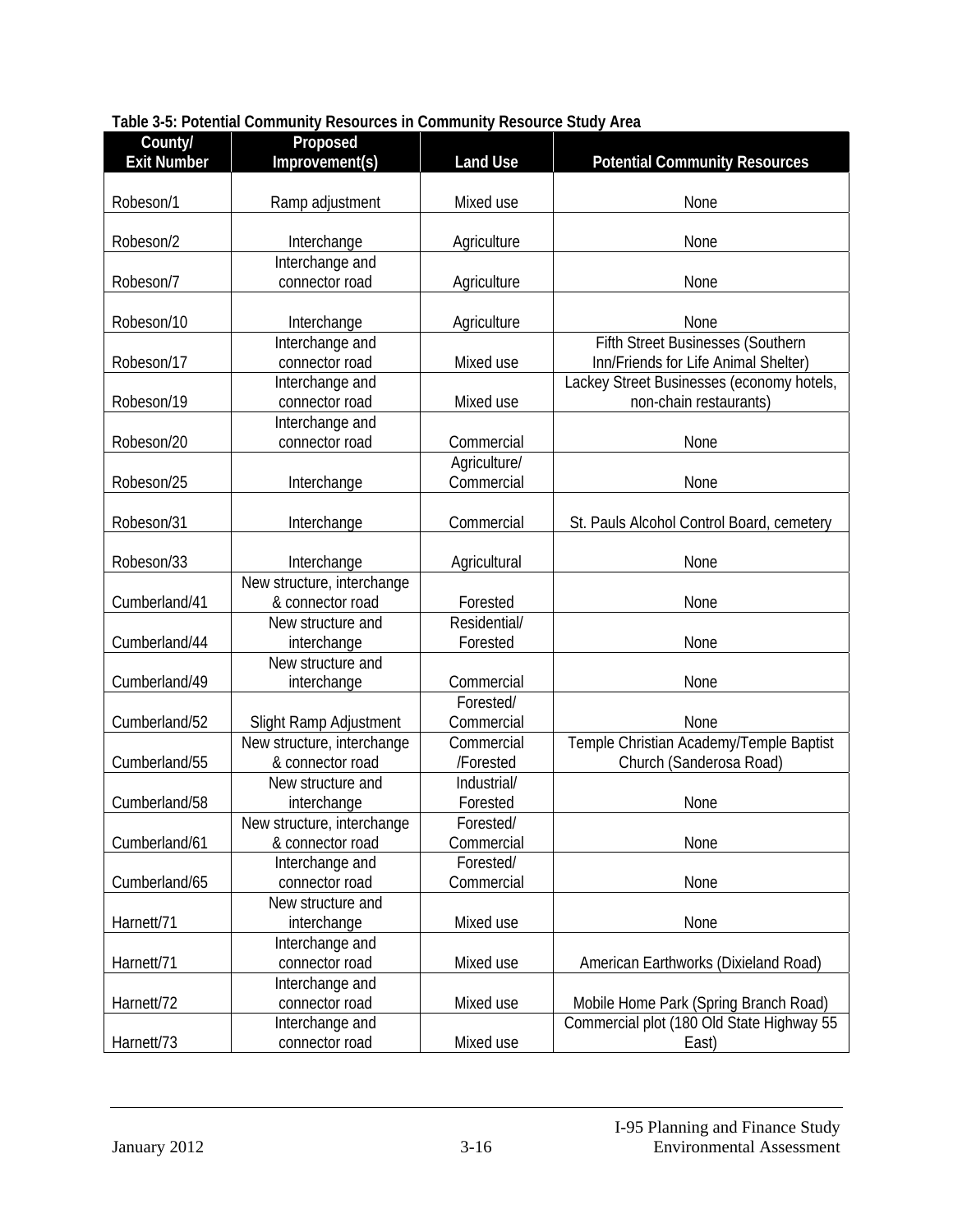| County/            | Proposed                          |                 |                                           |
|--------------------|-----------------------------------|-----------------|-------------------------------------------|
| <b>Exit Number</b> | Improvement(s)                    | <b>Land Use</b> | <b>Potential Community Resources</b>      |
|                    | Interchange and                   | Agricultural/   |                                           |
| Harnett/75         | connector road                    | Commercial      | None                                      |
|                    | Interchange and                   |                 |                                           |
| Harnett/77         | connector road                    | Mixed use       | None                                      |
|                    |                                   |                 | Residential relocations (Chicopee Road);  |
|                    | Interchange and                   |                 | Grocery stores and NC Sweet Potato        |
| Johnston/79        | connector road                    | Mixed use       | <b>Commission Office (Parrish Drive)</b>  |
|                    |                                   | Agriculture/    |                                           |
| Johnston/81        | Ramp modification                 | Residential     | None                                      |
|                    |                                   | Agriculture/    |                                           |
| Johnston/87        | Interchange                       | Commercial      | <b>Business on Brewer Road</b>            |
|                    | Interchange and                   |                 | Mary Craft Fiberglass Products (Hillsboro |
| Johnston/90        | connector road                    | Mixed use       | Road; business at NC 302 and Benson Ave)  |
| Johnston/93        | Interchange and<br>connector road | Mixed use       |                                           |
|                    | Interchange and                   | Agricultural/   | None                                      |
| Johnston/95        | connector road                    | Industrial      | None                                      |
|                    | New structure, interchange        | Agricultural/   | Walls Cemetery, businesses on Crocker     |
| Johnston/97        | & connector road                  | Commercial      | Road                                      |
|                    | Interchange and                   | Agricultural/   |                                           |
| Johnston/98        | connector road                    | Industrial      | Sadisco (Anderson Street)                 |
|                    | Interchange and                   |                 |                                           |
| Johnston/101       | connector road                    | Mixed use       | Mobile Home Park (Saint Stephens Road)    |
|                    | Interchange and                   |                 |                                           |
| Johnston/102       | connector road                    | Mixed use       | None                                      |
|                    |                                   | Industrial/     |                                           |
| Johnston/105       | Interchange                       | Agricultural    | None                                      |
|                    | Interchange and                   | Industrial/     |                                           |
| Johnston/106       | connector road                    | Agricultural    | None                                      |
|                    |                                   | Commercial/     |                                           |
| Johnston/107       | Interchange                       | Agricultural    | None                                      |
|                    | New structure, interchange        | Agricultural/   |                                           |
| Wilson/116         | & connector road                  | Industrial      | ThermoKing of Wilson (Flowers Road)       |
|                    |                                   | Forested/       |                                           |
| Wilson/121         | Interchange                       | Agricultural    | None                                      |
|                    |                                   |                 |                                           |
| Nash/127           | Interchange                       | Forested        | None                                      |
|                    | New structure and                 |                 |                                           |
| Nash/132           | interchange                       | Forested        | None                                      |
| Nash/141           | Interchange                       | Forested        | None                                      |
|                    | New structure and                 |                 |                                           |
| Nash/145           | interchange                       | Forested        | None                                      |
|                    | New structure and                 | Forested/       |                                           |
| Nash/150           | interchange                       | Agricultural    | None                                      |

#### **Table 3-5: Potential Community Resources in Community Resource Study Area**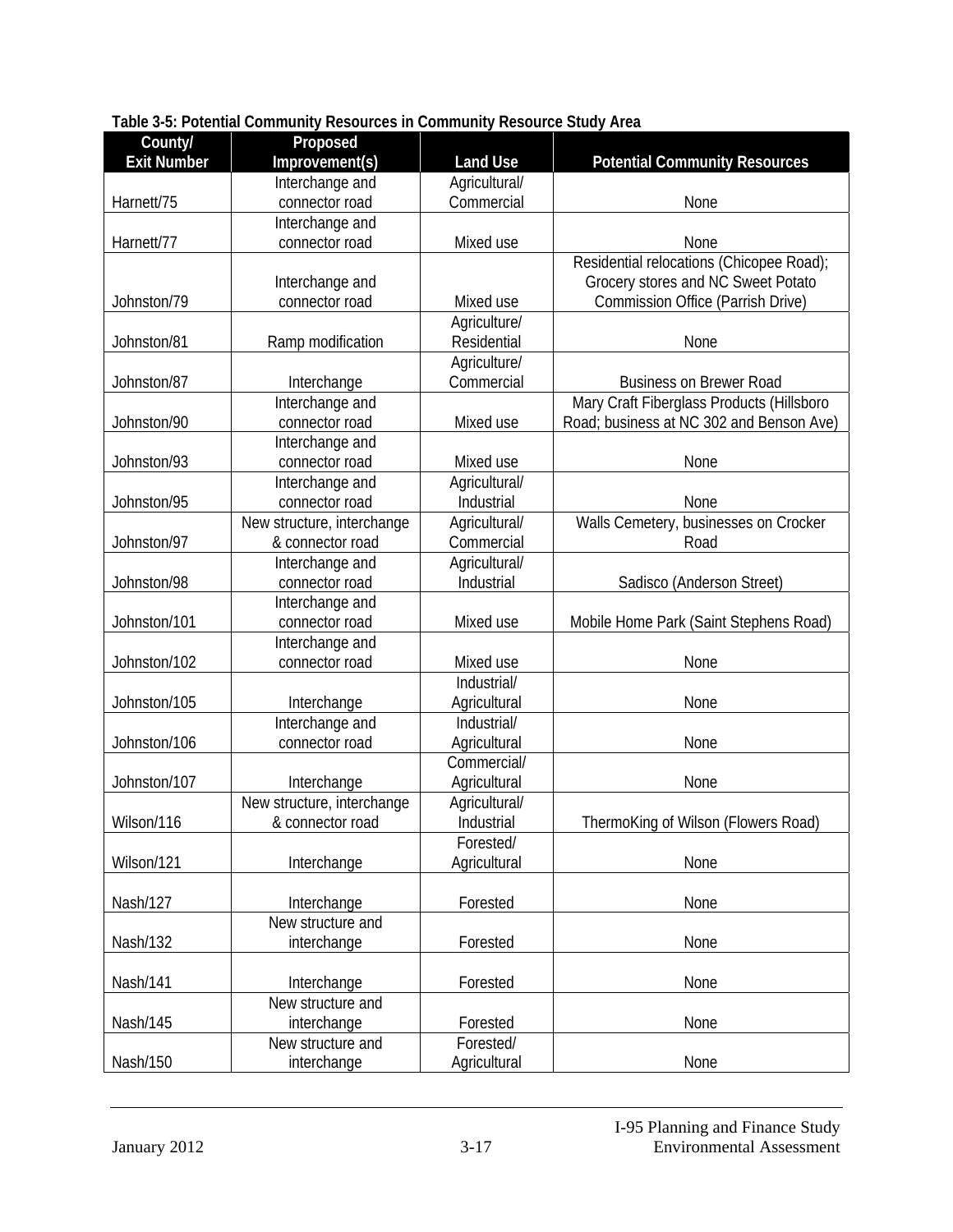| County/            | Proposed                   |                 |                                      |
|--------------------|----------------------------|-----------------|--------------------------------------|
| <b>Exit Number</b> | Improvement(s)             | <b>Land Use</b> | <b>Potential Community Resources</b> |
|                    | New structure and          | Forested/       |                                      |
| Halifax/154        | interchange                | Agricultural    | None                                 |
|                    | New structure and          | Forested/       |                                      |
| Halifax/160        | interchange                | Commercial      | None                                 |
|                    | New structure and          | Agricultural/   |                                      |
| Halifax/168        | interchange                | Commercial      | None                                 |
|                    | New structure and          | Forested/       |                                      |
| Halifax/171        | interchange                | Agricultural    | None                                 |
|                    | New structure and          |                 |                                      |
| Halifax/173        | interchange                | Commercial      | None                                 |
|                    | New structure, interchange | Residential/    |                                      |
| Northampton/176    | & connector road           | Commercial      | Residences (Long Farm Road)          |
|                    | New structure and          | Forested/       |                                      |
| Northampton/180    | interchange                | Commercial      | None                                 |

**Table 3-5: Potential Community Resources in Community Resource Study Area** 

It is anticipated that the community resources identified in **Table 3-5** would be verified via groundtruthing and that projects addressing specific improvements to I-95 would ensure efforts are made to include these resources in evaluations of community effects.

### **3.2.3 Recreational Resources**

#### **3.2.3.1 Section 4(f) and Section 6(f) Recreational Resources**

Section 4(f) of the Department of Transportation Act of 1966 stipulates that federal transportation agencies cannot approve the use of land from public parks, recreation areas, and wildlife/waterfowl refuges unless there is no feasible and prudent alternative to use of the land and the action includes all possible planning to minimize harm to the property resulting from the use. (Section 4(f) also applies to historic sites and is discussed below.) In addition, Section 6(f) of the Land and Water Conservation Fund (LWCF) Act (Public Law 88-578) requires that recreation land acquired or developed with assistance under this section remain in use exclusively for public outdoor recreation.

Local officials in the project study area were contacted to determine potential Section 4(f) and Section 6(f) recreational resources within the recreational and cultural resource study area (see Section 5.2). A total of 19 parks and recreational facilities were identified based on the information provided: 12 in Robeson County, 3 each in Johnston and Harnett Counties, and 1 in Halifax County. Based on a review of the LWCF database (http://waso-lwcf.ncrc.nps.gov/public/index.cfm), Chockoyotte Park in Halifax County and C.D. Codrington Park in Harnett County have received LWCF funding and are Section 6(f) resources. Potential impacts to these resources will be evaluated during the development of subsequent environmental documents for specific improvements to I-95.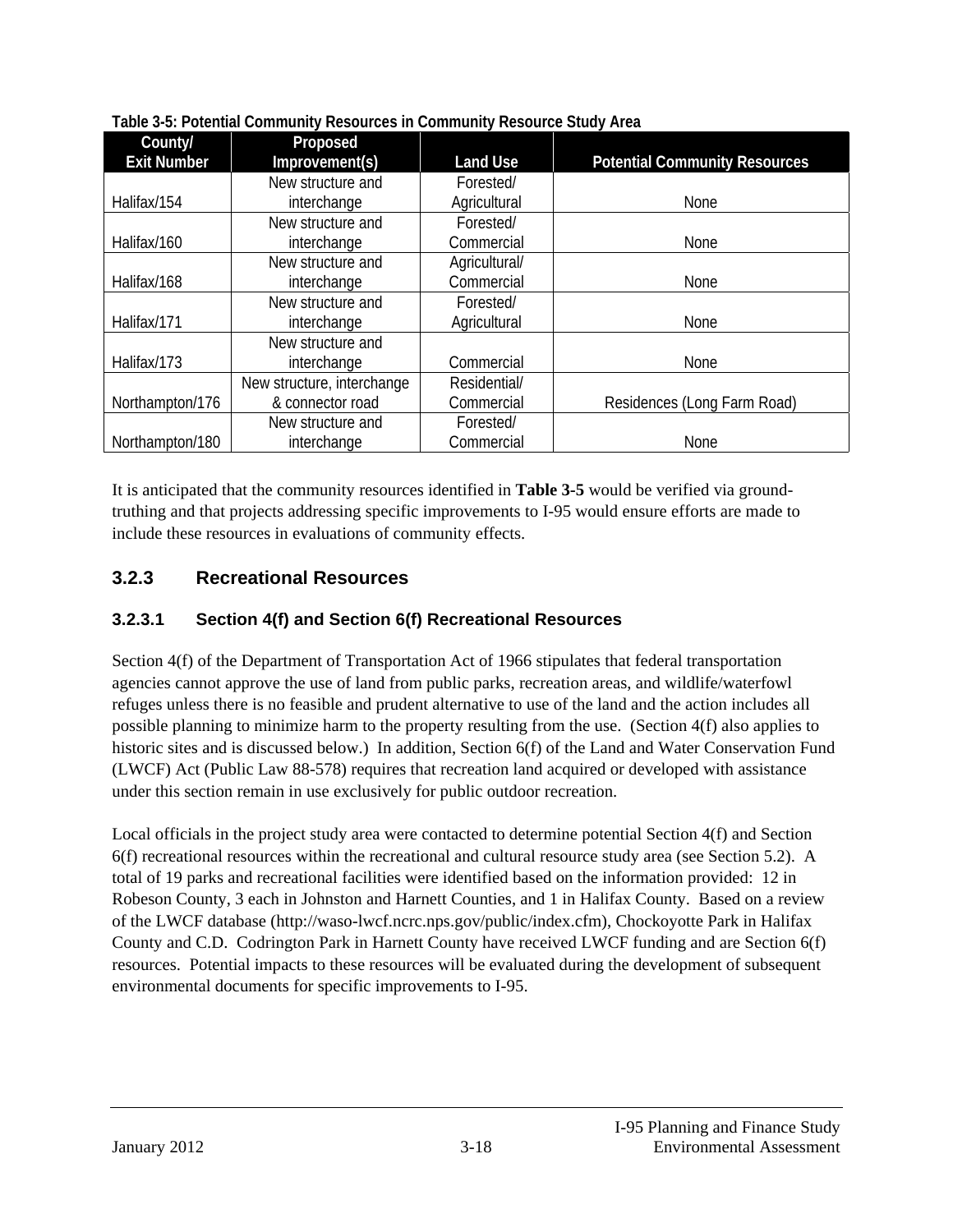#### **3.2.3.2 Bicycle Routes**

**Figure 3-4** shows bicycle routes in North Carolina, based on data from NCDOT (NCDOT, undated). Of these routes, several North Carolina Bike Routes cross I-95. The following section describes these routes from south to north.

- The Sand Hills Sector is an unnumbered state bicycle route that crosses I-95 in southern Cumberland County on SR 2252 (Chicken Foot Road) at Exit 41.
- NC Bike Route 5 (Cape Fear Run) crosses I-95 in northeast Cumberland County on SR 1815 (Wade-Stedman Road) at Exit 61.
- NC Bike Route 7 (Ocracoke Option) crosses I-95 in southern Wilson County just north of Exit 119B on SR 1001 (Lamm Road).
- NC Bike Route 2 (Mountains to Sea Trail) crosses I-95 south of Exit 127 on SR 1313 (East Hornes Church Road) in northern Wilson County.
- NC Bike Route 4 (North Line Trace) crosses I-95 on SR 1201 (Macon Price Road), just south of Exit 180 in Northampton County.

Subsequent NEPA documentation for specific improvements to the I-95 corridor will assess whether proposed improvements accommodate state bicycle routes.

In addition to state bicycle routes, the City of Fayetteville plans to expand its local bicycle routes to include several crossings of I-95. Included are a crossing at SR 2220 (Tom Starling Road), SR 2341 (Claude Lee Road) at Exit 44, SR 2212 (Doc Bennett Road) at Exit 46A, SR 2000 (Sapona Road), and SR 1832 (Murphy Road) at Exit 55. Other non-designated bicycle routes also cross the project corridor. According to MapMyRide.com, the Bentonville-Smithfield Loop in Johnston County crosses I-95 at SR 1178 (Keen Road) at Exit 87 and at SR 107 (Brogden Road) just south of Smithfield. Also according to MapMyRide.com, several popular bicycle routes in Nash County cross I-95 at SR 1700 (Oak Level Road) south of Rocky Mount and SR 1604 (Hunter Hill Road) north of Rocky Mount. The Roanoke Canal Trail in Halifax County crosses under I-95 at the Roanoke River just north of Exit 173. It is anticipated that subsequent projects addressing specific improvements to I-95 will coordinate with local planning agencies to reach out to the cycling public and local planners on the need for bicycle accommodations on routes crossing over or under I-95.

# **3.2.4 Voluntary Agricultural Districts**

In North Carolina, Voluntary Agricultural Districts (VADs) are established through county ordinances to promote the preservation and protection of farmland. Along the I-95 corridor, there are currently VAD ordinances in Cumberland, Harnett, Johnston, Nash, Wilson, and Northampton Counties. Based on input from county planning organizations and local agricultural extension offices, there are several VADs located within a half mile of I-95. This includes one district in Cumberland County, three each in Harnett and Northampton Counties, four in Johnston County, nine in Nash County, and two in Wilson County.

If subsequent improvements to I-95 necessitate the condemnation of lands in VADs, there are public hearing requirements that must be met prior to any acquisition of right of way. Public hearing requirements for each county are summarized below.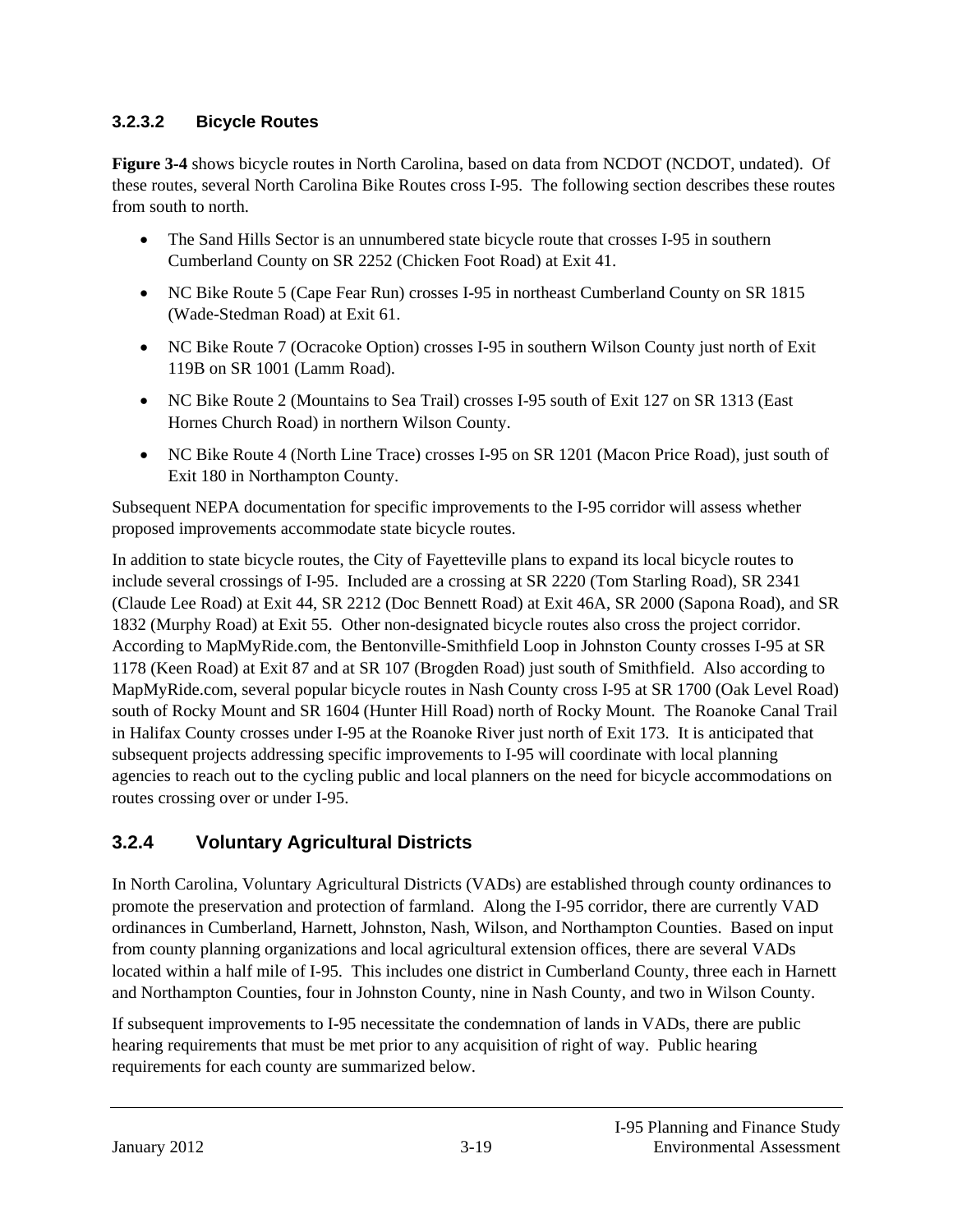In Cumberland County, "no state or local public agency or governmental unit may formally initiate any action to condemn any interest in qualifying farmland within a District until such agency or unit has requested the Farm Advisory Board hold a public hearing on the proposed condemnation." Upon the receipt of a notice of proposed condemnation, the Farm Advisory Board directs the Cooperative Extension Director to publish a notice in a Cumberland County general circulation newspaper within five business days. The notice will describe the action and inform area residents that the Farm Advisory Board will hold a public hearing on the request within ten days of the receipt of the notice. The Farm Advisory Board will make a report on their findings available to the public within five days of the public hearing, which will be followed by a ten day public comment period. After the public comment period has expired, the Farm Advisory Board will publish a final report on the condemnation request within 30 days of the initial request. "No state or local agency may formally initiate a condemnation action while the proposed condemnation is properly before the Farm Advisory Board within these time limits."

Harnett County and Wilson County use the same guidelines for condemnation requests that Cumberland County uses: public notice within five business days, hearing within ten business days, five days for report findings, and ten day public comment period prior to finalizing the report. In these counties, the final report on the condemnation request will be issued within thirty days of the initial request.

In Johnston County, the Farm Advisory Board has thirty days from the public hearing to develop its report, and the public then has a ten day public comment period. The total amount of time allowed from the receipt of the condemnation request to the publication of the final report to the rulemaking agency cannot exceed sixty days.

In Nash County, upon the receipt of a notice of proposed condemnation, the Farm Advisory Board directs the Cooperative Extension Director to publish a notice on the Nash County website within ten business days and the public hearing must be held within fifteen business days. The Farm Advisory Board will make a report on their findings available to the public within five days of the public hearing, which will be followed by a ten-day public comment period. After the public comment period has expired, the Farm Advisory Board will publish a final report on the condemnation request within forty-five days of the initial request. If the agency agrees to an extension, the agency and the Advisory Board shall mutually agree upon a schedule to be set forth in writing and made available to the public.

The December 4, 2006, Northampton Voluntary Agricultural District Ordinance has no public hearing requirements.

It is anticipated that prior to the development of environmental documents for construction of projects along I-95, that a review be undertaken to review VAD regulations and ensure that any public hearing requirements are met prior to purchase of right of way.

# **3.3 CULTURAL ENVIRONMENT**

# **3.3.1 Introduction**

A cultural resources screening was performed to identify sites within the recreational and cultural resource study area that may be protected by Section 106 of the National Historic Preservation Act of 1966 (NHPA) and Section 4(f) of the Department of Transportation Act of 1966. Section 106 requires federal agencies to take into account the effects of their undertakings on historic resources that are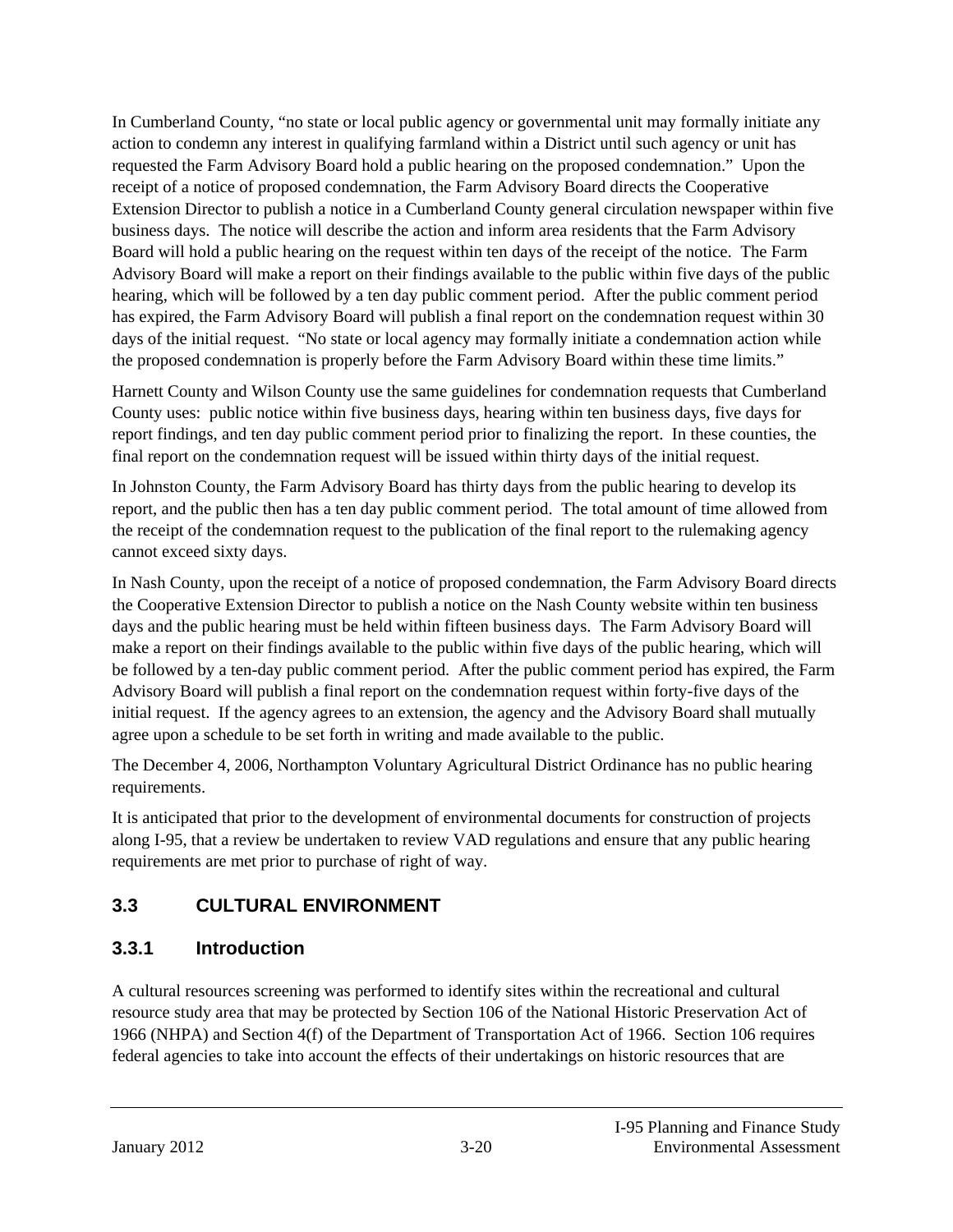included in the National Register of Historic Places (NRHP) or that meet the criteria for listing on the NRHP:

- Criterion A associated with events that have made a significant contribution to the broad patterns of history; or
- Criterion B associated with the lives of persons significant in our past; or
- Criterion C embody the distinctive characteristics of a type, period, or method of construction, or that represent the work of a master, or that possess high artistic values, or that represent a significant and distinguishable entity whose components may lack individual distinction; or
- Criterion D have yielded or may be likely to yield, information important in prehistory or history.

The federal agency, in consultation with the State Historic Preservation Officer (SHPO), makes an assessment of the effects of the project on the identified historic properties. The following determinations may be made: no effect, no adverse effect, or adverse effect.

Section 4(f) of the Department of Transportation Act of 1966 provides additional protection for historic resources listed in or eligible for the NRHP. These lands can only be used for a federally-funded transportation project if there is no other feasible and prudent alternative, and the project incorporates all possible planning to minimize harm. Where adverse effects to Section 106 and Section 4(f) resources are unavoidable, both Section 106 and Section 4(f) require minimization and mitigation of these effects.

The Safe, Accountable, Flexible, Efficient Transportation Equity Act: A Legacy for Users (SAFETEA-LU) of 2005, amended existing Section 4(f) legislation to simplify the processing and approval of projects that have only *de minimis* impacts on resources protected by Section 4(f). For historic resources, a *de minimis* impact means that the federal transportation agency has determined that, in accordance with 36 CFR 800, no historic property is affected by the project or the project would have no adverse effect on the property in question. If after consideration of any impact avoidance, minimization, and mitigation or enhancement measures, a transportation project results in a *de minimis* impact on a Section 4(f) property, an analysis of avoidance alternatives is not required and the Section 4(f) evaluation process is complete. The SHPO or Tribal Historic Preservation Officer (THPO), and the Advisory Council on Historic Preservation (ACHP) (if participating in the consultation process), must concur in writing with this determination.

# **3.3.2 Existing NRHP Listed Sites**

There are seven sites in the cultural resource study area currently listed in the NRHP. These sites are listed in **Table 3-6**. Of the listed sites, only the Garner Farm (near the junction of NC 125 and I-95 in Halifax County) and the Roanoke Canal are located in the immediate vicinity of I-95. The Garner Farm is located less than 100 feet away from I-95 and the Roanoke Canal crosses under I-95. The remaining sites are located more than 1,000 feet from I-95.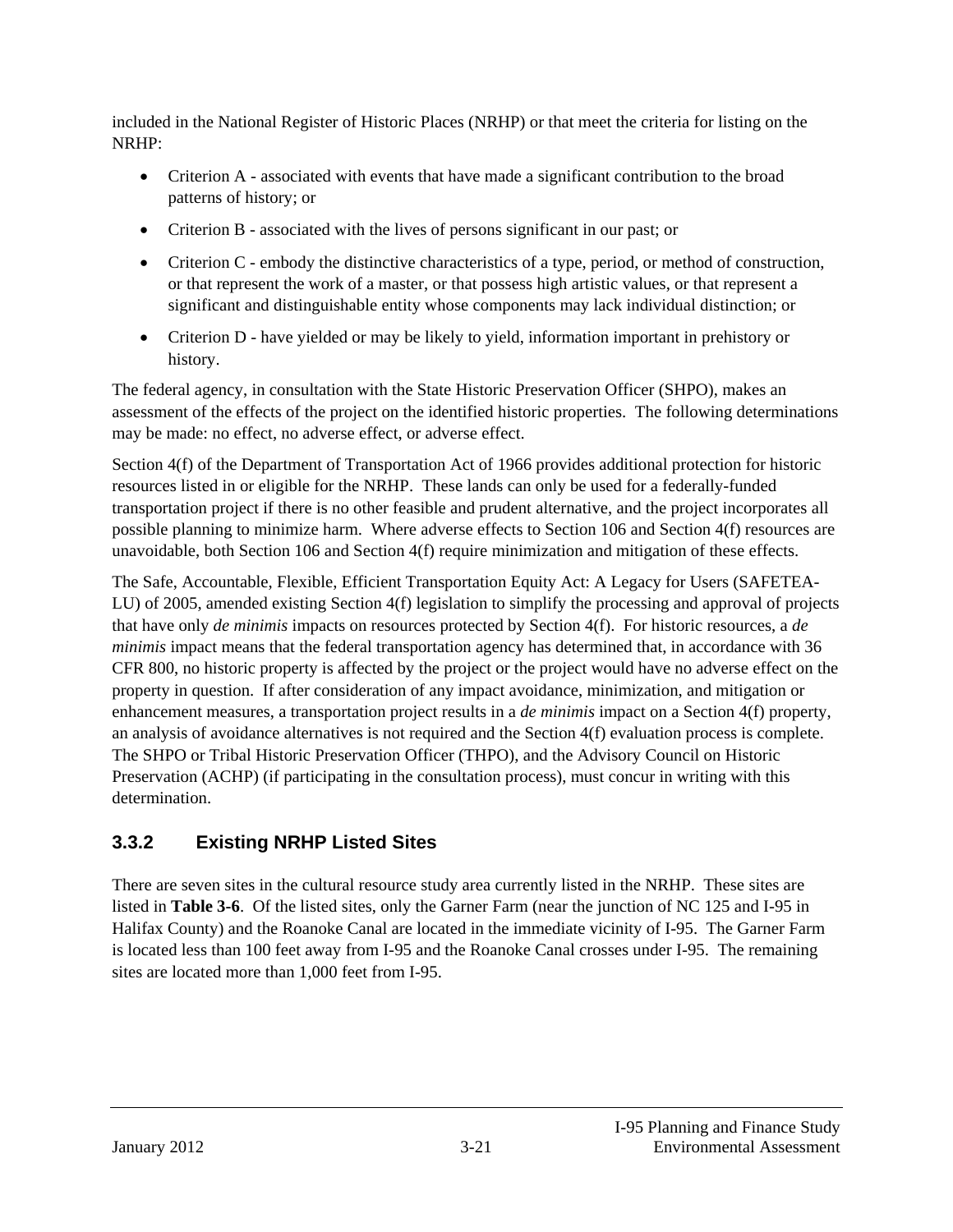| <b>Site Name</b>                | County      | <b>Description</b>                                | <b>Year Listed</b> |
|---------------------------------|-------------|---------------------------------------------------|--------------------|
|                                 |             | Ca. 1880 2-story frame Greek Revival/Italianate   |                    |
| <b>Alfred Rowland House</b>     | Robeson     | w/2-story porch                                   |                    |
| <b>Benson Historic District</b> | Johnston    | Late 19th /early 20th century commercial district | 1985               |
| Four Oaks Historic District     | Johnston    | Early 20 <sup>th</sup> century railroad town      | 2006               |
| <b>Union Station</b>            | Johnston    | 1924 1-story brick building                       | 1982               |
| Dortch House                    | <b>Nash</b> | Ca. 1810 federal 2-story frame house              | 1972               |
| Garner Farm                     | Halifax     | Ca. 1900 2-story frame house & outbuilding        | 1990               |
|                                 |             | 1819-1904 canal around rapids of the Roanoke      |                    |
| Roanoke Canal                   | Northampton | River                                             | 1976               |

#### **Table 3-6: NRHP Listed Sites in the Natural Resource Study Area**

#### **3.3.3 Windshield Surveys of Potential Cultural Resources**

In December 2009, NCDOT Human Environment Unit (HEU) staff performed "windshield surveys" of potential additional cultural resources within one mile of the I-95 corridor (i.e., sites potentially eligible for, but not currently listed in, the NRHP). The determination of potential sites was based on visual observation and best professional judgment from experience working with the North Carolina Historic Preservation Office (NC-HPO).

HEU staff located 102 sites within the recreational and cultural resource study area that warrant further investigation if they are located of any proposed improvements to the I-95 corridor. These features are identified in the map book for the *Environmental Screening Findings Memorandum* (March 2010). The results of the screening were used in the development of project alternatives. Cultural resources surveys as required under Section 106 of the NHPA, including evaluation of potential archaeological resources, will be undertaken during the development of subsequent environmental documents for individual projects along I-95. This approach is consistent with 36 CFR 800.4(b)(2), which permits a phased process to conduct cultural resource identification and evaluation efforts on projects where alternatives under consideration consist of corridors or large land areas. NC-HPO approved use of this phased approach in correspondence dated November 1, 2011.

#### **3.4 NATURAL ENVIRONMENT**

The natural resource study area for the environmental assessment was established as one-half mile on either side of existing I-95. A natural resource screening was performed using available GIS data, supplemented with selected ground truthing of wetland and stream resources.

### **3.4.1 Water Resources**

#### **3.4.1.1 Stream and Wetland Evaluations**

From south to north, the I-95 corridor passes through the Lumber, Cape Fear, Neuse, Tar-Pamlico, Roanoke, and Chowan River Basins, as shown in **Figure 3-5**. The figure also shows the location of impaired streams listed under Section 303(d) of the Clean Water Act of 1972, as amended (see discussion below). There are riparian buffer rules in place for the Neuse and Tar-Pamlico River Basins (NCDENR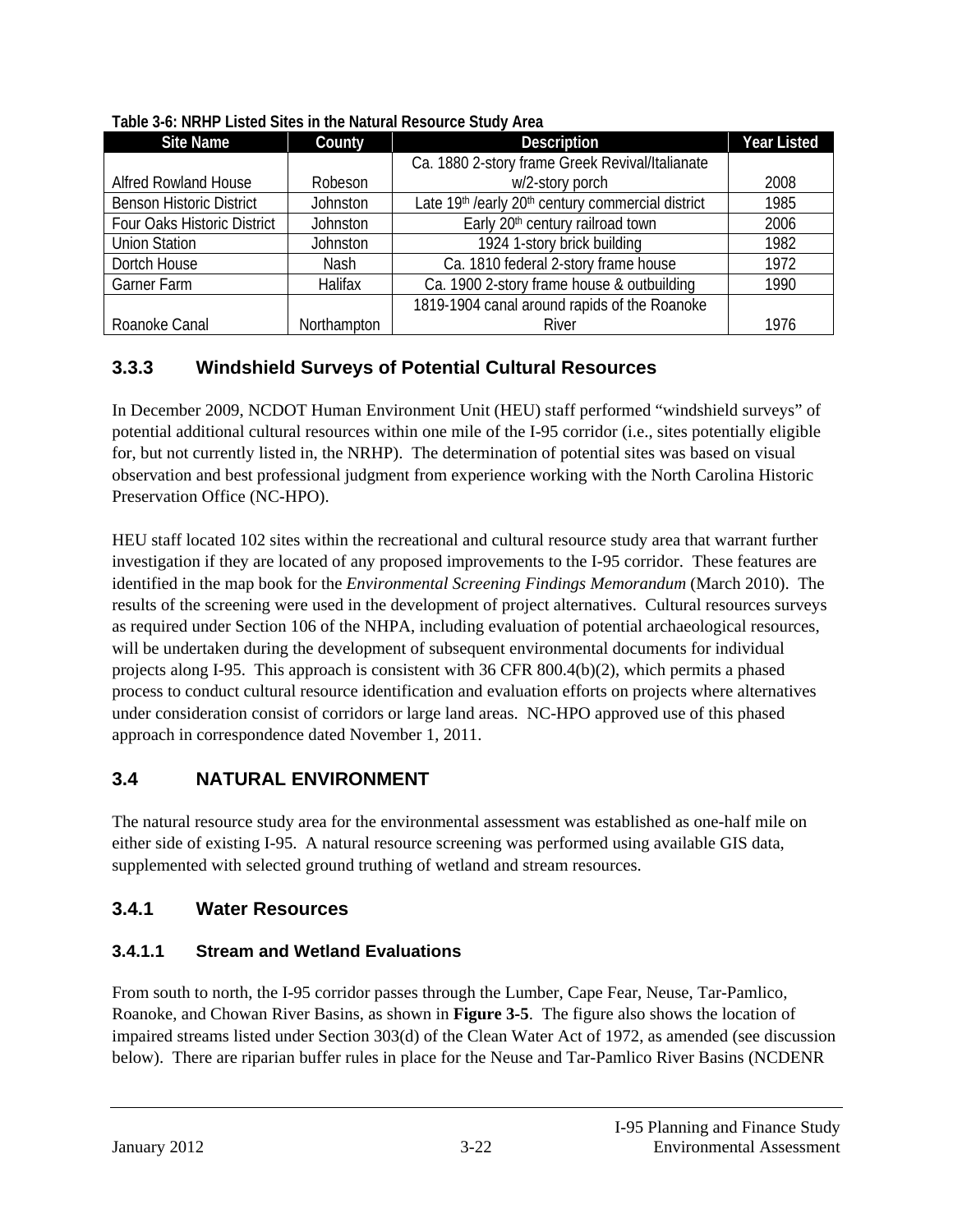1997 and 2005, respectively). Based on North Carolina's 2010 Assessment Database (NCDENR, 2011), there are 115 assessed streams that pass within one-half mile of existing I-95. Major streams include:

- Lumber River Basin: Lumber River, Big Marsh Swamp, Ashpole Swamp, Jacob Swamp, and Little Marsh Swamp.
- Cape Fear River Basin: Cape Fear River, Black River, Rockfish Creek, Mingo Swamp, and Locks Creek
- Neuse River Basin: Neuse River, Little River, Hannah Creek, Moccasin Creek, Toisnot Swamp (Lake Wilson, Silver Lake)
- Tar-Pamlico River Basin: Tar River, Marsh Swamp, Fishing Creek, Beaverdam Swamp, and Stony Creek (Boddies Millpond)
- Roanoke River Basin: Roanoke River, Quankey Creek, and Chockoyotte Creek
- Chowan River Basin: Jacks Swamp.

Based on the NCDENR Final 2010 Clean Water Act Section 303(d) list, there are four streams within one-half mile of existing I-95 that are listed as impaired and require the development of a total maximum daily load (TMDL) to address the impairment. These streams:

- Neuse River (Assessment Unit (AU) Number 27-(41.7)) from City of Smithfield water intake supply to 1.7 miles upstream of Bawdy Creek (Neuse River Basin)
- Hannah Creek (AU Number 27-52-6a) from source to NC 96 (Neuse River Basin)
- Tar River (AU Number 28-(36)b) from Peppermint Branch to the City of Rocky Mount Reservoir (Tar-Pamlico River Basin)
- Stony Creek (Boddies Millpond) (AU Number 28-68b) from Lassiters Creek to Tar River (Tar-Pamlico River Basin).

In addition to these listed streams, three streams within one-half mile of existing I-95 are listed as impaired but do not require a TMDL at this time. All of these streams are in the Lumber River Basin. These streams include:

- Lumber River (AU Number 14-(13)a) from US 301 Bypass to SR 2289 (Alamac Road)
- Lumber River (AU Number 14-(7) from Seaboard Coast Line Railroad Bridge near Pembroke to a point 0.5 mile upstream from Powell Branch
- Ashpole Swamp (AU Number 14-30a) from source to Hog Swamp.

Selective ground truthing was conducted to estimate the accuracy of the available wetland and stream data for the natural resource study area, primarily consisting of the National Wetlands Inventory (NWI) and 1:24,000 hydrographic data from the NCOneMap. This was accomplished through a "windshield survey" of wetlands and streams within and adjacent to the natural resource study area. The utility and limitations of these two data sources are recognized by the agencies regulating NCDOT activities with potential to impact wetland and stream resources [the U.S. Army Corps of Engineers (USACE) and the North Carolina Department of Environment and Natural Resources (NCDENR) Division of Water Quality (DWQ)].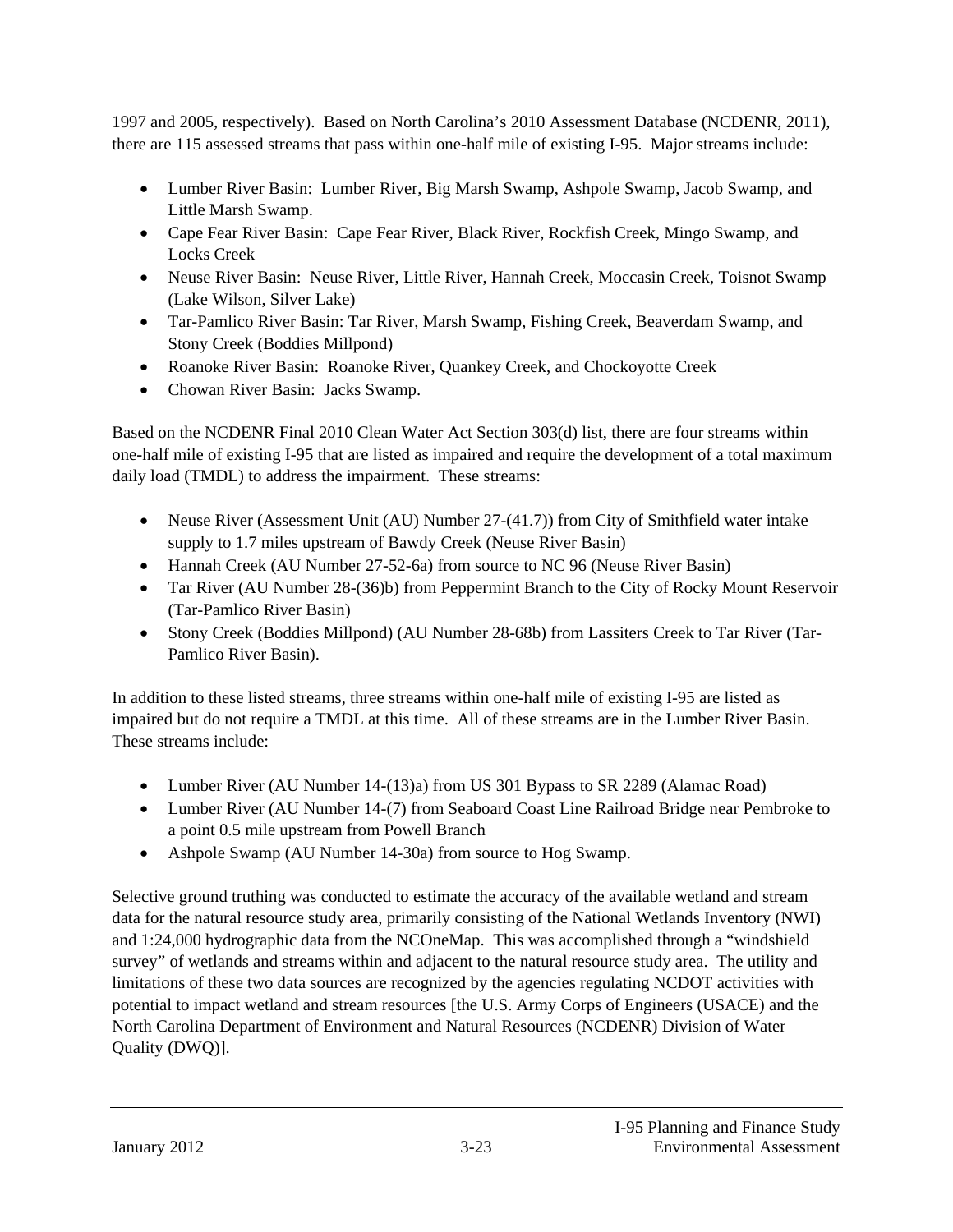While potentially useful for preliminary planning purposes, NWI-mapped wetland boundaries and mapped locations of stream channels are rarely accurate to within a meter of field-determined jurisdictional boundaries and can even be completely inaccurate or outdated. By completing a cursory field review of the readily-accessible resources mapped by NWI and hydrographic data, some confidence is gained in the accuracy of the location of these jurisdictional resources for the purposes of development of project alternatives, impact avoidance, and minimization planning. This ground truthing supplements the planning effort only and complete jurisdictional field determination and verification will be required to appropriately quantify project impacts per USACE and DWQ requirements. Selected ground truthing provided a qualitative estimate of the accuracy of the existing GIS and identified potential "problem areas" for the development of the design alternatives (e.g., large/unique wetland areas). Ground truthing of wetlands and streams was performed from November 16 through 19, 2009.

The ground truthing effort targeted natural resource "hot spots," including large wetland areas and streams shown in GIS within one-half mile on either side of I-95. GIS layers for hydric soils, NWI wetlands, Federal Emergency Management Agency (FEMA)-designated floodplains, and streams and other waterbodies were plotted on 2009 aerial photography for review. In general, the NWI and the hydrography layers appeared to be reasonably accurate representations of current field conditions. No significant discrepancies were noted for approximately 30 percent of the analysis. The inconsistencies noted in the remaining 70 percent of the mapping were predominantly:

- 1. Potentially jurisdictional small ditches missing from the hydrographic data
- 2. Carolina Bays depicted as part of the hydrographic data layer are no longer apparent in areas converted to agricultural use.

General trends noted during the ground truthing were:

- 1. NWI-mapped wetlands depicted as forested and surrounded by agricultural land appear to retain jurisdictional status, even though some may be isolated (i.e., DWQ-jurisdictional).
- 2. Hydrographic data-mapped channels depicted as originating within lobes of hydric soil tend to be mapped further downstream than a field-determined jurisdictional origin.
- 3. Significant wetlands associated with large rivers and streams appear to be generally accurately mapped.

Additional ground truthing, including stream and wetland delineations, will be conducted for subsequent environmental studies for construction projects on I-95.

#### **3.4.1.2 Wild and Scenic Rivers**

The Wild and Scenic Rivers Act of 1968 (16 U.S.C. 1271-1287) mandates that "[i]n all planning for the use and development of water and related land resources, consideration shall be given by all Federal agencies involved to potential national wild, scenic and recreational river areas." The act establishes Wild Rivers as those which:

- Are free of impoundments (manmade dams)
- Have unpolluted waters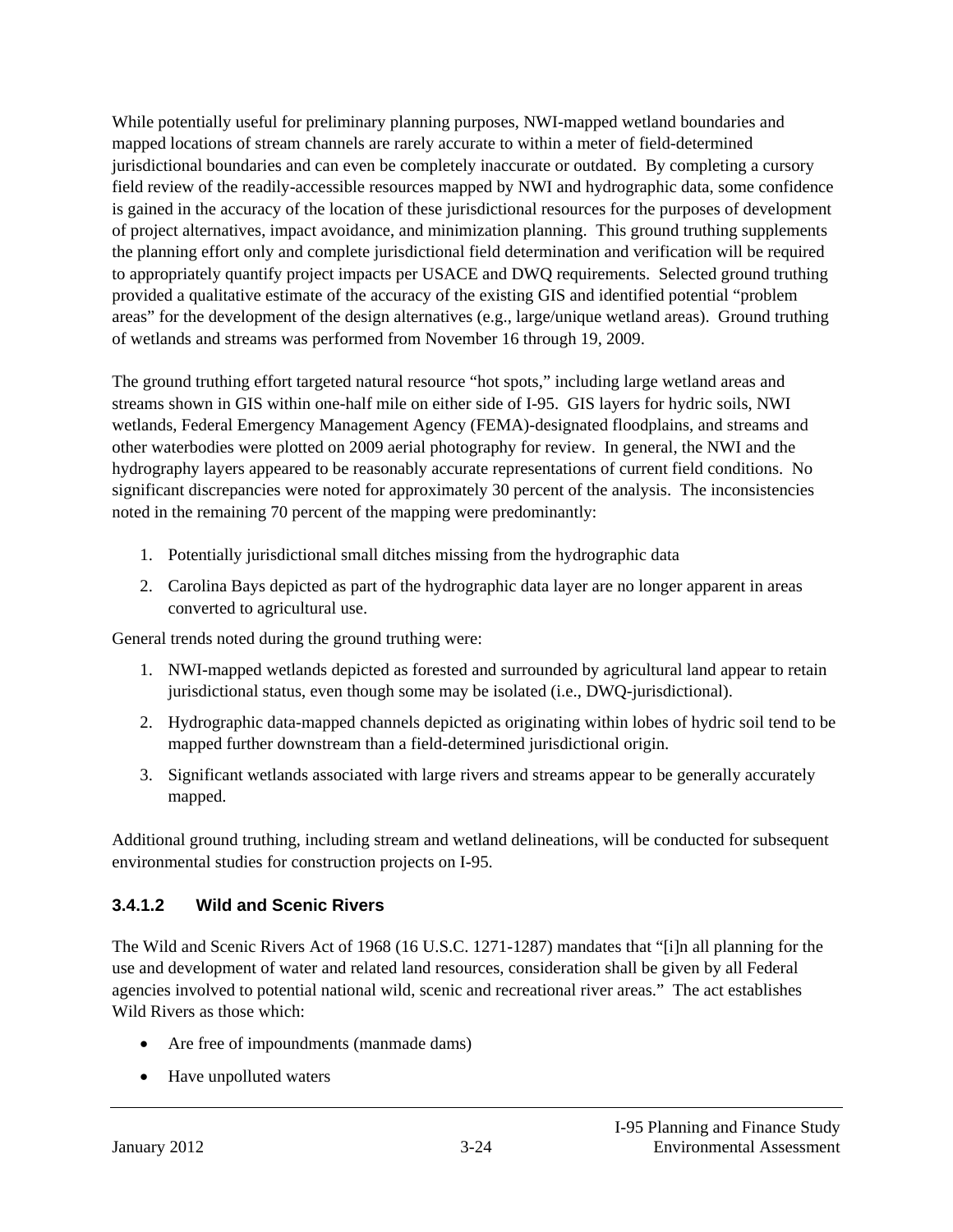- Have watersheds or shorelines that are essentially primitive and undeveloped
- Are inaccessible except by trails.

Scenic Rivers meet the first three of the above criteria; however, they can be accessible by roadways. Through the natural resource study area, the Lumber River (shown in **Figure 3-5**) is listed for its cultural, fish, historic, scenic, and wildlife resources and is described as a "secluded blackwater stream with heavily forested cypress swamps; abundance of flora and fauna" (US Department of Interior, 2009). It is anticipated that consideration to the Lumber River would be given during the development of environmental documents for potential improvements to I-95 in Robeson County.

### **3.4.1.3 Other Water Resource Data**

Several additional data sets related to water quality were identified and are included in the map book for the *Environmental Screening Findings Memorandum* (March 2010). They include public water supply sources, surface water intakes, ambient water quality monitoring sites, benthic monitoring sites, wild and scenic rivers, water pipelines, water tank locations and National Pollutant Discharge and Elimination System (NPDES) permits. There is a NPDES facility (the Days Inn in Fayetteville) located in the immediate vicinity of I-95. Additional reviews of water resources will be undertaken during the development of subsequent environmental documents for improvements to I-95.

### **3.4.2 Protected Species**

#### **3.4.2.1 Threatened and Endangered Species**

As of September 22, 2010, the United States Fish and Wildlife Service (USFWS) lists ten federally protected species for the counties crossed by the natural resource study area (**Table 3-7**). A brief description of each species' habitat requirements is included in the *Environmental Screening Findings Technical Memorandum* (March 2010). Habitat requirements for this species are based on the current best available information from referenced literature and/or USFWS.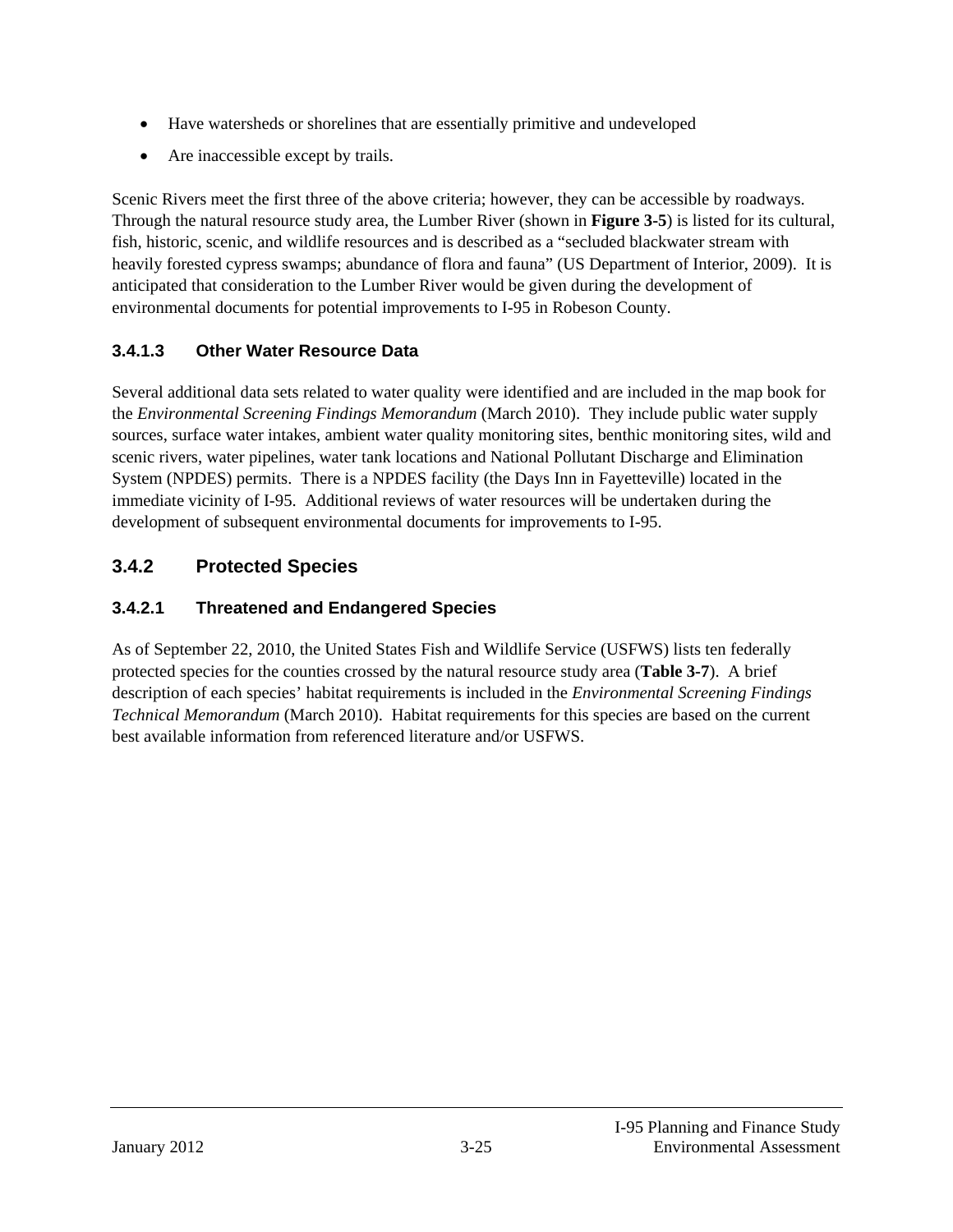|                            |                          | Federal       |                                         |
|----------------------------|--------------------------|---------------|-----------------------------------------|
| <b>Scientific Name</b>     | <b>Common Name</b>       | <b>Status</b> | County(ies) Listed                      |
| Alligator mississippiensis | American alligator       | T/SA          | Robeson, Cumberland                     |
|                            | Red-cockaded             |               | Robeson, Cumberland, Harnett, Johnston, |
| Picoides borealis          | woodpecker               | F             | Wilson, Nash, Halifax, Northampton      |
| Notropis mekistocholas     | Cape Fear shiner         | F             | Harnett                                 |
| Neonympha mitchellii       | Saint Francis' satyr     |               | Cumberland                              |
| francisci                  | butterfly                | F             |                                         |
| Alasmidonta heterodon      | Dwarf wedgemussel        | F             | Johnston, Wilson, Nash, Halifax         |
| Elliptio steinstansana     | Tar River spinymussel    | E             | Johnston, Nash, Halifax                 |
| Rhus michauxii             | Michaux's sumac          | F             | Robeson, Cumberland, Johnston, Wilson   |
| Schwalbea americana        | American chaffseed       | F.            | Cumberland                              |
| Lindera melissifolia       | Pondberry                | F             | Cumberland                              |
| Lysimachia asperulaefolia  | Rough-leaved loosestrife | E             | Cumberland, Harnett                     |

**Table 3-7: Federally Protected Species in Counties within the I-95 Natural Resources Study Area** 

E - Endangered denotes a species in danger of extinction throughout all or a significant portion of its range

T - Threatened denotes a species which is likely to become an endangered species within the foreseeable future throughout all or a significant portion of its range,

T/SA indicates species listed as Threatened due to similarity of appearance to a threatened species

Specific conclusions as to the effects of improvements to I-95 on federally listed species will be documented during the development of subsequent environmental documents for improvements to I-95. This analysis will include reviews for potential habitat and field surveys undertaken during appropriate conditions or seasons for listed species.

# **3.4.2.2 Bald Eagle and Golden Eagle Protection Act**

Habitat for the bald eagle primarily consists of mature forest in proximity to large bodies of open water for foraging. Large, dominant trees are utilized for nesting sites, typically within one mile of open water. Subsequent environmental documents for improvements to I-95 will use GIS to assess the project study area, as well as the area within a 1.13 mile radius (1.0 mile plus 660 feet) of the project limits, using latest available color aerial photography. Survey of the project study area and the area within 660 feet of the project limits will be conducted if there is foraging habitat identified within the review area. Additionally, the North Carolina National Heritage Program (NCNHP) database will be reviewed for known occurrences of this species within 1.0 mile of the project study area.

# **3.4.2.3 Endangered Species Act Candidate Species**

As of September 22, 2010, the USFWS lists no Candidate species for the counties crossed by the natural resource study area.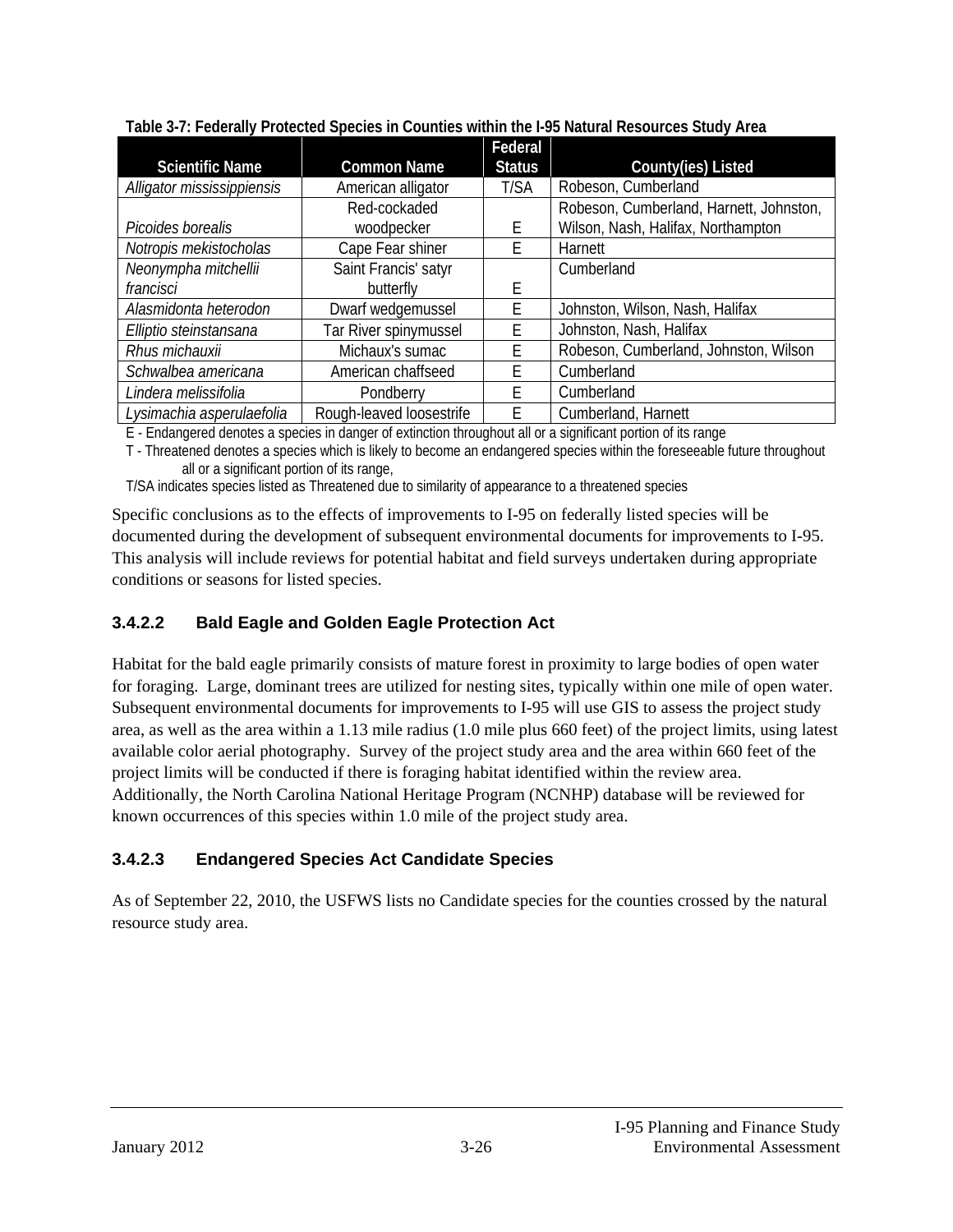#### **3.5 PHYSICAL ENVIRONMENT**

#### **3.5.1 Air Quality**

Air pollution originates from a variety of sources (fire, industrial activity, and solid waste disposal), engine combustion is the most prevalent source. The impact resulting from highway construction ranges from intensifying existing air pollution problems to improving the ambient air quality. Changing traffic patterns are a primary concern when determining the impact of a new highway facility or the improvement of an existing highway facility. Motor vehicles emit carbon monoxide (CO), nitrogen oxide (NO), hydrocarbons (HC), particulate matter, sulfur dioxide  $(SO<sub>2</sub>)$ , and lead (Pb) (listed in order of decreasing emission rate). Of particular concern for transportation projects are hydrocarbons, which are one of the parent pollutants to ozone  $(O_3)$ , and CO, which is the major pollutant from engine combustion and one that can cause headaches and dizziness in high concentrations. Automobiles are considered to be the major source of CO in the I-95 corridor.

Air quality is defined according to criteria established by the US Environmental Protection Agency (USEPA). Under the Clean Air Act (CAA), these criteria, designated as the National Ambient Air Quality Standards (NAAQS), have been established for six air pollutants: CO, Pb, nitrogen dioxide (NO2), SO<sub>2</sub>, particulate matter (PM 2.5 and PM 10), and  $O<sub>3</sub>$ . The NAAQS for these pollutants are presented in **Table 3-8**. They represent levels of air pollutants and exposure periods that, according to the USEPA, pose no significant threat to human health or welfare. North Carolina has also adopted these air quality standards. Mobile Source Air Toxics (MSAT), though not criteria pollutants, are also included in the analysis as per recent NEPA analysis requirements.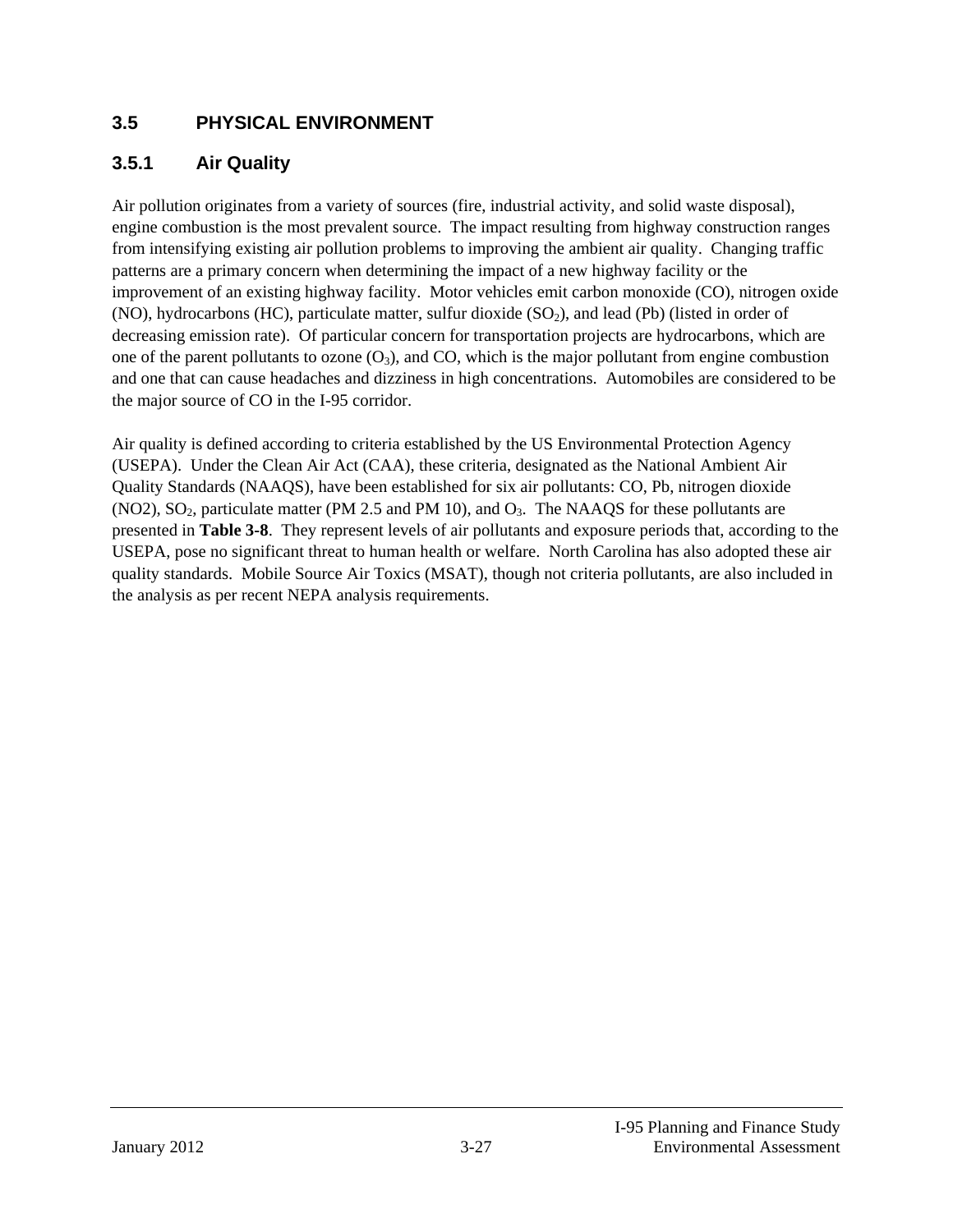|                           | <b>Primary Standards</b>       |                                 |                 | <b>Secondary Standards</b> |
|---------------------------|--------------------------------|---------------------------------|-----------------|----------------------------|
| Pollutant                 | Level                          | <b>Averaging Time</b>           | Level           | <b>Averaging Time</b>      |
| Carbon Monoxide           | 9 ppm $(10 \text{ mg/m}^3)$    | $8$ -hour $(1)$                 | None            |                            |
| (CO)                      | 35 ppm $(40 \text{ mg/m}^3)$   | $1$ -hour $(1)$                 |                 |                            |
| Lead (Pb)                 | 1.5 $\mu$ g/m <sup>3 (2)</sup> | Rolling 3-Month Average         |                 | Same as Primary            |
| Nitrogen Dioxide          | 53 ppb $(3)$                   | Annual (Arithmetic Average)     |                 | Same as Primary            |
| (NO <sub>2</sub> )        | 100 ppb                        | 1-hour $(4)$                    |                 | <b>None</b>                |
| <b>Particulate Matter</b> | $150 \mu g/m3$                 | 24-hour (5)                     |                 | Same as Primary            |
| (PM 10)                   |                                |                                 |                 |                            |
| <b>Particulate Matter</b> | 15.0 $\mu$ g/m <sup>3</sup>    | Annual (6) (Arithmetic Average) |                 | Same as Primary            |
| (PM 2.5)                  | $35 \mu q/m^3$                 | 24-hour (7)                     |                 | Same as Primary            |
| Ozone $(O_3)$             | 0.075 ppm (2008 std)           | $8$ -hour $(8)$                 |                 | Same as Primary            |
|                           | 0.08 ppm (1997 std)            | $8$ -hour $(9)$                 |                 | Same as Primary            |
|                           | $0.12$ ppm                     | 1-hour $(10)$                   | Same as Primary |                            |
| Sulfur Dioxide            | $0.03$ ppm                     | Annual (Arithmetic Average)     | $0.5$ ppm       | $3$ -hour $(1)$            |
| (SO <sub>2</sub> )        | $0.14$ ppm                     | 24-hour (1)                     |                 |                            |
|                           | 75 ppb (11)                    | 1-hour                          |                 | None                       |

#### **Table 3-8: National Ambient Air Quality Standards (USEPA, July 19, 2011)**

 $\mu$ g/m<sup>3</sup> = micrograms of pollutant per cubic meter of air / ppm = parts per million / ppb = parts per billion

(1) Not to be exceeded more than once per year.

(2) Final rule signed October 15, 2008. The 1978 lead standard (1.5 µg/m3 as a quarterly average) remains in effect until one year after an area is designated for the 2008 standard, except that in areas designated nonattainment for the 1978 standard, the 1978 standard remains in effect until implementation plans to attain or maintain the 2008 standard are approved.

- (3) The official level of the annual NO2 standard is 0.053 ppm, equal to 53 ppb, which is shown here for the purpose of clearer comparison to the 1-hour standard
- (4) To attain this standard, the 3-year average of the 98th percentile of the daily maximum 1-hour average at each monitor within an area must not exceed 100 ppb (effective January 22, 2010).
- (5) Not to be exceeded more than once per year on average over 3 years.
- (6) To attain this standard, the 3-year average of the weighted annual mean PM 2.5 concentrations from single or multiple communityoriented monitors must not exceed 15.0 µg/m<sup>3</sup>.

(7) To attain this standard, the 3-year average of the 98th percentile of 24-hour concentrations at each population-oriented monitor within an area must not exceed 35 µg/m3 (effective December 17, 2006).

(8) To attain this standard, the 3-year average of the fourth-highest daily maximum 8-hour average ozone concentrations measured at each monitor within an area over each year must not exceed 0.075 ppm. (effective May 27, 2008)

(9) (a) To attain this standard, the 3-year average of the fourth-highest daily maximum 8-hour average ozone concentrations measured at each monitor within an area over each year must not exceed 0.08 ppm. (b) The 1997 standard—and the implementation rules for that standard—will remain in place for implementation purposes as USEPA undertakes rulemaking to address the transition from the 1997 ozone standard to the 2008 ozone standard. (c) USEPA is in the process of reconsidering these standards (set in March 2008).

(10) (a) USEPA revoked the 1-hour ozone standard in all areas, although some areas have continuing obligations under that standard ("anti-backsliding").

 (b) The standard is attained when the expected number of days per calendar year with maximum hourly average concentrations above 0.12 ppm is < 1.

- (11) The 1971 sulfur dioxide standards remain in effect until one year after an area is designated for the 2010 standard, except that in areas designated nonattainment for the 1971 standards, the 1971 standards remain in effect until implementation plans to attain or maintain the 2010 standards are approved.
- (12) Final rule signed June 2, 2010. To attain this standard, the 3-year average of the 99th percentile of the daily maximum 1-hour average at each monitor within an area must not exceed 75 ppb.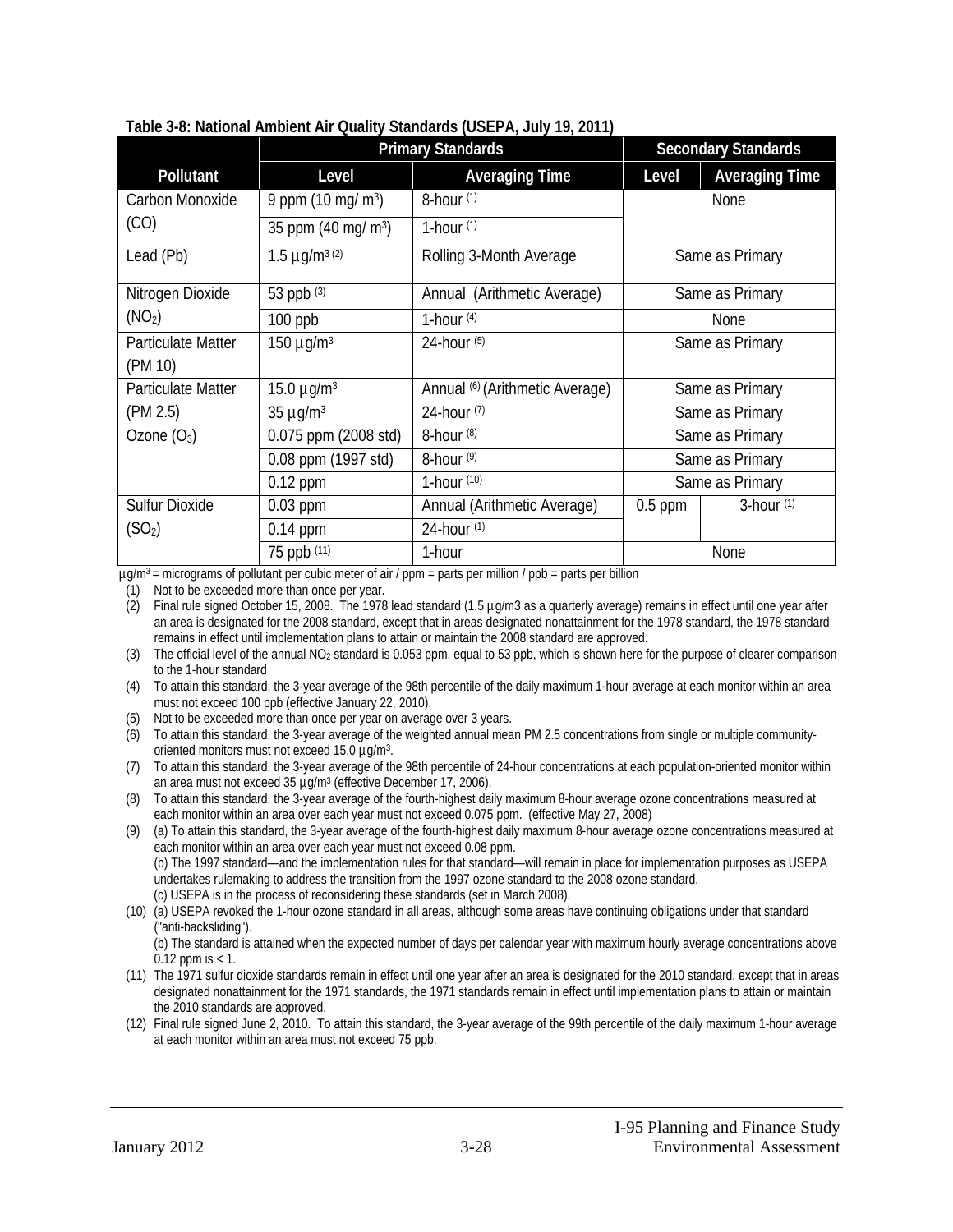The photochemical reactions with hydrocarbons forming  $O_3$  cannot be accurately predicted on a projectlevel, micro-scale analysis. For this reason,  $O_3$  modeling is completed regionally for urban areas and is not developed for specific transportation projects. However, the effects of transportation projects on local CO levels can be projected with computer-based dispersion modeling analysis. CO modeling for transportation projects is conducted as appropriate at differing levels of detail for environmental documents and is governed by 40 CFR Parts 51 and 93, USEPA's transportation conformity rule; 23 CFR Part 771, Environmental Impact and Related Procedures; and by the FHWA's Technical Advisory T6640.8A, *Guidance for Preparing and Processing Environmental and Section 4(f) Documents* (1987). PM2.5 and MSAT analyses will also be conducted as appropriate at differing levels of detail for environmental documents.

All areas within North Carolina are designated as either attainment, non-attainment, maintenance, or unclassifiable with respect to each of the six pollutants under the NAAQS. Areas that have pollutant concentrations below the NAAQS are designated as attainment areas. Conversely, areas where the NAAQS are exceeded are designated as non-attainment areas. In non-attainment areas, a State Implementation Plan (SIP) is developed to bring the area into compliance with the NAAQS. Maintenance areas are geographic areas that had a history of nonattainment, but are now consistently meeting the NAAQS. Areas where available data are insufficient for classification are designated as unclassifiable.

A qualitative overview of air quality issues in the project area was performed for this EA. This included a review of the conformity status for each county and discussion of future evaluations that will be required for subsequent NEPA documents undertaken for individual I-95 construction projects. Additionally, the potential for MSAT, PM 2.5, and CO hot-spot analyses that might be required in future NEPA studies was evaluated.

PM 10 does not need to be analyzed for future I-95 NEPA documents. The counties that I-95 passes through are in attainment for PM 10 and no further action is required as per conformity procedures set forth in 30 CFR 770. Furthermore, USEPA revoked the annual PM 10 standard because available evidence generally does not suggest a link between long-term exposure to current levels of coarse particles and health problems. However, USEPA did retain the existing daily PM 10 standard.

Lead has not been a mobile source concern since tetraethyl lead was banned as a fuel additive. In the past, motor vehicles were the major contributor of lead emissions to the air. As a result of USEPA's regulatory efforts to reduce lead in on-road motor vehicle gasoline, air emissions of lead from the transportation sector, and particularly the automotive sector, have greatly declined over the past two decades. Major sources of lead emissions to the air today are ore and metals processing and piston-engine aircraft operating on leaded aviation gasoline. The highest air concentrations of lead are usually found near lead smelters. Other stationary sources are waste incinerators, utilities, and lead-acid battery manufacturers.

Ozone is only evaluated at the regional level and not on a project (microscale) level. This is because ozone is not directly emitted into the air. Instead, it forms as a result of a chemical reaction in the atmosphere when nitrogen oxides and volatile organic compounds react in the presence of sunlight.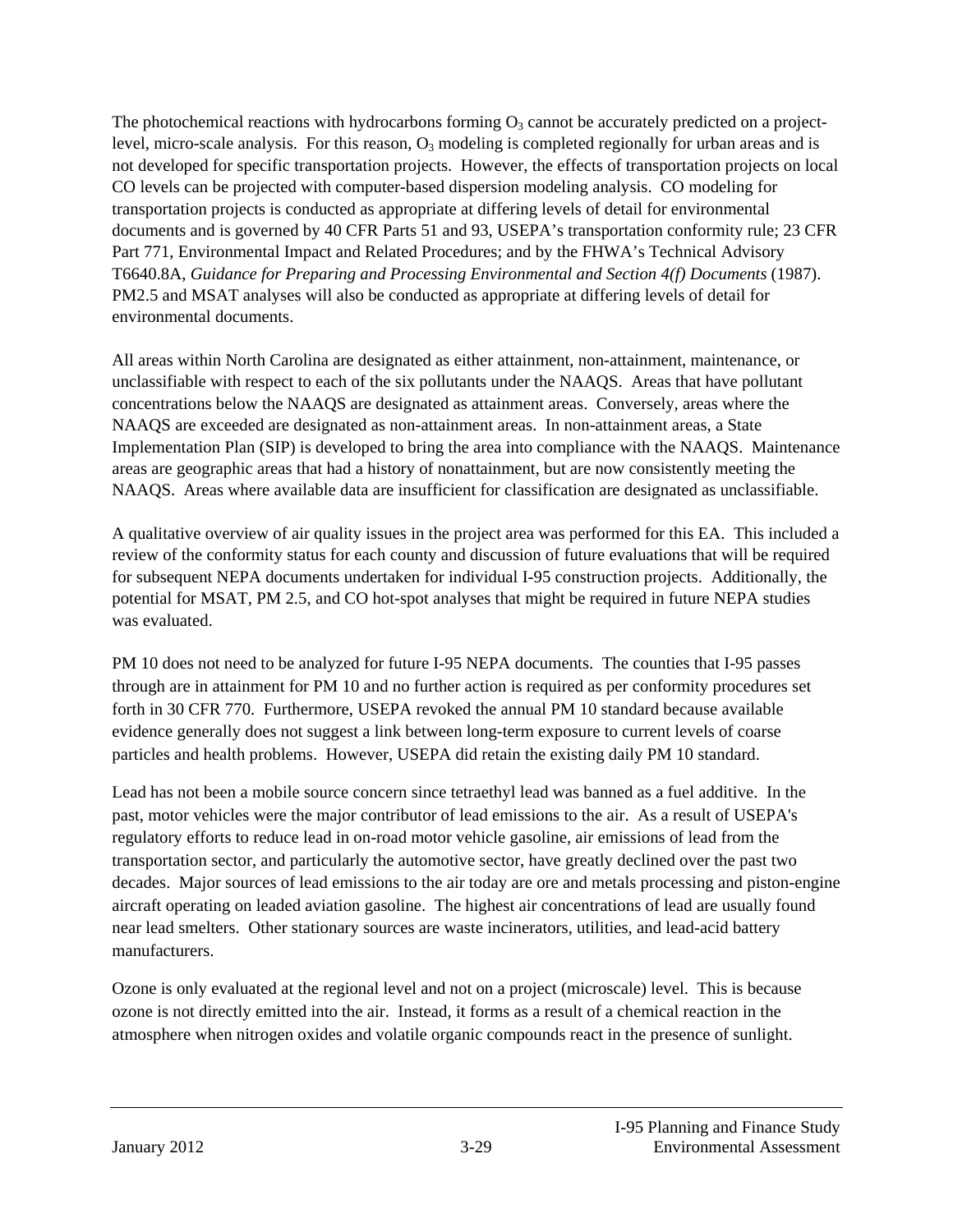#### **3.5.1.1 Mobile Source Air Toxics (MSATs)**

If a proposed project does not create new or add significant capacity to highways where the average annual daily traffic (AADT) is projected to be in the range of 140,000-150,000 vehicles per day (vpd) (or greater) by the design year, then it is considered to be a project with low or no meaningful potential MSAT effects (FHWA, 2009). The I-95 corridor county volumes are currently well below half these AADT threshold volumes (NCDOT, 2007, 2008, 2009), and are forecast to remain below these thresholds for the 2040 design year, see **Table 1-5**. Future improvements along I-95 are, therefore, likely to fall into the "low" or "no meaningful" categories.

An MSAT analysis is not required other than documenting the basis for the determination for projects with no meaningful potential effects (i.e., projects qualifying as a categorical exclusion under 23 CFR 771.117(c); projects exempt under the Clean Air Act conformity rule under 40 CFR 93.126; or other projects with no meaningful impacts on traffic volumes or vehicle mix). This discussion must include prototype language from FHWA's September 2009 Interim Guidance Update on Mobile Source Air Toxic Analysis in NEPA specifically written for the "No analysis for projects with no potential for meaningful MSAT effects" scenario (FHWA, 2009).

If a project has a low risk impact (most highway projects, including proposed improvements to I-95, will fall into this category), a qualitative assessment of emissions projections should be conducted. This qualitative assessment would compare, in narrative form, the expected effect of the project on traffic volumes, vehicle mix, or routing of traffic, and the associated changes in MSATs for the project alternatives, based on vehicle miles traveled (VMT), vehicle mix, and speed. It would also discuss national trend data projecting substantial overall reductions in emissions due to stricter engine and fuel regulations issued by the USEPA. Because the emission effects of potential improvements to I-95 are expected to be low, there would be no appreciable difference in overall MSAT emissions among the various alternatives, including the No Action condition.

In addition to the qualitative assessment, a NEPA document for this category of projects must include a discussion of information that is incomplete or unavailable for a project specific assessment of MSAT impacts, in compliance with CEQ regulations (40 CFR 1502.22(b)) regarding incomplete or unavailable information. This discussion must include prototype language from FHWA's September 2009 Interim Guidance Update on Mobile Source Air Toxic Analysis in NEPA specifically written for the "Qualitative analysis for projects with low potential MSAT effects" scenario" (FHWA, 2009).

### **3.5.1.2 National Ambient Air Quality Standards Conformity**

Both the Clean Air Act (CAA) and TEA-21 (Transportation Equity Act for the 21st Century) require conformity between a proposed transportation system and the SIP. The transportation conformity regulations are intended to ensure that a state does not undertake federally funded or approved transportation projects, programs, or plans that are inconsistent with the state's obligation to meet and maintain the National Ambient Air Quality Standards (NAAQS). MPOs must show that expected emissions from their transportation system are within the mobile source emission budgets in the applicable SIP. Transportation projects must come from conforming transportation plans/programs, and conforming transportation plans/programs must come from conforming SIPs.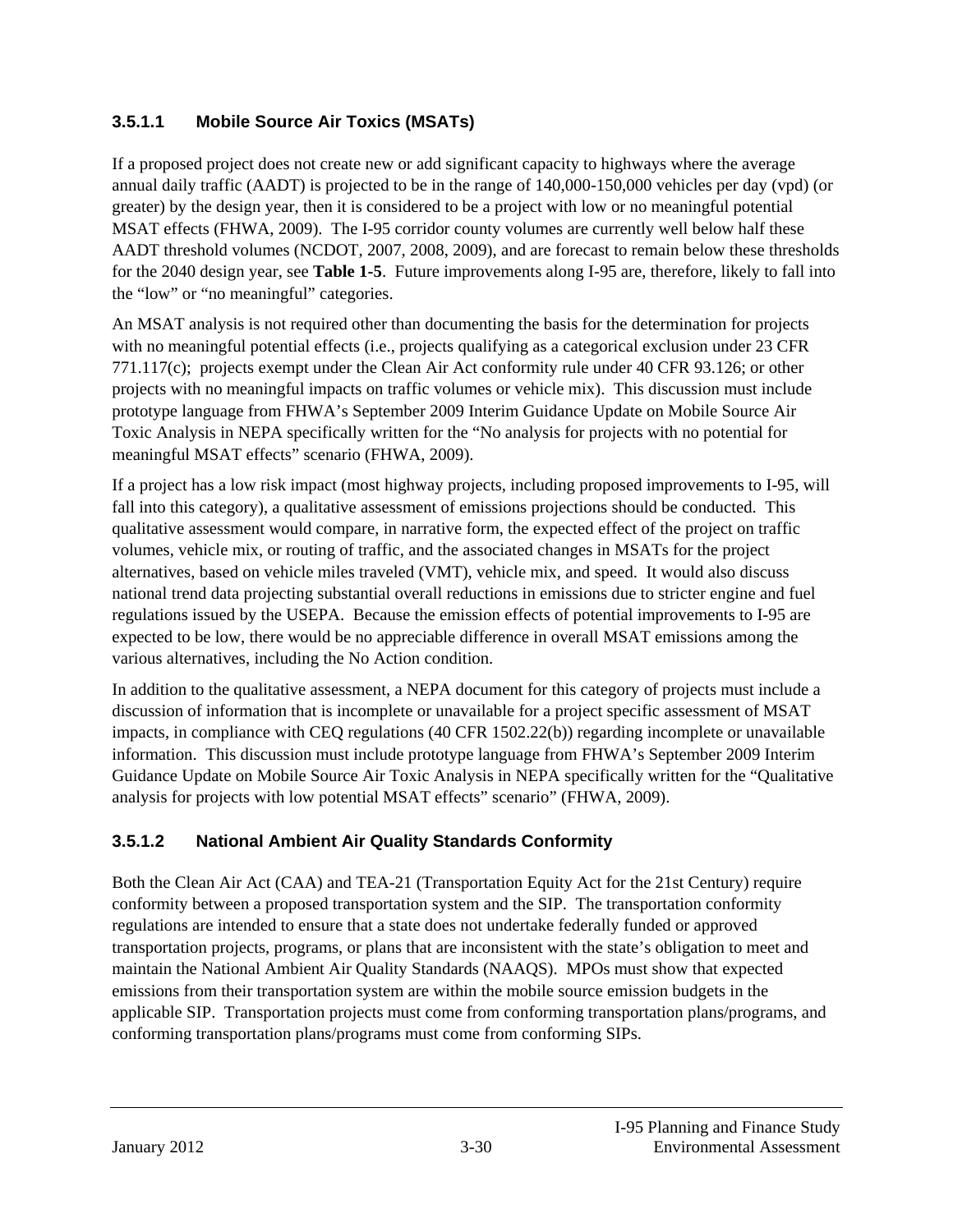The counties located in the I-95 corridor include Robeson, Cumberland, Sampson (within 1 mile of I-95; included for the assessment of air quality only), Harnett, Johnston, Wilson, Nash, Halifax, and Northampton. Robeson County is part of the Lumber River Council of Governments (COG). Cumberland, Sampson and Harnett counties are part of the Mid-Carolina COG. Wilson, Nash, Halifax, and Northampton counties are part of the Upper Coastal Plain COG. Portions of Johnston and Harnett counties (including the municipal governments of Angier and Clayton) are also part of the Capital Area Metropolitan Planning Organization (CAMPO). These organizations are responsible for updates to the Long Range Transportation Plans and air quality conformity in the I-95 study area.

None of the counties along the I-95 corridor are designated as being in nonattainment of the National Ambient Air Quality Standards (NAAQS). However, Johnston and Nash Counties are designated as being in 8-hour ozone maintenance (whole counties). Johnston County was formerly a subpart 1 nonattainment area from 2004-2007 and was redesignated to maintenance status on December 26, 2007. Nash County was also a former subpart 1 nonattainment area from 2004-2007, but was redesignated to maintenance status on January 5, 2007 (USEPA, 2011).

Any recommended improvements that evolve from this EA that are not currently on the North Carolina State Transportation Improvement Program (STIP), Transportation Improvement Program (TIP) or an applicable LRTP would have to be placed in those documents and run through the transportation conformity process to meet planning and air quality regulations. Transportation conformity would only apply to projects in Johnston and Nash counties, which have been designated as maintenance for the 8 hour ozone standard. It would also apply to any other attainment counties that might someday be in nonattainment of the standards set at that future time. Subsequent air quality transportation conformity modeling would also have to consider the potential impact of tolling, which would take into account the regional dispersion of traffic potentially diverted from (or to) the proposed toll facility.

### **3.5.1.3 PM 2.5 Hot-Spot Analyses**

All of the counties included in the I-95 corridor are designated as being in attainment of the PM 2.5 standard. Additionally, proposed highway projects are likely not "Projects of Air Quality Concern" as the AADT for the facility segments are less than 100,000 and the diesel trucks are less than 8,000 per day (FHWA, 2009). Based on 2007 NCDOT estimates, the AADT on segments of I-95 range from approximately 30,000-54,000 vpd. It is highly unlikely that these volumes will double (or triple) by the design year to exceed the threshold. Current 2008/2009 daily Tractor Trailer Semi Trucks (TTSTs) are estimated to be in the 4,800-6,000 vpd range for most of the counties along I-95 (TDR09-0405 Manual Classification Data). Cumberland and Harnett counties have estimated TTST in the low 7,000s. However, the NCDOT traffic counts were about 5,500 and 5,600 vpd, respectively (NCDOT, 2007, 2008, 2009).

Additionally, it is not likely that improvements to I-95 would cause both a minimum of 25,000 total AADT and a 2,000 diesel truck volume increase between Build and No Action conditions. Therefore, it is likely that hot-spot analyses would not be required for potential improvements to I-95.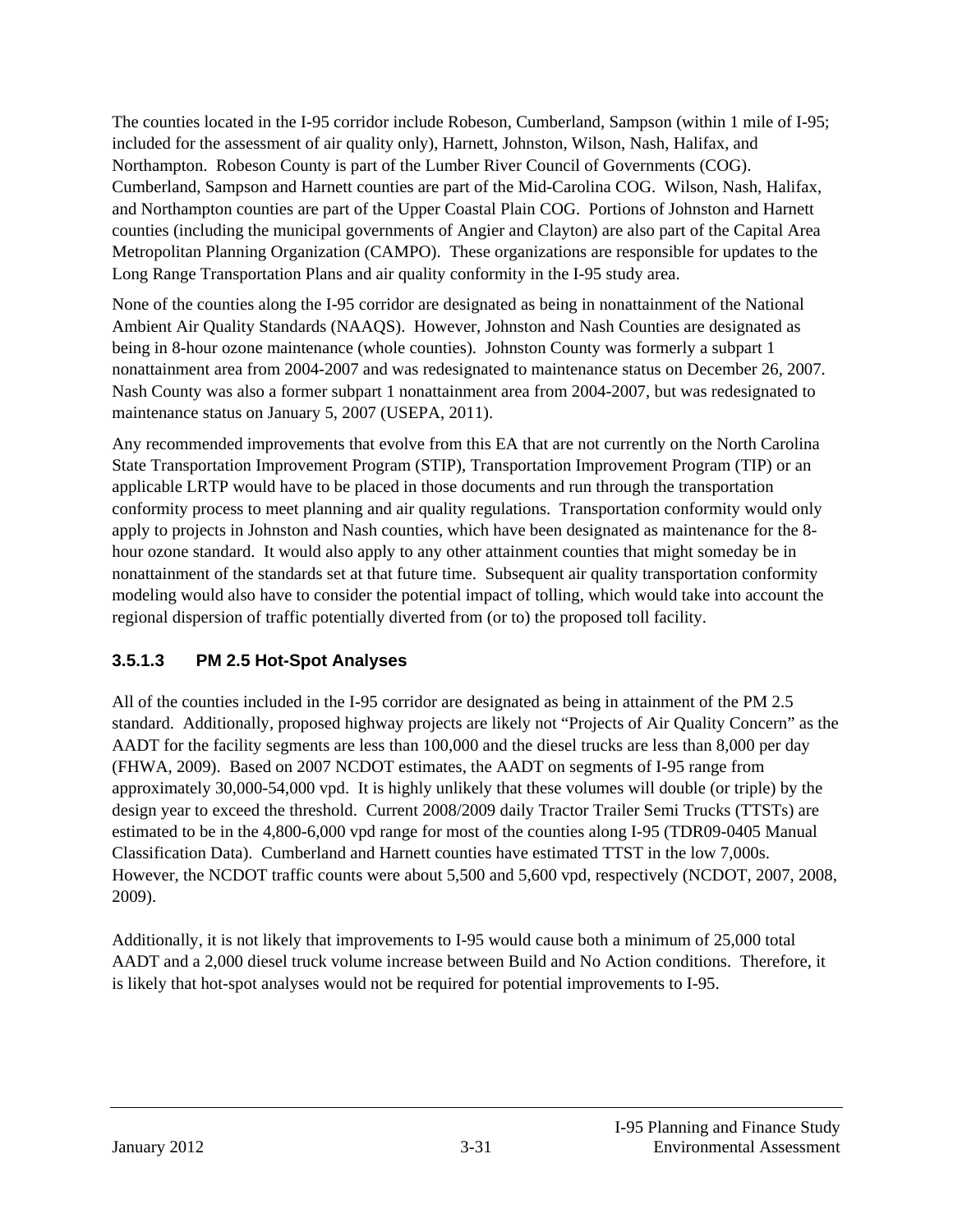#### **3.5.1.4 CO Hot Spot Analyses**

All of the counties included in the I-95 corridor are designated as being in attainment of the CO standard. Project-level CO air quality analysis is also performed as part of the NEPA process (NCDENR, 2007). FHWA issued guidance documents in the 1980s for NEPA air quality analysis. Generally speaking, the documents recommend hotspot modeling for projects that are being evaluated as Environmental Assessments (EAs) or Environmental Impact Statements (EISs) and recommend against modeling for Categorical Exclusions (CEs) (FHWA, 1986).

Proposed projects cannot cause new air quality impacts, worsen existing impacts, or delay the timely attainment of the NAAQS. Overall, it is highly unlikely that there will be a CO impact from improvements to I-95 as various auto emissions controls through the past few decades have eliminated all nonattainment areas in the United States. Additionally, FHWA had been proposing to streamline the CO process to screen out most projects as being unlikely to cause an impact. When/if approved, it should be used to screen out CO issues at the first level. States have also been encouraged to develop their own screening criteria.

### **3.5.2 Noise**

A qualitative analysis was performed to identify noise sensitive areas. This included identifying the generalized noise sensitive land uses adjacent to I-95 and the number and type of potentially affected receptors. The analysis identified 91 areas that may potentially need to be modeled for noise impacts.

The qualitative analysis is summarized in **Table 3-9** and the locations of these areas are shown in the map book for the *Environmental Screening Findings Memorandum* (March 2010). The table identifies the relative location of the noise sensitive land uses abutting I-95 and the approximate number and type of potentially affected receptors.

Noise impacts and potential mitigation will be fully documented during the development of subsequent environmental documents for improvements to I-95. These evaluations will be conducted according to 23 CFR 772 [effective July 13, 2011, and NCDOT Traffic Noise Abatement Policy (NCDOT, 2011)].

| Area<br># | <b>General Location</b>                  | Number/Type of<br><b>Receptors</b>     | <b>Description</b>                                                   |
|-----------|------------------------------------------|----------------------------------------|----------------------------------------------------------------------|
|           | NC/SC state line, NB                     | South of The Border<br>(Motel/RV/camp) | • Business Visibility<br>• US 501/301 noise<br>• Transient clientele |
| 2         | Exit 1B, SB                              | 7 businesses/motels                    | <b>Business Visibility</b><br>• Few exterior sites                   |
| 3         | SR 2459 (Horne Rd), SB                   | 30 residences                          | $\cdot$ Close to I-95<br>• SR 2459 divides the parcels               |
| 4         | SR 2459 (Horne Rd), SB                   | 45 residences                          | • Further from I-95 than other areas                                 |
| 5         | <b>Across from Welcome</b><br>Center, SB | 50 residences                          | • Low density<br>Mostly forested                                     |

**Table 3-9: Potential Noise Sensitive Areas**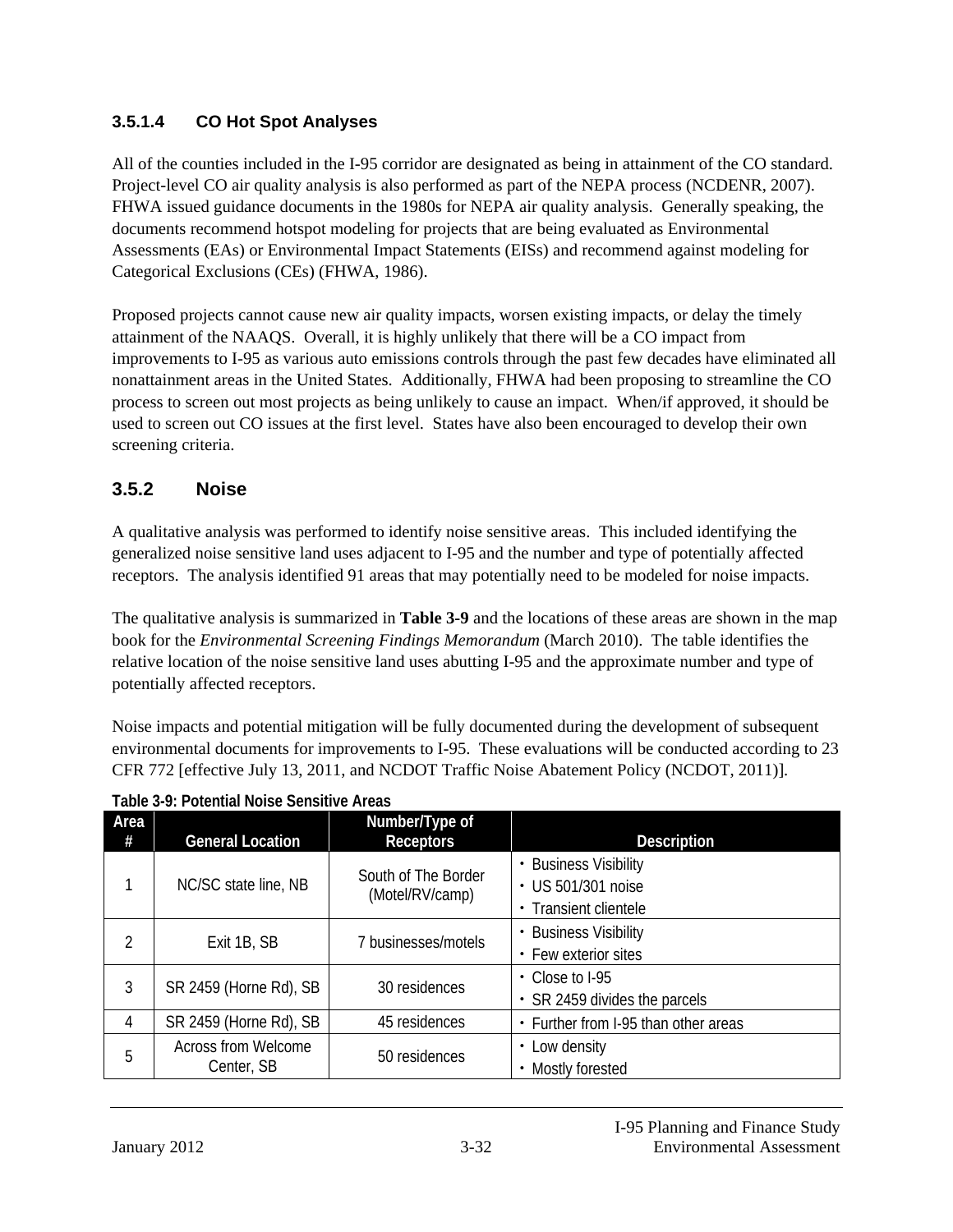| Area<br>#      | <b>General Location</b>               | Number/Type of<br><b>Receptors</b>               | Description                                                                     |
|----------------|---------------------------------------|--------------------------------------------------|---------------------------------------------------------------------------------|
| 6              | SR 1155 (Dew Rd), SB                  | 5 residences                                     | • Few sites                                                                     |
|                |                                       |                                                  | • Low density                                                                   |
| $\overline{7}$ | Annease Dr, SB                        | 30 residences                                    | • Low density                                                                   |
|                |                                       |                                                  | • 50% near I-95                                                                 |
| 8              | SR 2457 (Boyce Rd), NB                | 11 residences                                    | • Few sites                                                                     |
|                |                                       |                                                  | • Low density<br>• Mostly forested                                              |
| 9              | SR 1201 (Circle Dr), SB               | 40 residences                                    | • 50% are further from I-95 than other areas                                    |
| 10             | SR 2422 (McDonald Rd),                | 25 planned residences                            | • 50% are further from I-95 than other areas                                    |
|                | <b>NB</b>                             |                                                  |                                                                                 |
|                | SR 1164 (Back Swamp                   |                                                  | · SR 1207 noise                                                                 |
| 11             | Rd), SB                               | 20 residences                                    | • Further from I-95 than other areas Some<br>forestation                        |
|                | Exit 13B, SR 1589                     |                                                  | • Further from I-95 than other areas Transient                                  |
| 12             | (Kenric Rd), SB                       | RV campsite                                      | clientele                                                                       |
|                |                                       | 20+ residences, airport, 2<br>motels             | • Medium density                                                                |
| 13             | Exit 17, south of NC 72,<br><b>NB</b> |                                                  | · SR 1805 noise                                                                 |
|                |                                       |                                                  | • Close to I-95                                                                 |
|                | South of Exit 17, SB                  | 6 residences                                     | • Medium density                                                                |
| 14             |                                       |                                                  | $\cdot$ SR 1589 noise                                                           |
|                |                                       |                                                  | • Close to I-95                                                                 |
|                | Exit 17, NB                           | $10+$ residences, $15+$<br>businesses, 2+ motels | • Medium density                                                                |
| 15             |                                       |                                                  | • Business visibility<br>• 90%+ of residences further from I-95 than other      |
|                |                                       |                                                  | areas                                                                           |
|                |                                       |                                                  | • Medium density                                                                |
| 16             | Exit 19, SB                           | 7 businesses/motels                              | • Business visibility                                                           |
|                |                                       |                                                  | • Few exterior sites                                                            |
|                | Exit 19, NB                           | 3 businesses/motel, 40+<br>residences            | • Medium density                                                                |
|                |                                       |                                                  | <b>Business visibility</b>                                                      |
| 17             |                                       |                                                  | · Commercial buildings act as noise barrier                                     |
|                |                                       |                                                  | between I-95 & residences<br>• 60% of the residences are further from I-95 than |
|                |                                       |                                                  | other areas                                                                     |
|                |                                       |                                                  | • High density                                                                  |
| 18             | Exit 20, NB                           | 7+ businesses/motels, 50+<br>residences          | • Some forestation                                                              |
|                |                                       |                                                  | • Business visibility                                                           |
|                |                                       |                                                  | • 75% of the residences are further from I-95 than                              |
|                |                                       |                                                  | other areas                                                                     |
| 19             | Exit 20, NB/SB                        | 10+ businesses/motels                            | • Low density                                                                   |
|                |                                       |                                                  | <b>Business visibility</b>                                                      |

**Table 3-9: Potential Noise Sensitive Areas**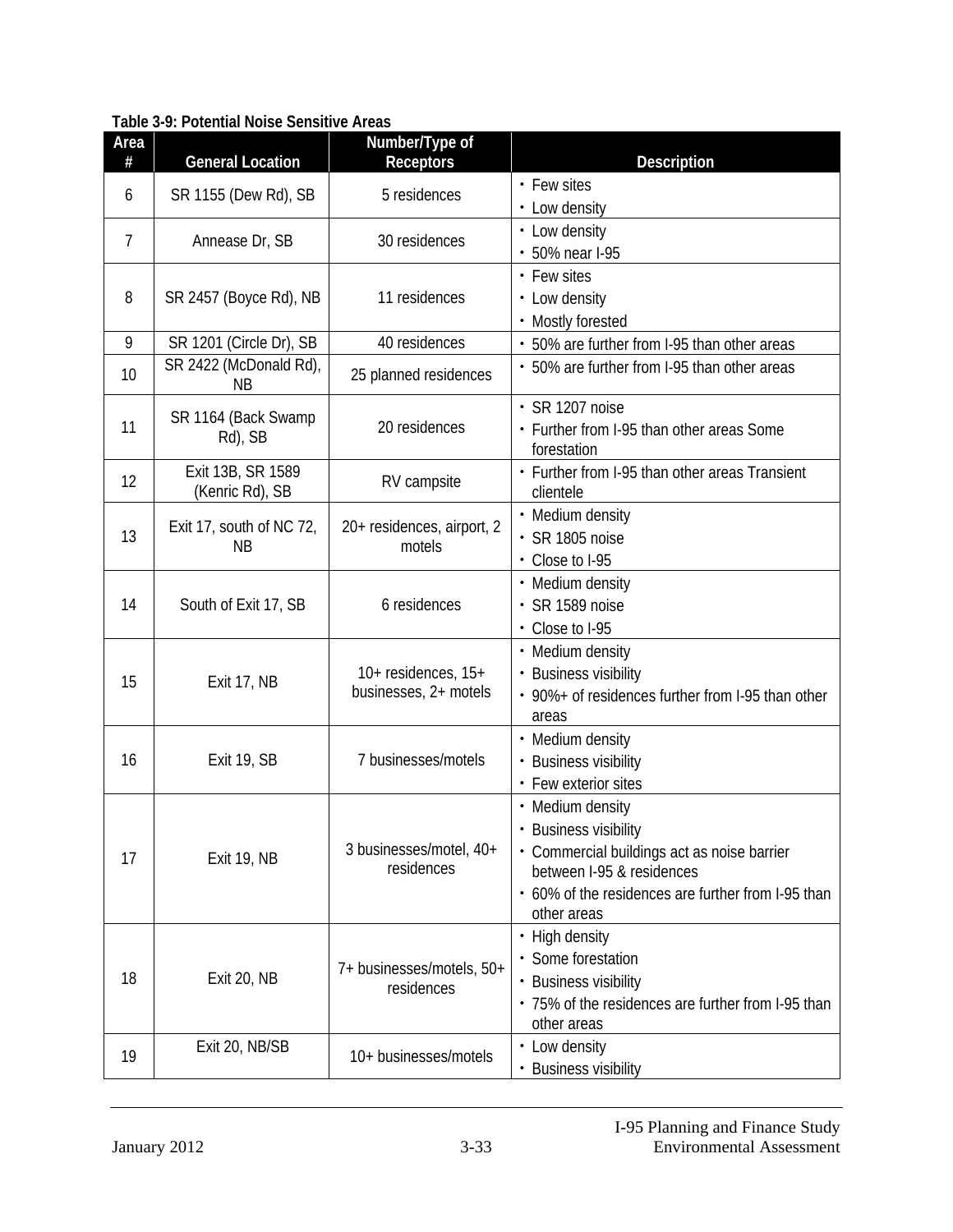| Area<br># | <b>General Location</b> | Number/Type of<br><b>Receptors</b>      | Description                                                                                                            |
|-----------|-------------------------|-----------------------------------------|------------------------------------------------------------------------------------------------------------------------|
| 20        | North of Exit 20, NB    | 10+ residences                          | • Medium density<br>• Mostly forested<br>• 50% are further from I-95 than other areas                                  |
| 21        | Exits 20-22, SB         | 100+ residences                         | • Medium density<br>• Medium forestation                                                                               |
| 22        | North of Exit 20, NB    | Gilbert Carroll School,<br>5 businesses | • Low density<br>• Business visibility<br>• Exterior school activities are far away from I-95                          |
| 23        | South of Exit 22, NB    | 10+ businesses,<br>20+ residences       | • Low density<br>• Business visibility<br>· Some forestation<br>• Residences are further from I-95 than other<br>areas |
| 24        | Exit 22, NB             | 10+ businesses/motels                   | • Low density<br>• Business visibility                                                                                 |
| 25        | North of Exit 22, SB    | 5+ residences                           | • Low density<br>• Heavily forested<br>• Too far away                                                                  |
| 26        | North of Exit 22, NB    | 12+ residences                          | • Low density<br>· Somewhat forested<br>• 50% are further from I-95 than other areas                                   |
| 27        | Exit 22, SB             | school                                  | • No exterior activities                                                                                               |
| 28        | <b>Exit 25, SB</b>      | 20+ residences                          | • Medium density<br>• 25% are close to I-95                                                                            |
| 29        | North of Exit 25, NB    | 20+ residences                          | • Medium density<br>• 90% are further from I-95 than other areas                                                       |
| 30        | South of Exit 31, SB    | 15+ residences                          | • Low density<br>· Some forestation<br>• 50% are further from I-95 than other areas                                    |
| 31        | Exit 31, NB             | 7+ businesses/motel, 30+<br>residences  | • Low density<br>• Business visibility<br>• 90% of the residences are further from I-95 than<br>other areas            |
| 32        | Exit 33, NB             | 9 residences                            | • Low density<br>• Heavily forested<br>• 90% of the residents are further from I-95 than<br>other areas                |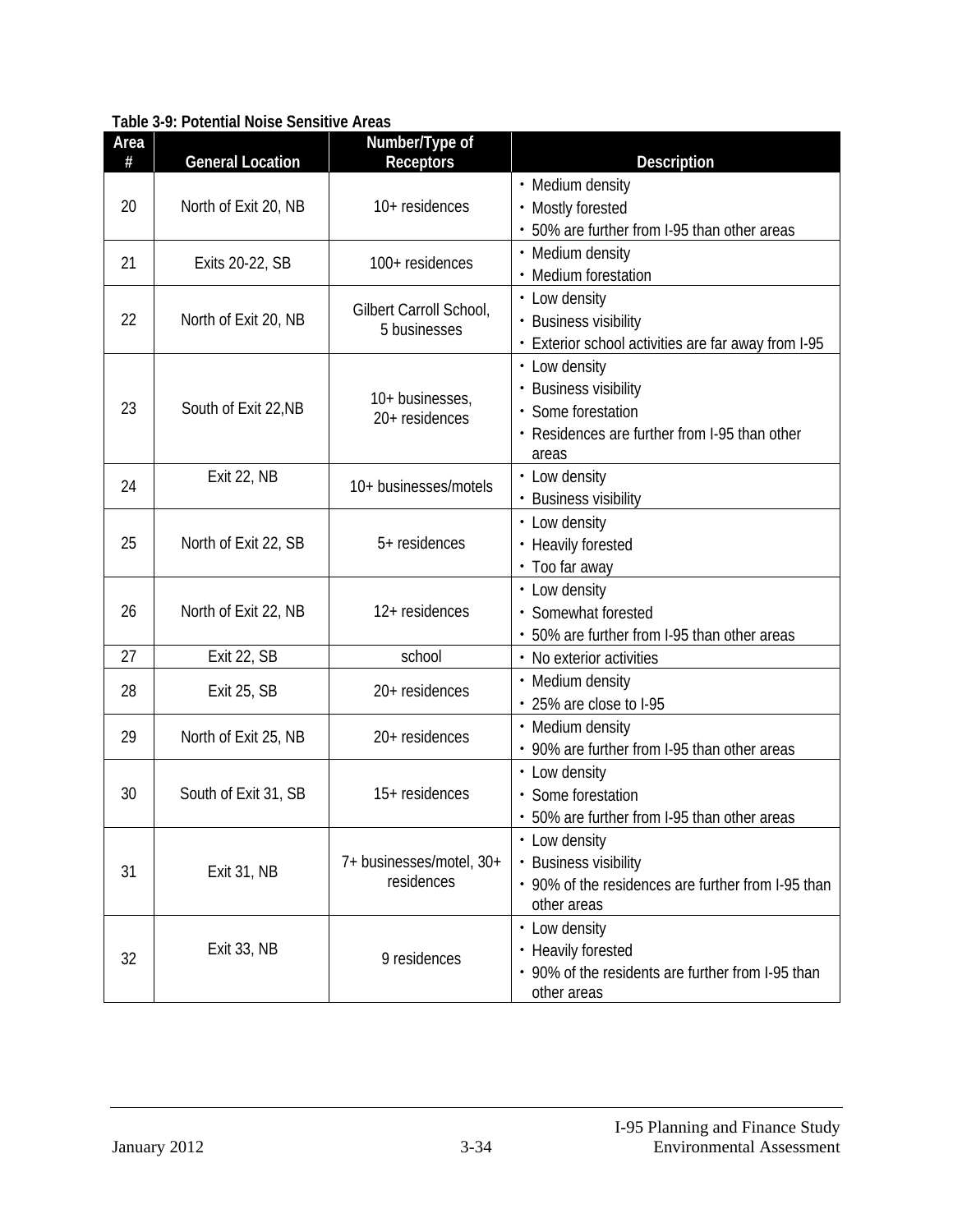| Area<br># | <b>General Location</b>                                        | Number/Type of<br><b>Receptors</b>                         | Description                                                                                                |
|-----------|----------------------------------------------------------------|------------------------------------------------------------|------------------------------------------------------------------------------------------------------------|
| 33        | Exit 33 SB                                                     | 25+ residences                                             | • Low density<br>• Heavily forested<br>• 90% of the residents are further from I-95 than<br>other areas    |
| 34        | North of Exit 33, NB                                           | 7 residences                                               | • Low density<br>· Somewhat forested<br>• 50% are further from I-95 than other areas                       |
| 35        | North of SR 1723<br>(Parkton Tobermory Rd),<br><b>SB</b>       | 20 residences                                              | • Low density<br>• Some are further from I-95 than other areas                                             |
| 36        | North of SR 1723<br>(Parkton Tobermory Rd),<br>ΝB              | 50+ residences                                             | • Low density<br>• 30% are further from I-95 than other areas                                              |
| 37        | South of Exit 40, along<br>SR 1902 (Everett Rd), SB            | 10+ residences                                             | • Low density<br>• Some forestation<br>• 75% are further from I-95 than other areas                        |
| 38        | South of Exit 40, along<br>SR 1978 (Buckhorn Rd),<br><b>NB</b> | 11 residences/ parcels                                     | • Low density<br>· 50% built                                                                               |
| 39        | South of Exit 40, NB                                           | 25 residences                                              | • Low density<br>• Heavily forested<br>• 75% are further from I-95 than other areas                        |
| 40        | Exit 40, SB                                                    | 70+ Mixed businesses/<br>residences, mostly<br>residential | • Medium density<br>· Some forestation<br>• 50% are further from I-95 than other areas                     |
| 41        | Exit 40, NB                                                    | 40+ residences                                             | • Medium density<br>· US 301 noise                                                                         |
| 42        | Exit 41, SB                                                    | 100 residences                                             | • Medium density<br>• Heavily forested<br>• 75% are further from I-95 than other areas                     |
| 43        | Exit 44, SB                                                    | 30+ residences                                             | • Low Density<br>· Some forestation<br>• 50% are further from I-95 than other areas                        |
| 44        | Exit 49, SB                                                    | 15+ businesses/motels                                      | • Low Density<br>• Mostly forested<br>• Business visibility<br>• Further from I-95 than other areas        |
| 45        | Exit 49, NB                                                    | 10+ businesses/motels/<br>churches                         | • Low Density<br>• Mostly forested<br>• Business/church visibility<br>• Further from I-95 than other areas |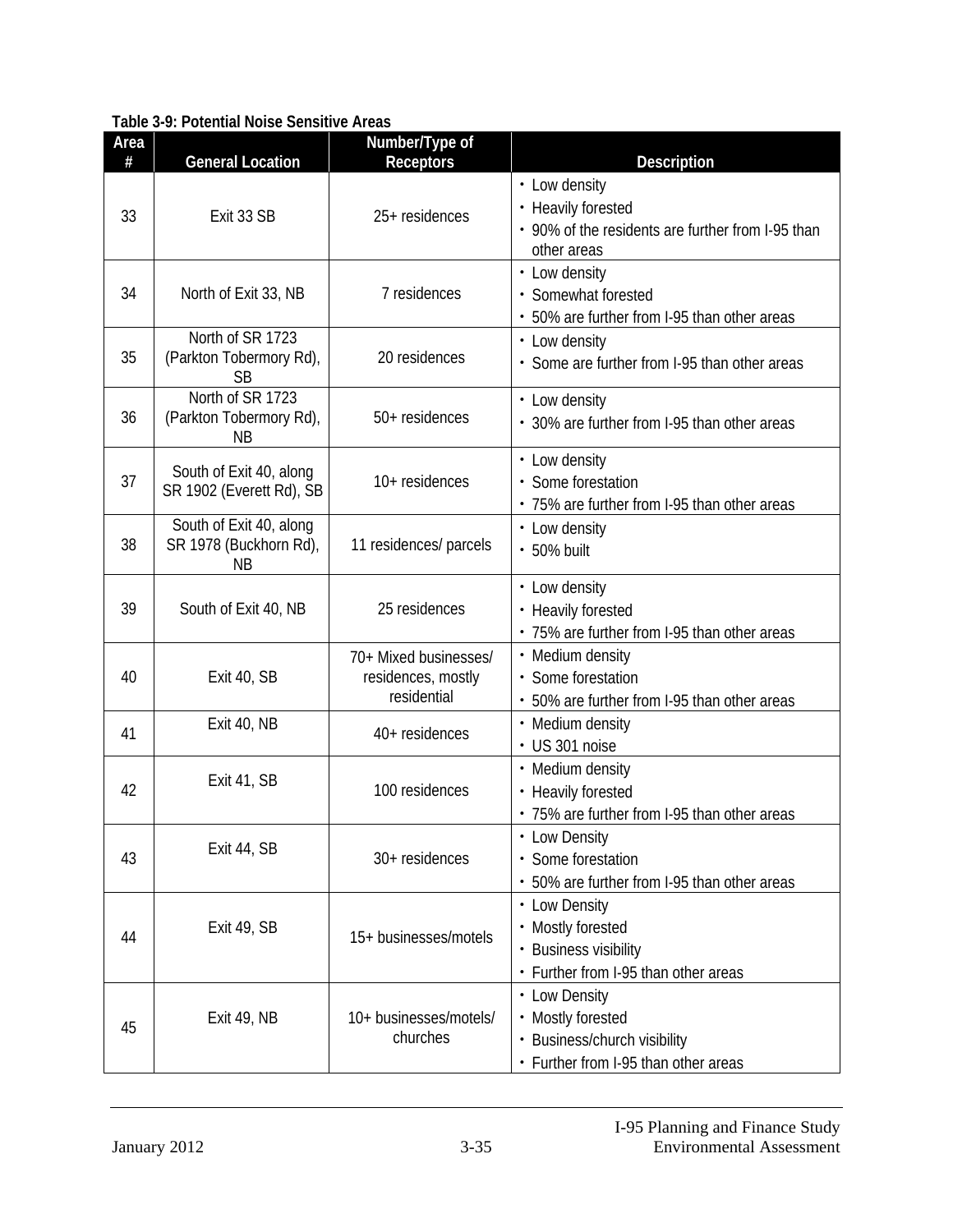| Area<br># | <b>General Location</b>                                    | Number/Type of<br><b>Receptors</b>        | <b>Description</b>                                                                                          |
|-----------|------------------------------------------------------------|-------------------------------------------|-------------------------------------------------------------------------------------------------------------|
| 46        | Exit 52 to SR 2000<br>(Sunnyside School Rd),<br><b>SB</b>  | 10+ residences                            | • Low Density<br>• Mostly forested<br>• Further from I-95 than other areas                                  |
| 47        | South of Exit 52, NB                                       | 50+ residences                            | • Low Density<br>• Mostly forested<br>• 90% are further from I-95 than other areas                          |
| 48        | North of Exit 52, SB                                       | 10+ residences                            | • Low Density<br>· Some forestation                                                                         |
| 49        | North of Exit 52, NB                                       | 40+ residences                            | • Medium density<br>• 50% are close to I-95                                                                 |
| 50        | South of Exit 55, SR<br>1887 (White Plains Dr),<br>ΝB      | 50+ residences                            | • Medium density<br>• 30% are close to I-95                                                                 |
| 51        | South of Exit 55, SR<br>1896 (Fairgrove Ct), SB            | 10+ residences                            | • Low density<br>• 50% are too far away                                                                     |
| 52        | Exit 55, SB                                                | 20 residences                             | • Medium density<br>• 50% are too far away                                                                  |
| 53        | Exit 56, SB                                                | 70+ residences                            | • Medium-high density<br>· 50% constructed                                                                  |
| 54        | <b>Exit 56, NB</b>                                         | 30+ residences                            | • Medium density<br>• Medium forestation                                                                    |
| 55        | North of Exit 56 and<br>SR 1828 (Baywood Rd),<br><b>SB</b> | 50+ residences                            | • Medium density<br>• Medium forestation                                                                    |
| 56        | Exit 71 to south of<br>Exit 70, SB                         | 20+ residences                            | • Low density<br>• Close to I-95<br>· SR 1811 noise                                                         |
| 57        | South of Exit 72, SB                                       | 55+ residences                            | • Medium density<br>• 50% of residences are further from I-95 than<br>other areas                           |
| 58        | Exit 73, NB/SB                                             | 100+ residences,<br>10+ businesses/motels | • Medium density<br>• Business visibility<br>• 75% of residences are further from I-95 than<br>other areas  |
| 59        | South of Exit 75, SB                                       | 50+ residences                            | • Medium density<br>· Some forestation<br>• Nearly all residences are further from I-95 than<br>other areas |
| 60        | South of Exit 77, SB                                       | 40+ residences                            | • Medium density<br>· SR 1805 noise<br>• 50% are further from I-95 than other areas                         |

**Table 3-9: Potential Noise Sensitive Areas**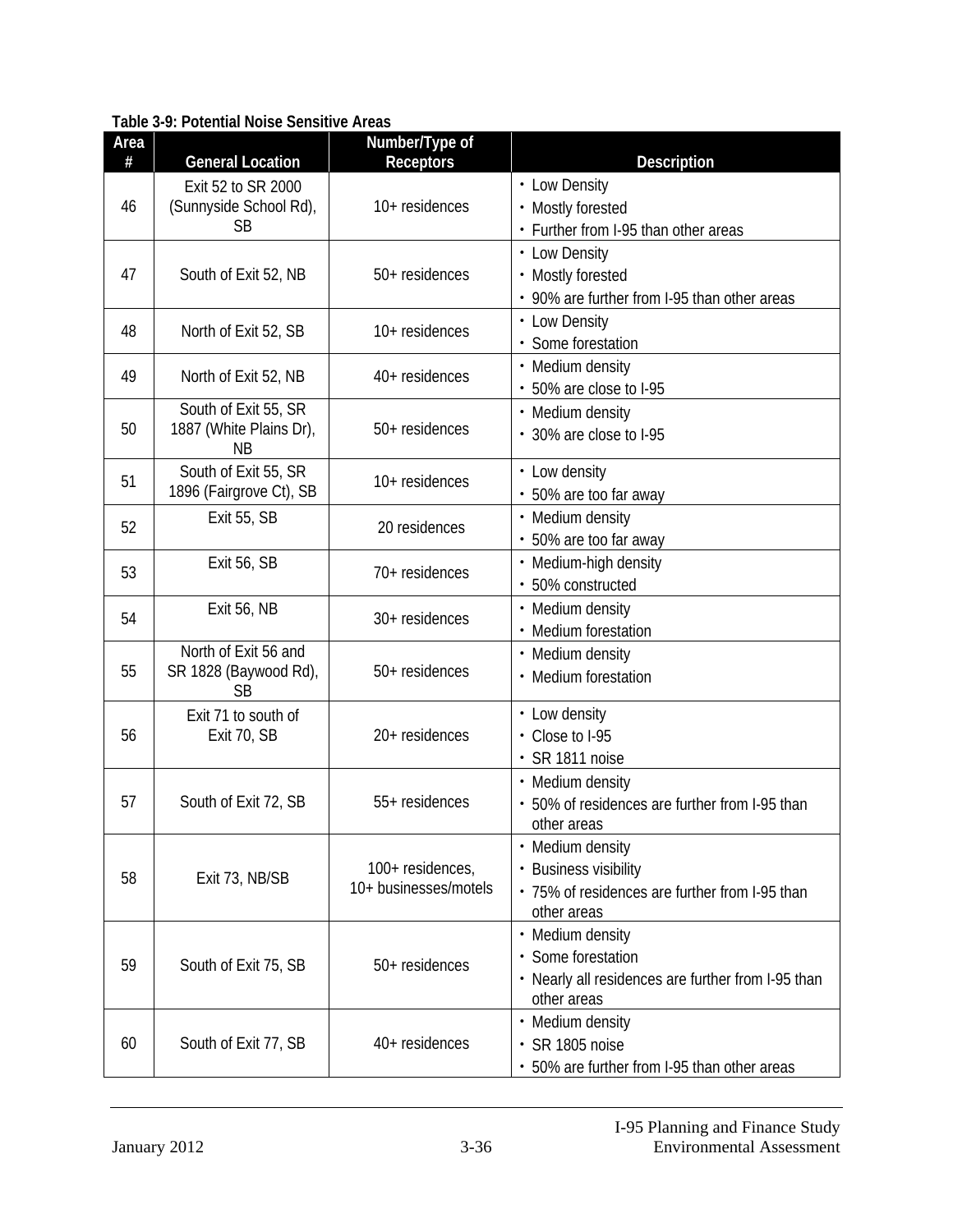| Area<br># | <b>General Location</b>                 | Number/Type of<br><b>Receptors</b>         | <b>Description</b>                                                                       |
|-----------|-----------------------------------------|--------------------------------------------|------------------------------------------------------------------------------------------|
|           |                                         | 100+ mixed use                             | • Medium density                                                                         |
| 61        | Exits 79-81, SB                         | businesses/residences,                     | • Business visibility                                                                    |
|           |                                         | <b>Benson Middle School</b>                | · SR 1173 noise                                                                          |
|           | Near SR 1171 (Hannah                    |                                            | • Low density                                                                            |
| 62        | Creek Church Rd) & SR                   | 20 residences                              |                                                                                          |
| 63        | 1227 (Ivey Rd), SB<br>Exit 87, SB       | 75+ residences                             | • 50% are too far away                                                                   |
|           |                                         |                                            | • 50% are too far away                                                                   |
| 64        | South of Exit 90, NB/SB                 | 50+ residences, Four<br>Oaks Middle School | • Exterior school receptors are further from I-95                                        |
|           |                                         |                                            | than other areas                                                                         |
|           |                                         |                                            | • US 301 noise                                                                           |
| 65        | Exit 90, SB                             | 50+ residences                             | • 80% are further from I-95 than other areas                                             |
| 66        |                                         | 100+ residences                            | • Close to I-95                                                                          |
|           | Exit 93, SB                             |                                            | · Environmental justice issues (possible)                                                |
| 67        | Exit 95, SB                             | Johnston Community                         | • Public visibility                                                                      |
|           |                                         | College                                    | • Few exterior sites                                                                     |
|           | Exit 95, NB/SB                          | 50+ businesses/motels, 10<br>residences    | • High density (businesses)                                                              |
| 68        |                                         |                                            | • Business visibility                                                                    |
|           |                                         |                                            | • Low density (residential) further from I-95 than                                       |
|           |                                         |                                            | other areas                                                                              |
| 69        |                                         | 20+ businesses/motels,                     | • High density                                                                           |
|           | Exit 97, NB/SB                          | 50+ residences                             | • Mostly multi-family structures (condos), 75% are<br>further from I-95 than other areas |
|           |                                         |                                            | • Business visibility                                                                    |
| 70        | Exit 98, NB                             | RV campsite                                | · Transient clientele                                                                    |
|           |                                         |                                            | • Medium density                                                                         |
| 71        | North of Exit 98, near rest<br>area, SB | 100+ residences                            | • US 301/Railroad noise                                                                  |
|           |                                         |                                            | • 40% are further from I-95 than other areas                                             |
| 71A       |                                         | 12+ residences                             | • Low density                                                                            |
|           | <b>Exit 101, SB</b>                     |                                            | • 50% are close to I-95                                                                  |
|           | <b>Exit 102, SB</b>                     | 30+ residences, North                      | • Medium density                                                                         |
| 72        |                                         | Johnston Middle School                     | · US 301/Railroad noise                                                                  |
|           |                                         |                                            | • 60% are further from I-95 than other areas                                             |
| 73        | Exit 106, NB                            |                                            | • Medium density                                                                         |
|           |                                         | 50+ residences                             | · SR 2399 noise                                                                          |
|           |                                         |                                            | • 50% are further from I-95 than other areas                                             |
| 74        | <b>Exit 107, NB</b>                     | 10+ businesses,                            | • High density                                                                           |
|           |                                         | 50+ residences                             | • Minimal forestation                                                                    |
| 75        | Near SR 1154 (St. Rose                  | 40 residences                              | • Medium density                                                                         |
|           | Church Rd), SB                          |                                            | · SR 1154 noise                                                                          |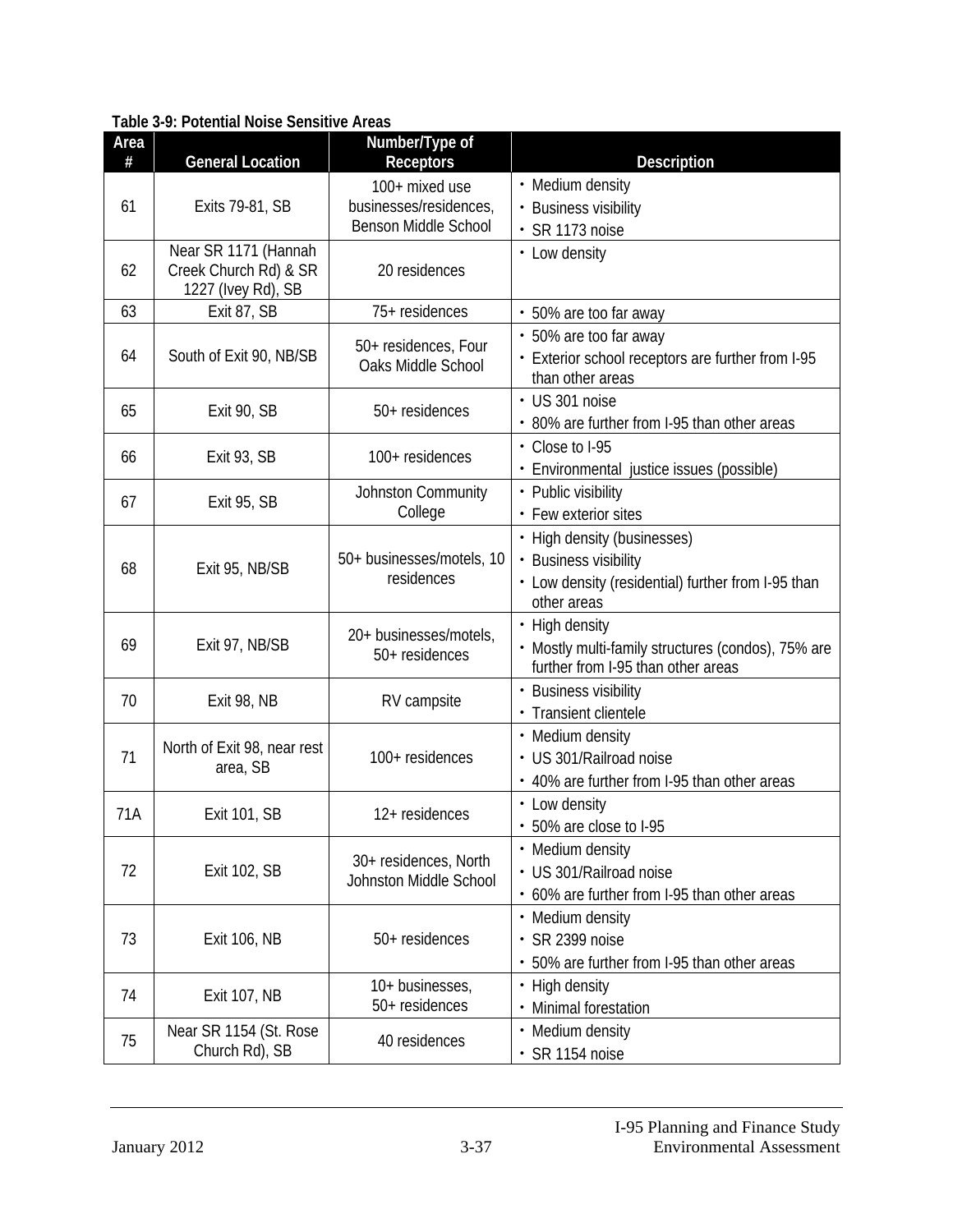| Area<br># | <b>General Location</b>                                                                 | Number/Type of<br><b>Receptors</b> | <b>Description</b>                                                                              |
|-----------|-----------------------------------------------------------------------------------------|------------------------------------|-------------------------------------------------------------------------------------------------|
| 76        | Exit 119A, SR 1160<br>(Ernest Rd), NB                                                   | 22 residences                      | • Low density<br>• 90% are further from I-95 than other areas                                   |
| 77        | Exit 121, NB/SB                                                                         | 15+ businesses,<br>10 residences   | • Business visibility<br>• Few exterior sites<br>• Homes are further from I-95 than other areas |
| 78        | Near SR 1984<br>(Thompson Chapel Rd),<br>ΝB                                             | 15+ residences                     | • Business visibility<br>• Few exterior sites                                                   |
| 79        | Near SR 1745 (Bend of<br>the River Rd) & SR 1981<br>(Tar River Church Rd),<br><b>NB</b> | 20 residences                      | • Medium density<br>• 90% are further from I-95 than other areas                                |
| 80        | Near NC 58 & SR 1980<br>(Lewis Rd), NB                                                  | 30 residences                      | • Medium density<br>• 75% are further from I-95 than other areas                                |
| 81        | Near NC 58 & SR 1815<br>(Volunteer Rd), SB                                              | 45 residences                      | • Medium density<br>• Too far away                                                              |
| 82        | North of Exit 132, SR<br>1706 (Langley Rd), NB                                          | 12 residences                      | • Medium density                                                                                |
| 83        | North of Exit 132, Remus<br>Road, SB                                                    | 20 residences                      | • Some forestation<br>• 30% close to I-95                                                       |
| 84        | South of Exit 138 & SR<br>1770 (Sunset Ave), SB                                         | 60+ residences                     | • Mostly forested<br>• 50% near I-95                                                            |
| 85        | South of Exit 138 & SR<br>1770 (Sunset Ave), NB                                         | 100+ residences                    | • 50% of the mobile homes not yet placed<br>• 30% near I-95                                     |
| 86        | Exit 138, near SR 1604<br>(Hunter Hill Rd), SB                                          | 50+ residences                     | • Mostly forested<br>• 25% near I-95                                                            |
| 87        | South of Exit 145, SB                                                                   | 50+ residences                     | • Mostly forested<br>• 30% near I-95                                                            |
| 88        | <b>Exit 145, NB</b>                                                                     | 15+ businesses/motels              | • Business visibility<br>• Few exterior sites                                                   |
| 89        | Exit 171, NB/SB                                                                         | 20+ businesses/motels              | • Business visibility<br>• Few exterior sites                                                   |
| 90        | Exit 173, NB/SB                                                                         | 50 businesses/motels               | • Business visibility<br>• Few exterior sites                                                   |
| 91        | Between Roanoke River<br>& Exit 173, SB                                                 | 100+ residences                    | • Some forestation<br>• Mostly multi-family structures (condos)                                 |

NB = Northbound side of I-95

SB = Southbound side of I-95

Forestation/forested = dense/thick tree areas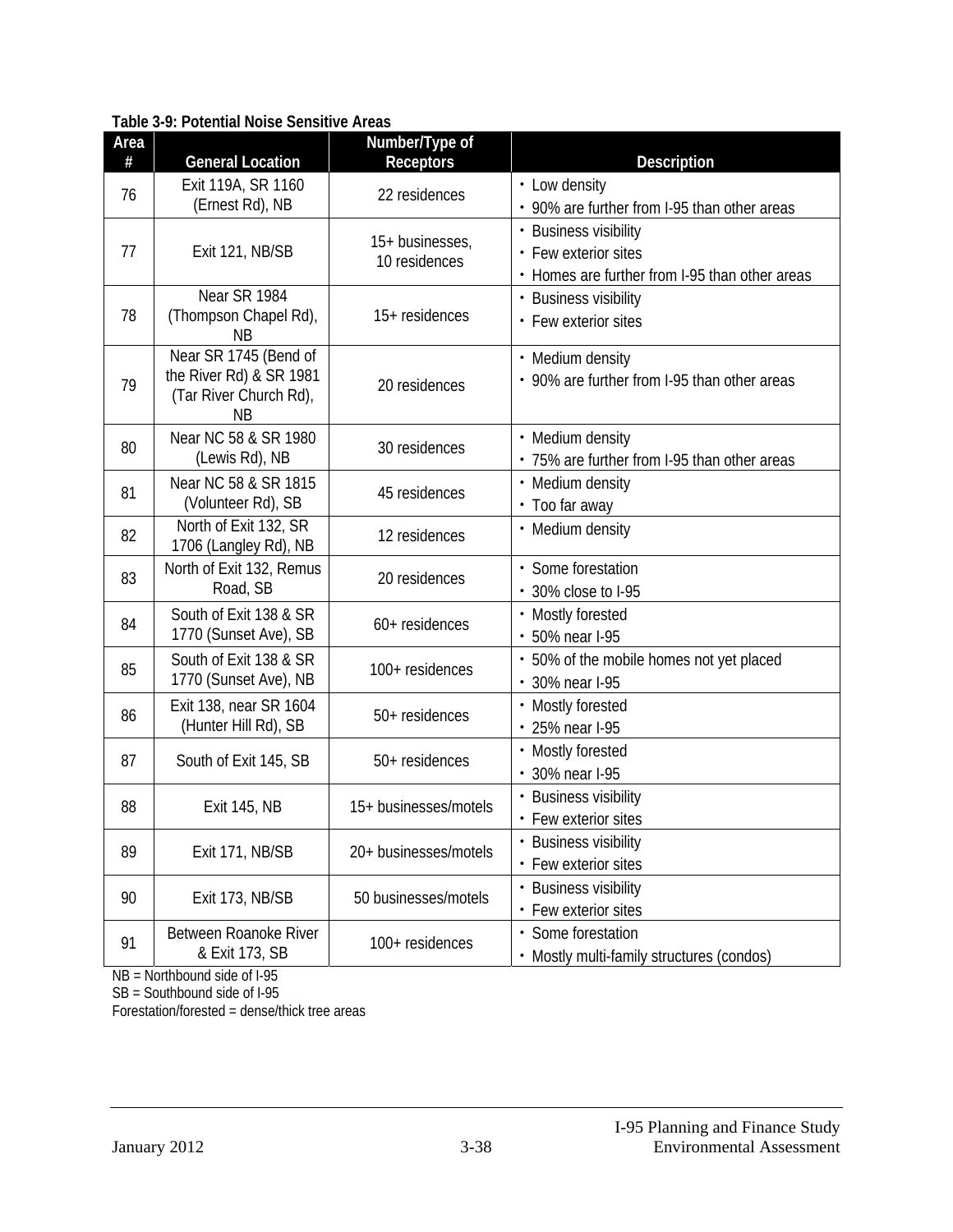### **3.5.3 Hazardous Waste Sites and Other Environmental Factors**

Other potential environmental issues identified through a GIS screening of the natural resource study area included known hazardous waste sites, animal operation facilities (feed lots), and swine lagoons. These features are identified in the map book for the *Environmental Screening Findings Memorandum* (March 2010). Hazardous waste disposal sites are found in the immediate vicinity of I-95 in three locations: north of the Neuse River in Smithfield, just south of US 70 Bypass in Smithfield, and just south of the Roanoke River in Roanoke Rapids. An animal operations facility is located in the immediate vicinity of I-95 north of the Tar River in Nash County off Boone Road.

# **3.6 INDIRECT AND CUMULATIVE EFFECTS**

The purpose of this section is to discuss the potential indirect and cumulative effects (ICEs) associated with the proposed improvements to I-95. NEPA, as amended, requires the assessment of direct, indirect, and cumulative impacts as part of the project decision-making process. The Council on Environmental Quality (CEQ) guidelines defines direct, indirect, and cumulative impacts as follows:

- Direct effects are caused by the action and occur at the same time and place (40 CFR 1508.8).
- Indirect effects are caused by the action and are later in time or farther removed in distance, but are still reasonably foreseeable. Indirect effects may include growth inducing effects and other effects related to induced changes in the pattern of land use, population density or growth rate, and related effects on air and water and other natural systems, including ecosystems (40 CFR 1508.8).
- Cumulative impact is the impact on the environment, which results from the incremental impact of the action when added to other past, present, and reasonably foreseeable future actions regardless of what agency (federal or non-federal) or person undertakes such other actions. Cumulative impacts can result from individually minor but collectively significant actions taking place over a period of time (40 CFR 1508.7).

ICEs to the human environment are primarily related to changes in land use, development, and infrastructure. Such changes can alter area economics, travel patterns, and demographics.

# **3.6.1 Indirect Effects**

There are several areas along I-95 that are targeted as growth areas. Cumberland County identified growth areas that included the Towns of Falcon, Wade, and Godwin (Cumberland County, 2008). The Town of Rocky Mount identified two growth areas, a Planned Growth Area (PGA) and a Smart Growth Area (SGA). The Western SGA includes the I-95 corridor, as does the PGA (City of Rocky Mount, 2003). Growth is anticipated to take place in Fayetteville and Wilson in the vicinity of I-95 (Cumberland County, 2008; Nash County, 2009). The Fort Bragg area of Cumberland County is expected to undergo a substantial expansion based on the latest round of Base Realignment and Closure (BRAC) Commission decisions (Cumberland County, 2008).

A detailed study of ICEs associated with specific improvements to I-95 will be completed in subsequent environmental documentation. However, it can generally be noted that indirect effects are not anticipated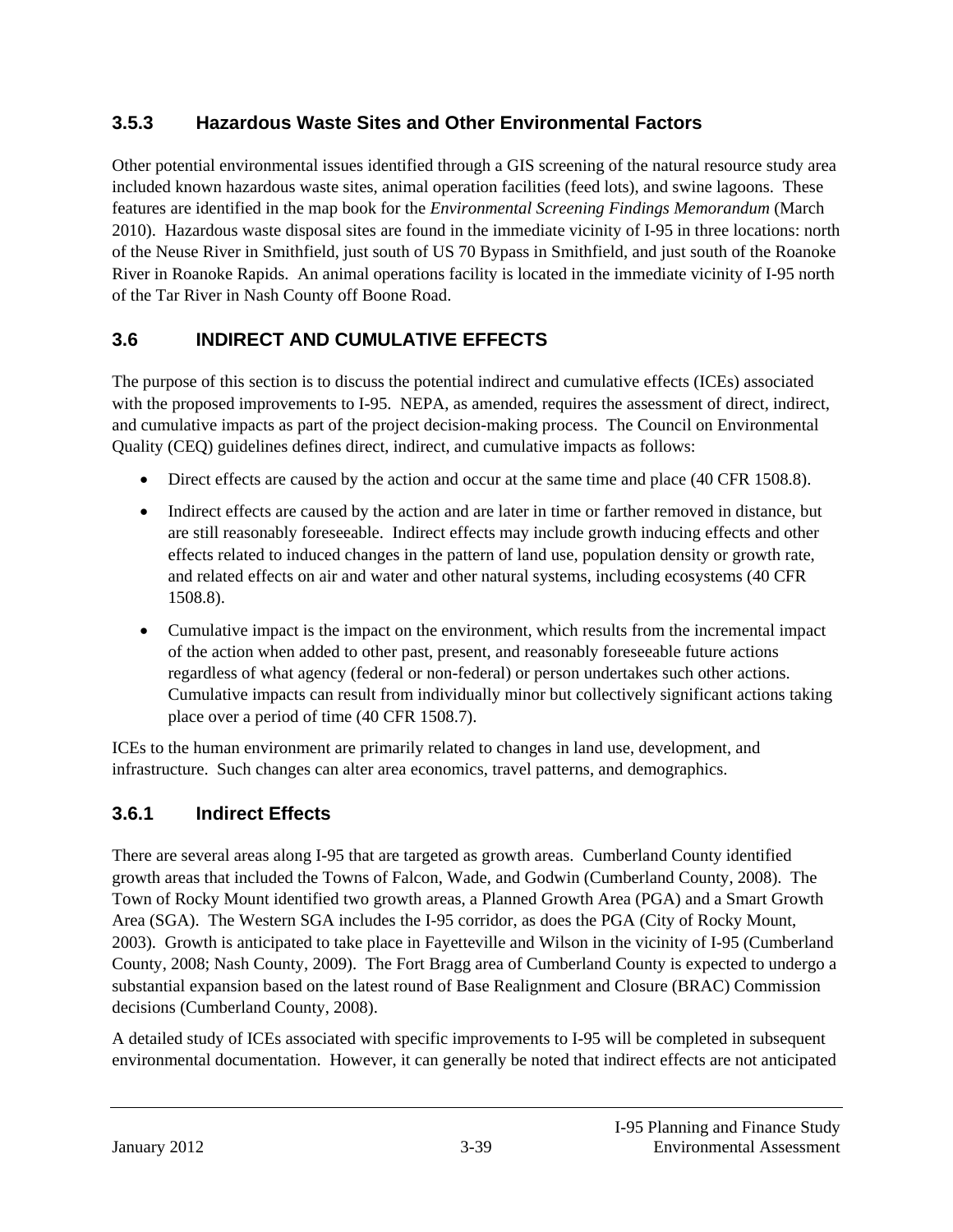to be substantial for improvements to I-95 because significant indirect changes in land use are not expected. The reasoning for this assumption is multifold: (1) local, commuter traffic is not the driving force for the predicted future capacity needs along I-95; (2) the I-95 corridor has experienced low growth in recent years [*Study Area Needs Assessment* (September 2010)]; and (3) the addition of a toll would potentially offset growth in commuter traffic. It is also not anticipated that the proposed diversions associated with tolling would substantially affect businesses whose main purpose is to service existing I-95 traffic. These assumptions, however, will be verified for future specific improvement projects. Other potential effects that will require evaluation include police and emergency medical service (EMS) effects, economic effects, and effects on environmental justice communities.

### **3.6.2 Cumulative Effects**

For this EA, the cumulative effects of I-95 improvements on the natural environment and recurring effects to communities were evaluated.

#### **3.6.2.1 Cumulative Effects to the Human and Natural Environment**

For much of the project area, there is the potential to widen I-95 into the existing median, which would limit direct impacts to the human and natural environment. However, there are likely to be impacts in areas where widening will extend beyond the existing right of way. The greatest effects of these impacts are likely to be relocations (primarily around interchanges and along service roads) and wetland impacts (due to the presence of large amounts of wetlands in the project corridor). It is believed that these impacts can be fully mitigated. Therefore, the cumulative effect of the I-95 improvements, in conjunction with the direct impacts associated with other transportation projects in the project vicinity, should not be significant.

### **3.6.2.2 Recurring Effects to Communities**

Recurring community impacts occur when the quality of life of a community (e.g., community cohesion, emergency response, noise, business access, and travel patterns) has been affected more than once over time by past public and private actions. While a proposed action may to have a relatively minor direct impact on communities, the impact of the action might be significant in the context of past actions. Recurring impacts typically occur if past impacts have not been adequately addressed or if past impacts were relatively minor on their own, but are important when considered in combination.

For this project, the past action most important in terms of recurring effects is the previous construction of existing I-95. This analysis focuses on recurring effects to EJ communities because I-95 was initially constructed in the 1950s prior to implementation of Title VI of the Civil Rights Act of 1964, and there are a large number of EJ communities within the I-95 corridor. Subsequent NEPA documents for construction projects along I-95 will consider the full range of recurring effects to all communities in the project study area.

In order to assess the possible recurring effects of I-95 construction on EJ communities, outreach efforts were made to municipal planners along the project corridor. These individuals were asked if they were aware of historic minority or low-income communities along the route of I-95 that might have encountered impacts during past construction. Unfortunately, the municipal planners contacted were not